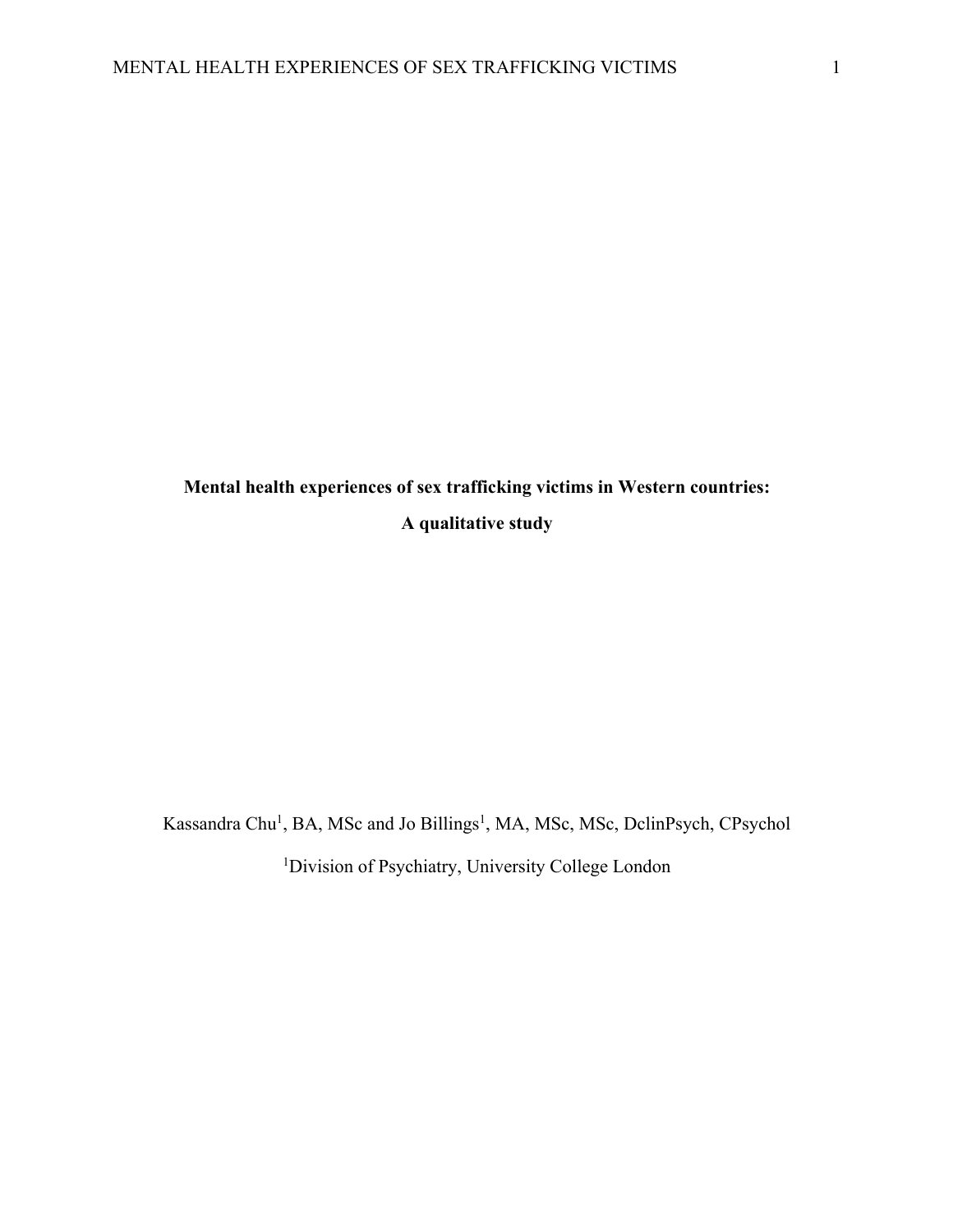#### **Abstract**

In recent years, human trafficking has received increasing public awareness and media attention, and sex trafficking in particular has become a prevailing human rights issue on a global scale. Despite growing scientific literature in the field, there remains a limited number of international qualitative studies investigating victims' needs. This study aims to explore the experiences of people who have been sex trafficked in a Western country and how this impacted on their mental health, as described in online first-person accounts. First-person online narratives of sex trafficking victims (n=30) were retrieved from a systematic online search. A thematic analysis identified overarching themes, with the most prominent being 1) pre-existing vulnerabilities, 2) psychological mechanisms involved in trafficking (i.e. deception, manipulation), and 3) barriers to recovery. The results showed how pre-existing vulnerabilities can impact on victims' susceptibility to trafficking and how psychological control tactics utilized in the trafficking process maintain victims' vulnerability. The results of this thematic analysis provide insight into the diverse set of mental, social, and legal needs that trafficking victims face and may inform potential post-trafficking interventions to meet these needs and prevention efforts to reduce vulnerability to trafficking. Further implications and methodological considerations are discussed in full.

*Keywords:* human trafficking, sexual exploitation, mental health, intervention, abuse, trauma, qualitative, thematic analysis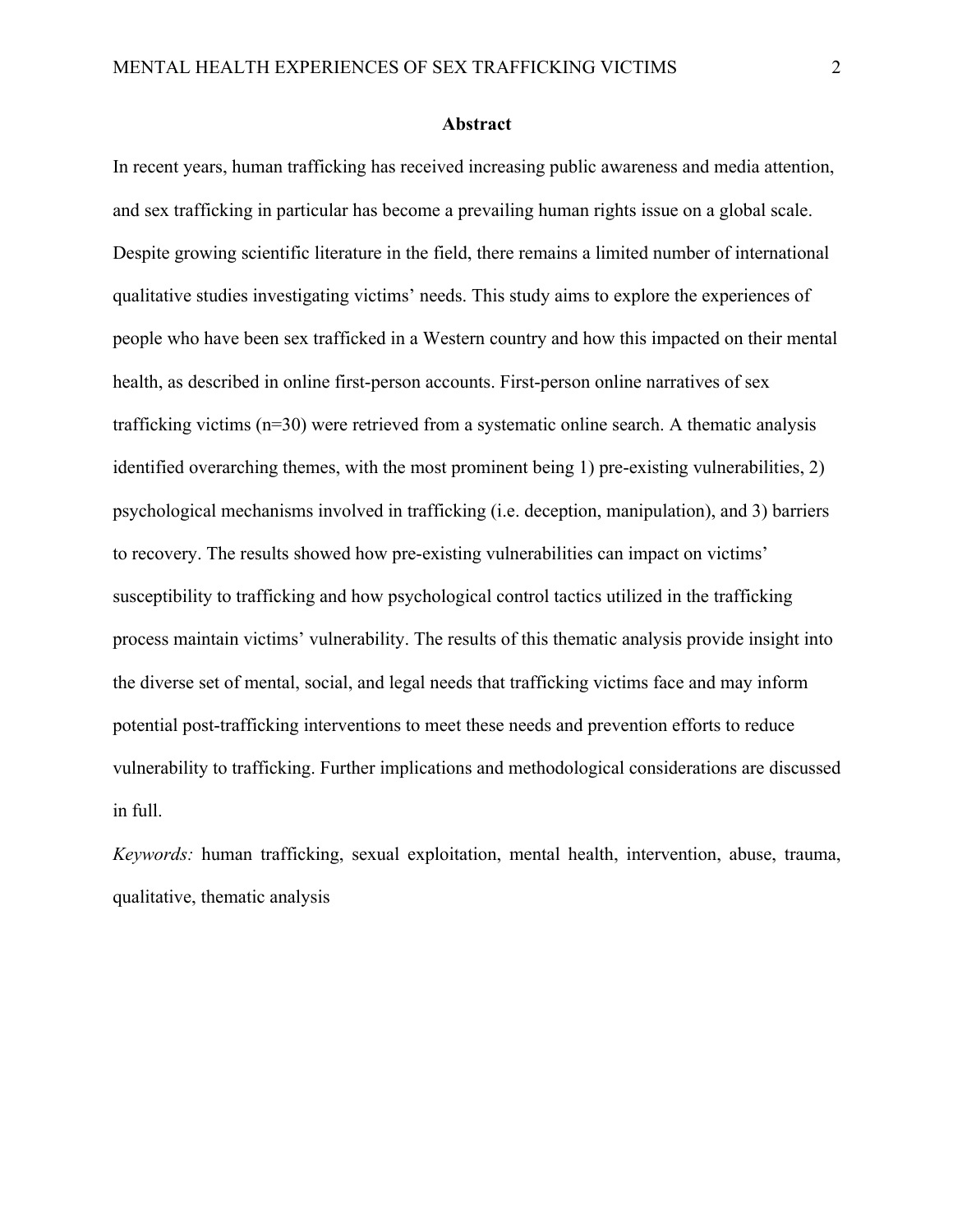#### **Introduction**

Human trafficking is defined as the recruitment and transportation of individuals by force, coercion, or deception for the purposes of exploitation (United Nations Office on Drugs and Crime [UNODC], 2004). According to the United Nations *Global Report on Trafficking in Persons 2018*, the most common forms of human trafficking are sexual exploitation and labor trafficking, which make up about 59% and 34% of trafficking forms, respectively. The report further states that of trafficking victims detected in 2016, 83% of women victims were trafficked for the purposes of sexual exploitation, and 82% of men victims were trafficked for the purposes of forced labor. Seventy-two percent of all detected victims were women and girls (UNODC, 2018).

Trafficking for sexual exploitation is the most common form of trafficking globally (International Labour Organization, 2005; UNODC, 2018). Sex trafficking is a form of modernday slavery in which commercial sexual acts are induced by force, fraud, or coercion (National Institute of Justice, 2019). Normally involving extreme physical, sexual, and psychological abuse, sex trafficking often results in devastating mental health problems for the victims (U.S. Department of State, 2016). These mental health problems may include clinically diagnosable illnesses and/or personal mental health struggles like low self-esteem or feelings of shame (Ijadi-Maghsoodi et al., 2016; Levine, 2017; Shandro et al., 2016). Furthermore, given that females are more often trafficked for sexual exploitation than males (Oram et al., 2016; UNODC, 2018), the majority of research in the field of sex trafficking focuses overwhelmingly on female survivors (Abas et al., 2013; Hossain et al., 2010; Kiss et al., 2015; Ottisova et al., 2016), with males being understudied.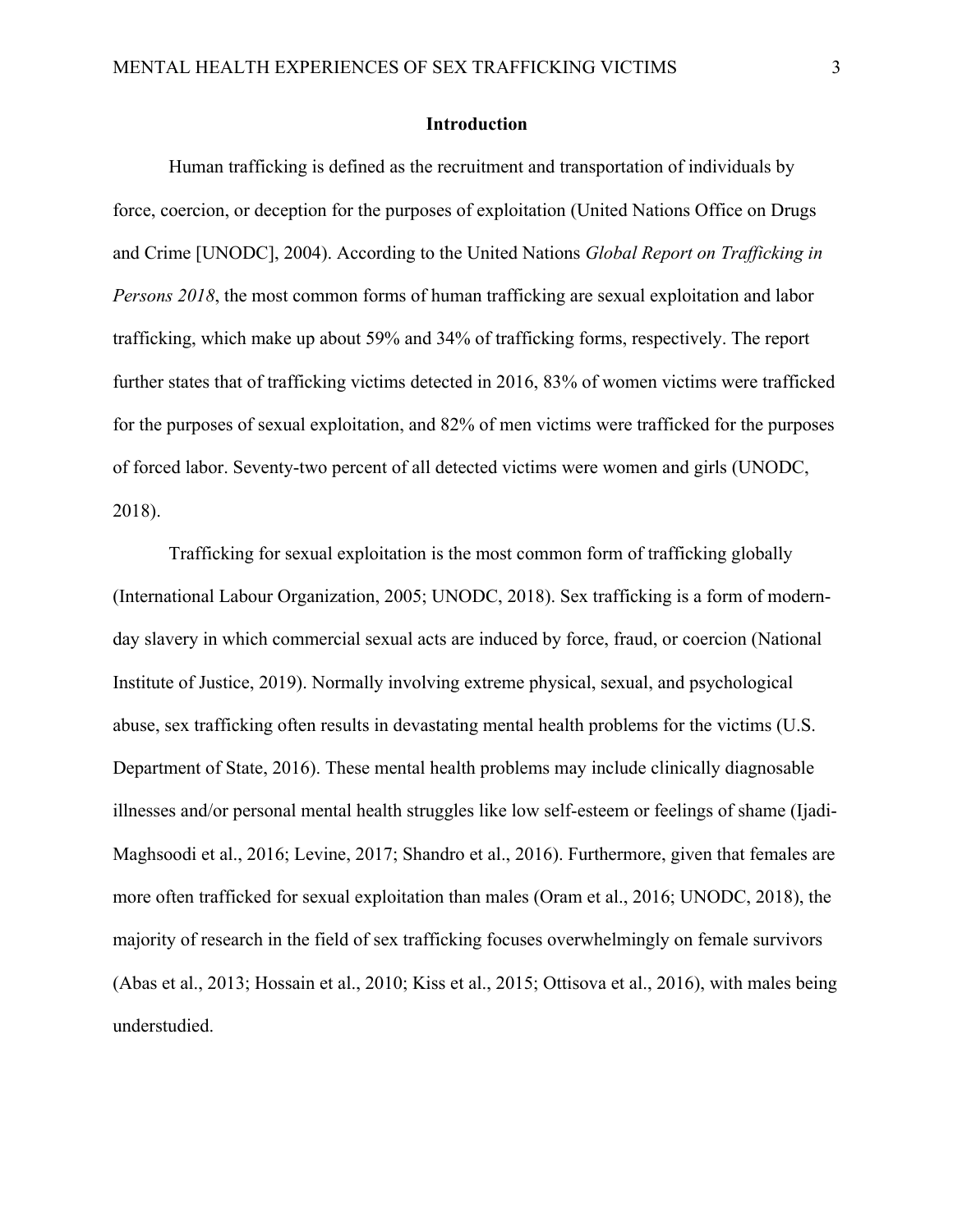Previous research has focused primarily on the prevalence of mental illness among female victims of sex trafficking. Interviews with 204 trafficked girls in post-trafficking settings suggested that injuries and sexual violence were associated with depression, anxiety, and posttraumatic stress disorder (PTSD), and that sexual violence alone was associated with higher levels of PTSD (Hossain et al., 2010). Other studies have also concluded that there is a high prevalence of depression, anxiety, and PTSD symptoms among victims of sex trafficking (Abas et al., 2013; Hossain et al., 2010; Ijadi-Maghsoodi et al., 2016; Kiss et al., 2015; Levine et al., 2017; Oram et al., 2016; Ottisova et al., 2016; Shandro et al., 2016). Risk factors such as childhood sexual abuse and post-trafficking unmet needs have also been shown to facilitate the development of mental illness among survivors (Abas et al., 2013; Ottisova et al., 2016). Existing literature affirms the connection between sex trafficking and diagnosable mental illness, often in terms of numerical prevalence and risk factors; this study more uniquely seeks to bring a richer understanding of the mental health impact of individual sex trafficking victims, as written in their own words. The hope is that by seeking to understand individual experiences in greater depth, novel ideas may emerge that could inform later intervention.

Tyldum (2010) suggests that the first step towards developing effective interventions is to assess overarching patterns in the needs of the population through qualitative, thematically focused studies. However, few existing studies employ exploratory methods to investigate victims' specific mental health needs. Studies have used qualitative methods to explore victims' encounters in health care settings (Baldwin et al., 2011), professionals' experiences of caring for victims (Domoney et al., 2015), as well as perceptions of traffickers themselves (Serie et al., 2018; Troshynski & Blank, 2008), but these do not directly pertain to victims' mental health needs. One exception to this is Gonzalez et al. (2019) who used qualitative methods to directly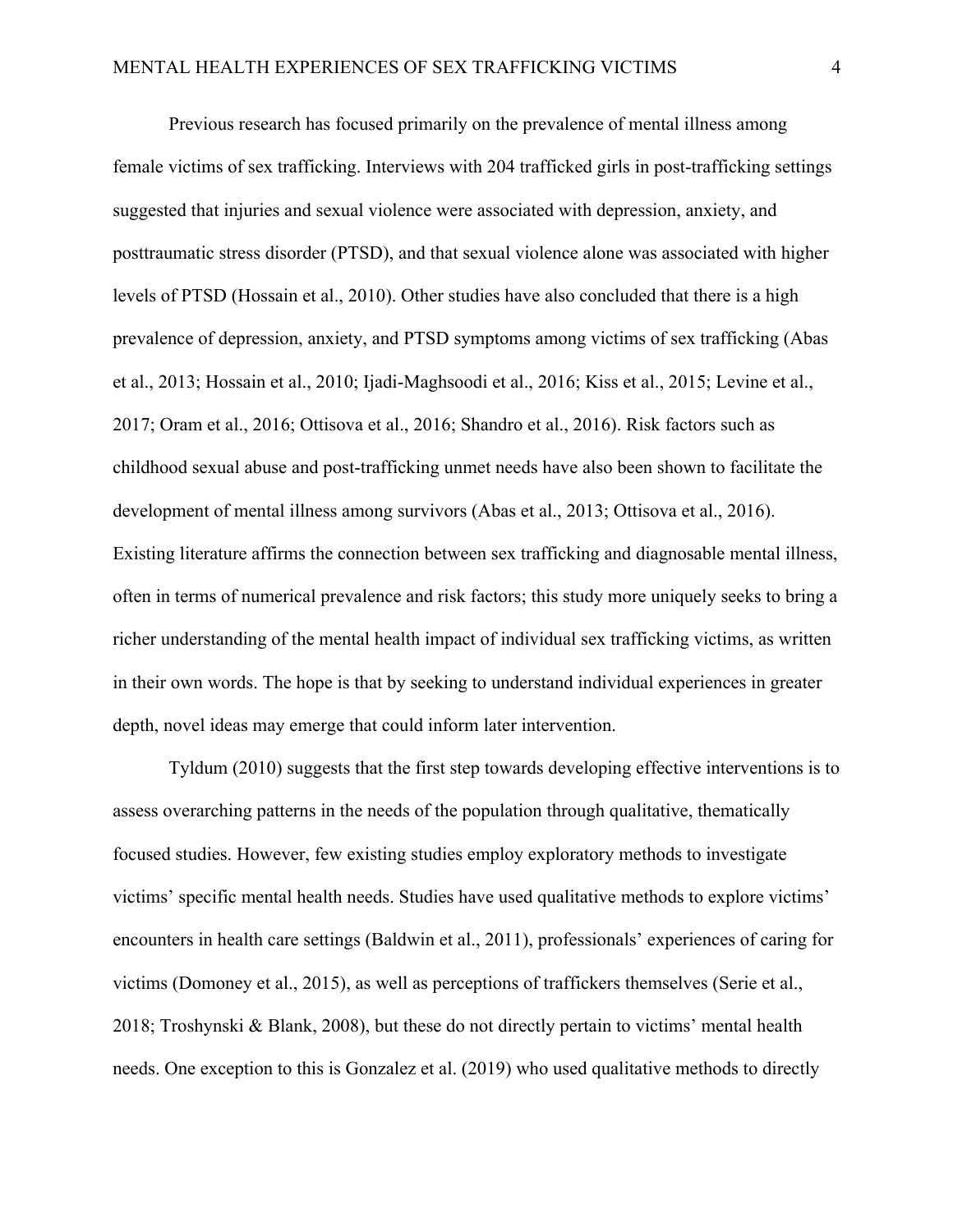assess victims' needs, concluding that financial support, independent living, and social services, in addition to psychological treatment, are imperative for full restoration and recovery. Though this study is the first of its kind, its sample was limited to only three sex trafficking victims from Midwest America. The field is therefore in need of more overarching, exploratory assessment of victims' needs, and a deeper qualitative analysis would be a fitting next step to develop effective psychological interventions for sex trafficking victims.

The sensitive nature of sex trafficking calls further for a different medium of resources that allows for personal narratives to be expressed. The Internet has become a growing space for individuals worldwide to not only disseminate knowledge or to look up health issues, but also to share experiences and to connect with others (Marcus et al., 2012). Therefore, the Internet may offer a unique way of accessing previously inaccessible narratives. A growing number of qualitative studies in the mental health field have also drawn on the Internet as a useful tool for studying online narratives (Clarke & van Amerom, 2008; Fleischmann & Fleischmann, 2012; Kotliar, 2016; Marcus et al., 2012; Mandla et al., 2017; Robinson, 2001; Salzmann-Erikson & Hiçdurmaz, 2017). As opposed to observations and interviews, the Internet provides a safe, anonymous environment for people to tell their stories without the pressure of meeting expectations from researchers or fear of judgment (Clarke & van Amerom, 2008; Kotliar, 2016). According to Robinson (2001), online narratives are presented with a powerful "depth of feeling" often left out in more typical forms of communications, including those involving faceto-face interactions. The Internet allows people to carefully select their words and present them in a way that they believe reflects their experiences. Thus, with regards to a topic as sensitive as sex trafficking, utilizing online spaces to search for survivors' personally written accounts is a useful first step towards retrieving raw and powerful insights into their problems and needs.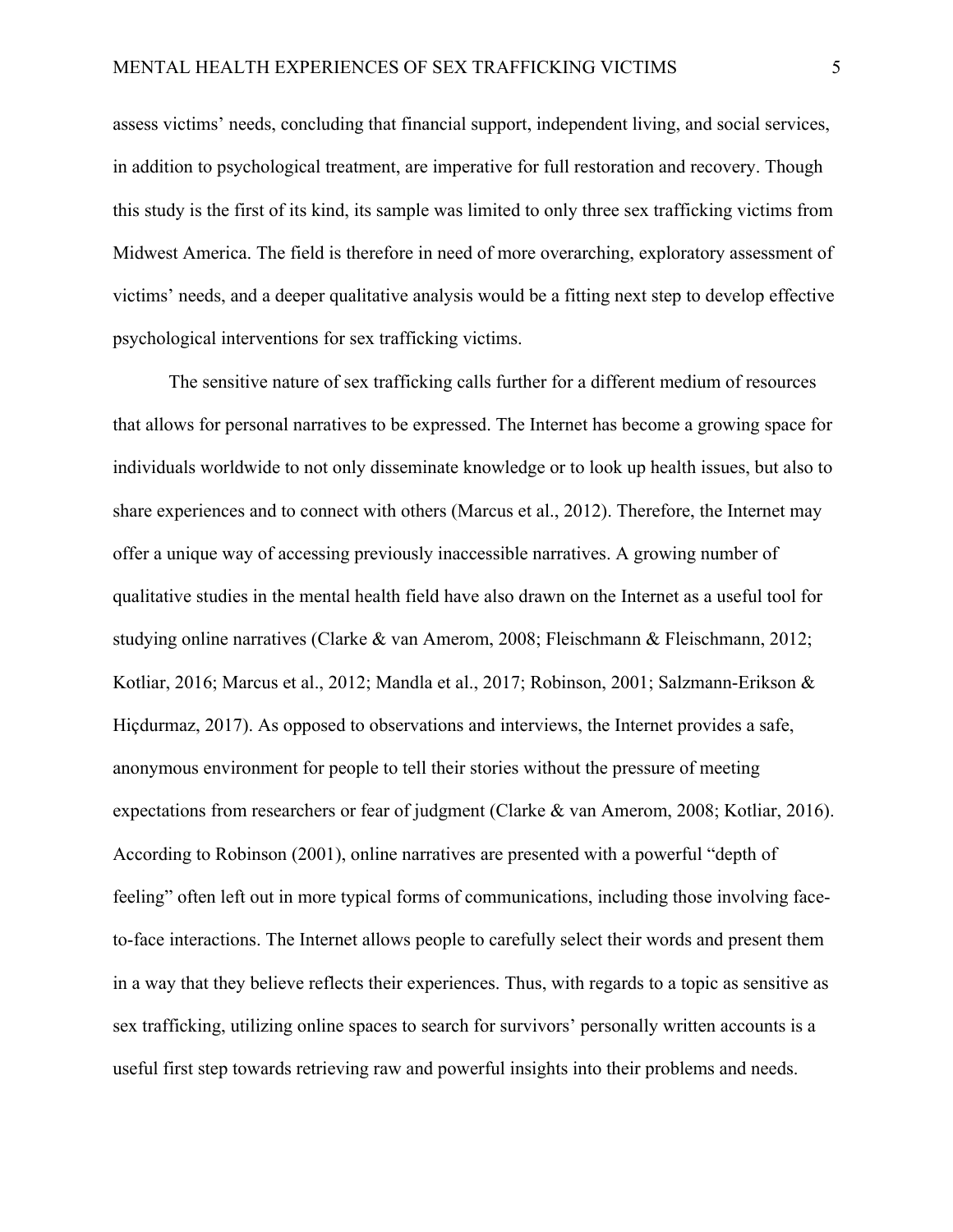There are, however, a number of inherent limitations (i.e. authenticity) to be considered whilst conducting Internet research. It is therefore important that data analysis and interpretation of online sources be performed within a critical context which bears in mind these possible limitations. The limitations of Internet research are later acknowledged and discussed in full. Nonetheless, in the absence of a body of research exploring sex trafficking victims' experiences, the use of Internet research offers an ideal starting point for considering the potential mental health impacts of this experience.

Furthermore, the United Nations Office on Drugs and Crime (UNODC) reports important geographical differences among trafficking worldwide. Regional differences involve nationality of victims and traffickers, gender discrepancies, type of exploitation, and existing legislation on trafficking. These geographical regions can be more readily grouped and culturally understood as "Western" and "non-Western," where Western regions typically include the United States, Canada, Australasia, and Western Europe (referring to countries with Roman Catholic/Protestant backgrounds i.e. United Kingdom, Germany, Italy, etc.) and non-Western regions typically include Asia and the Pacific. One key regional difference in the nature of trafficking is that Western regions usually have more foreign traffickers and anti-trafficking legislation in place, while non-Western regions have a greater number of national offenders and women and children victims (UNODC, 2018). There may therefore be a valuable geographical distinction for further research between Western and non-Western countries. Currently, the majority of sex trafficking research focuses primarily on trafficking within non-Western countries such as Nepal, Mexico, Moldova, and India (Abas et al., 2013; Jiménez et al., 2019; Kiss et al., 2015; Lee, 2005; Oram et al., 2012; Rimal & Papadopoulos, 2016; Silverman et al., 2011). In Ottisova et al. (2016)'s systematic review on prevalence outcomes for trafficked individuals, just four of the 31 studies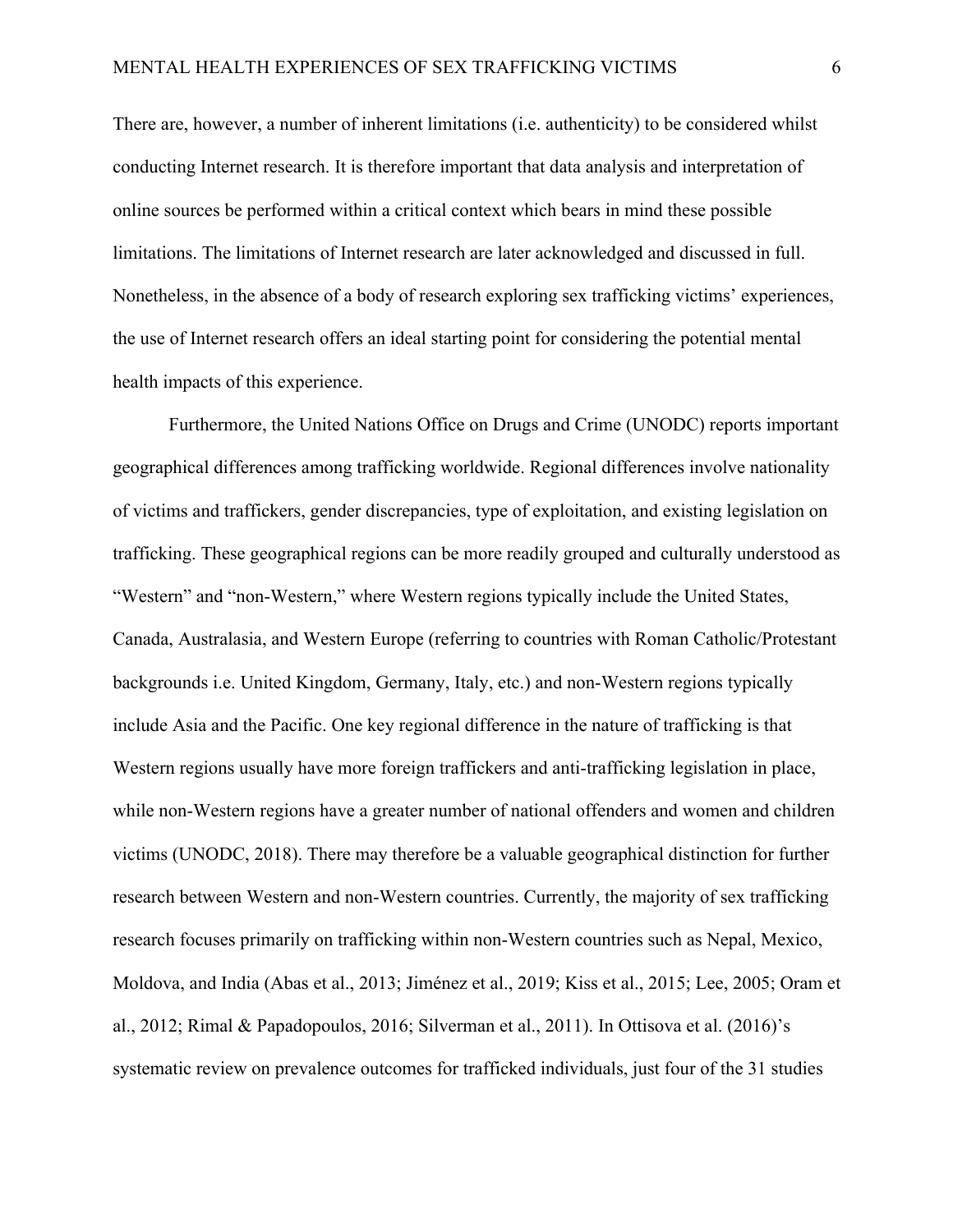reviewed were conducted in Western countries (one in the US, two in the UK, and one in Italy), while the vast majority (18) were conducted in South and Southeast Asia. Therefore, trafficking within Western countries, such as the US and UK, is vastly underrepresented in current literature and would be a valuable geographical region for further study (Logan et al., 2009).

The present study used a thematic analysis of first-hand online accounts of sex trafficking victims from Western countries. Specifically, this study aimed to explore the experiences of people who have been sex trafficked in a Western country and how this impacted on their mental health, as described in online first-person accounts. It is important to note that the term 'victim' is used to refer to trafficked individuals, as opposed to 'survivor.' While positive labels are preferable, the term 'survivor' implies that the individuals have emerged and/or are recovered from trafficking, which would be a broad and unwarranted assumption. Instead, the term 'victim' more objectively identifies them as victims *of* something, in this case, sex trafficking. Lastly, given the possible limitations of Internet research, this study aims to strike a balance between interpreting these Internet narratives with caution and attending carefully to the mental health experiences described.

#### **Method**

#### **Sample & Data Collection**

A qualitative thematic analysis was performed on 30 readily accessible sex trafficking victim accounts retrieved online. Due to the highly personal nature of trafficking experiences, this study sought to achieve authenticity of sources by focusing on first-person accounts. This included both personal narratives published publicly by the victim themselves and websites, such as news or non-profit organization (NPO) websites, which cited direct speech from an individual victim. Based on current research gaps in the field, this study focused on trafficking within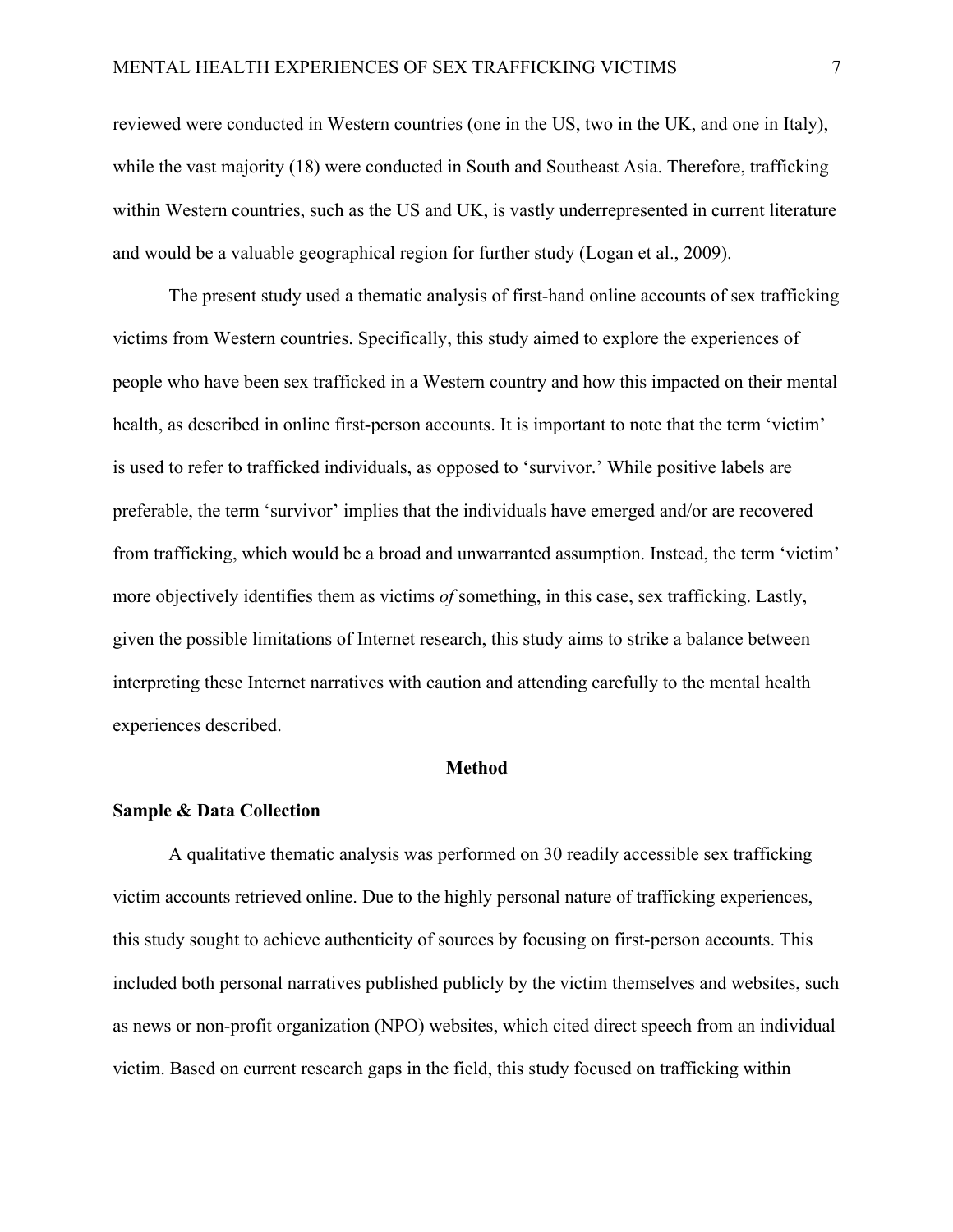Western countries, including the United States, Canada, Australia and Western Europe. Given that this field of literature is relatively new and that trafficking accounts are already scarce in nature, demographic inclusion and exclusion criteria were deliberately kept broad. Accounts were eligible for inclusion if they met the following criteria:

- 1. The accounts pertained specifically to victims of sex trafficking as defined earlier.
- 2. The accounts were written in the first person by the victim themselves, or were from online sources which cited a significant proportion of direct speech from the victim.
- 3. The accounts described trafficking that occurred in a Western country.

To select victim accounts for analysis, electronic searches were conducted on Google between December 2016 and May 2017. For the purpose of authenticity, search terms were chosen using predicted phrases that a lay person would be likely to use in order to gather personal accounts of a particular experience (Mandla et al., 2017). In this case, search terms were directed towards retrieving sex trafficking experiences and included: "human trafficking experiences," "human trafficking stories," "human trafficking accounts," "human trafficking victim accounts," "human trafficking first hand accounts," "sex trafficking experiences," "sex trafficking stories," "sex trafficking accounts," "sex trafficking victim accounts," and "sex trafficking first hand accounts." Search terms were selected by the primary researcher and verified by two senior qualitative researchers in the field. Details such as location were not specified in the initial search in order not to place a greater limit on the results generated. Rather, the strategy aimed to start with the broadest search possible and examine further eligibility criteria manually. Similarly, lay terms such as "accounts" and "stories" were used, as opposed to professional terms such as "narratives." This was to keep sources as commonplace as possible,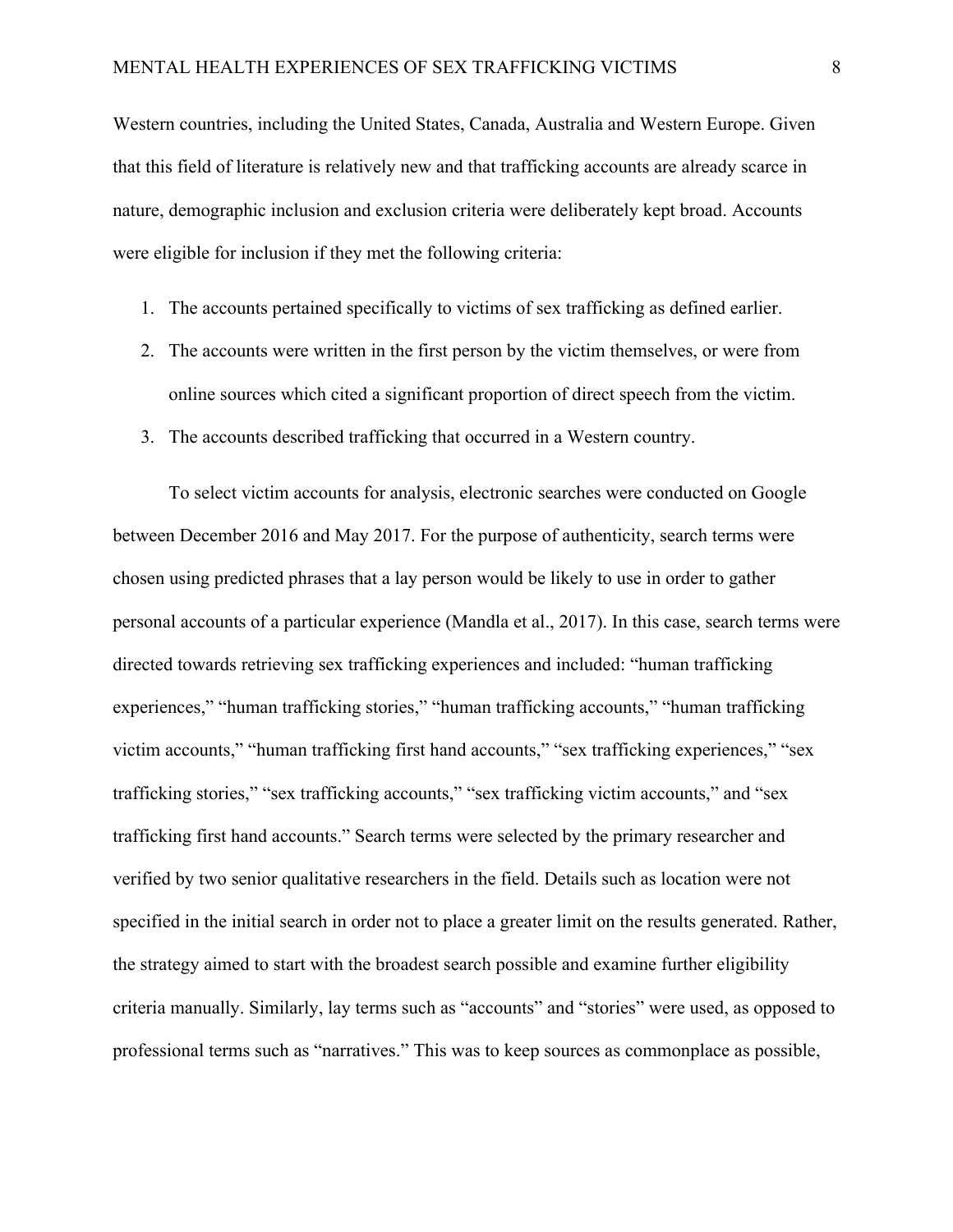whereas professional terms may have generated ethnographic accounts possibly influenced by researcher bias.

Titles of the first 50 results for each search were scanned for relevancy. Search results stopped including key words and became irrelevant generally after the first 30 results. Thus, the first 30 results for each search were retrieved and assessed for eligibility, generating a total of 300 results. A total of 210 duplicate results were removed. The remaining 90 results were inspected using the inclusion criteria stated above, as well as the following exclusion criteria: (a) they recounted experiences of sex trafficking of a group and not of a specific individual; (b) they detailed accounts of voluntary prostitution, not trafficking, which by nature is involuntary; (c) they were not in English and/or had been translated from another language, and (d) they came from scientific literature, guided interviews, or audio/video clips. This was to limit bias by keeping sources homogenous and by restricting the variability of intended audiences—for example, scientific literature is written towards academic professionals for the purposes of research, while this study aimed to retrieve sources directed at lay persons for the purposes of personal authenticity. No restrictions were placed on the date, gender of the author, or length of the account. In the case that there was one source providing multiple accounts, all were assessed for eligibility.

After screening, 26 search results were eligible for inclusion, 25 of which contained a single individual account, and one of which contained five, separate eligible accounts. These accounts were then added into the total number of eligible accounts, forming a final sample of 30 accounts eligible for analysis (see Figure 1). Of these 30 accounts, 11 were first-person accounts written by victims themselves, and 19 were written from a third-person perspective citing a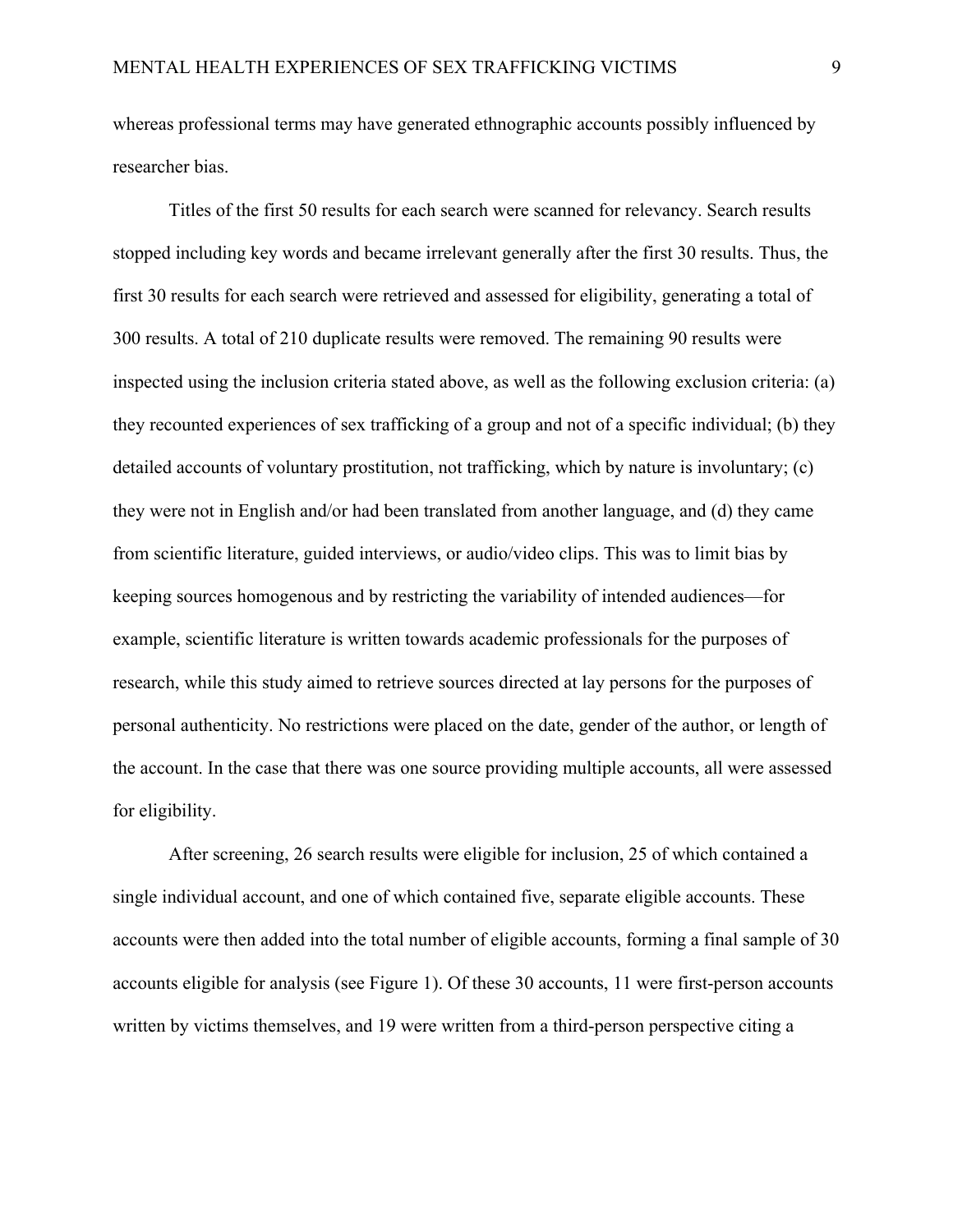significant proportion of victims' direct speech. Most of these came from NPO websites and media websites, such as news sites.

Ethical approval was deemed unnecessary given that all accounts gathered were publicly available online and therefore did not require authors' informed consent (Eastham, 2011; Hookway, 2008; Wilkinson & Thelwall, 2010). Individual victims mentioned in all accounts were already anonymized so no risks are posed to any victims mentioned.

#### **Data Analysis**

A thematic analysis was conducted following Braun and Clarke's (2006) recommendations. Previous research indicates that under-researched fields would benefit from an inductive approach, where analysis is not driven by any pre-existing theoretical framework, preconceptions, or assumptions (Braun & Clarke, 2006; Joffe & Yardley, 2004; Vaismoradi et al., 2013). Therefore, given the lack of research in this field, the current analysis adopted an inductive, data-driven approach, allowing for codes and themes to emerge where relevant (Boyatzis, 1998; Joffe & Yardley, 2004). Braun & Clarke (2006) further posit that underresearched fields would benefit from analysis that aims to provide a rich description of the data set as a whole, rather than a detailed account of one particular aspect. Thus, this analysis sought to provide a rich, overall description of the sample, in order to give a general sense of the predominant themes across the data set.

All data was first printed and read through several times for the purposes of data familiarization and immersion. Data immersion refers to a 'repeated reading' of the data in an active manner, searching for meanings and patterns, and allowing for familiarity with both the depth and breadth of the content (Boyatzis, 1998; Braun & Clarke, 2006; Castleberry & Nolen,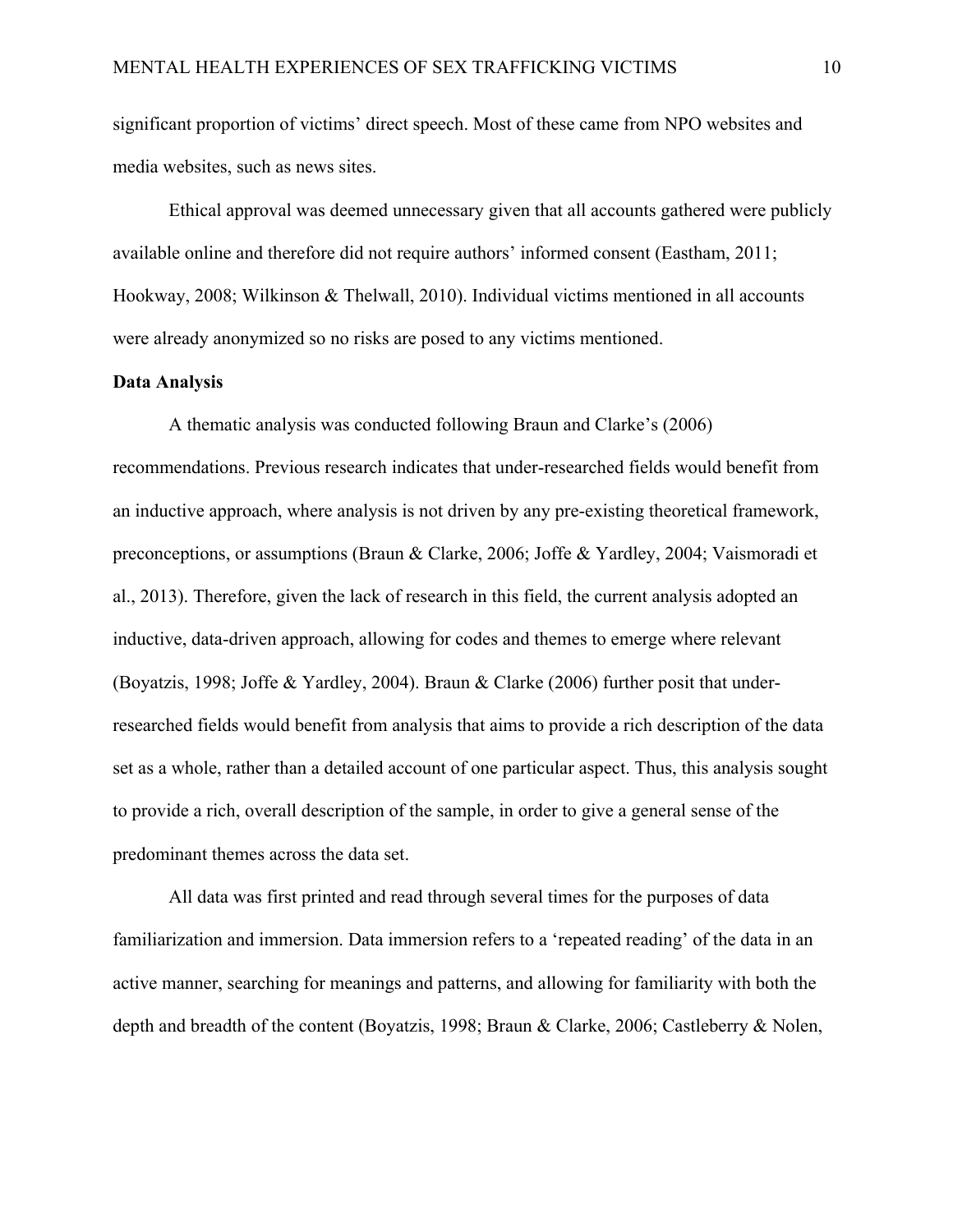2018; Maguire & Delahunt, 2017). During two of the later readings, annotation was conducted manually, where initial notes and ideas were marked down prior to the formal coding process.

The following stage of analysis involved generation of initial codes. Initial codes were first generated manually and then inputted digitally using NVivo qualitative data analysis software. Out of the 30 accounts, five accounts were selected to develop the initial coding frame. This was thought to be the minimal and most feasible number of accounts to begin with, whilst also being large enough to begin to provide some overview of important emerging themes. These five accounts were selected based on location, length, and relevance to the research question, and were deemed to capture key aspects of diversity within the data set. Using these selected accounts, line by line coding was performed and a provisional coding frame was generated. This coding frame was developed and refined as the remaining 25 accounts were analyzed. This process involved looking for commonalities in reference to the provisional coding frame, while simultaneously allowing for new ideas and exceptions to emerge (Boyatzis, 1998; Braun & Clarke, 2006; Castleberry & Nolen, 2018; Fereday & Muir-Cochrane, 2006; Joffe & Yardley, 2004). In keeping with Braun and Clarke's (2006) recommendations, codes were generated wherever there was a potential for possible themes or patterns, and data extracts were coded for inclusively, meaning surrounding data was also coded for in order to preserve the context of each situation. Throughout the coding process, data was coded for inductively and iteratively. Codes were reviewed, refined, and adapted in a cyclical process, and the emerging coding frame was continuously reviewed and discussed among the researchers. Coding was concluded at the point of data saturation, when further coding no longer produced new information.

The subsequent stage of analysis involved searching for themes based on the codes identified. This involved a broader analysis of the codes at the thematic level, where the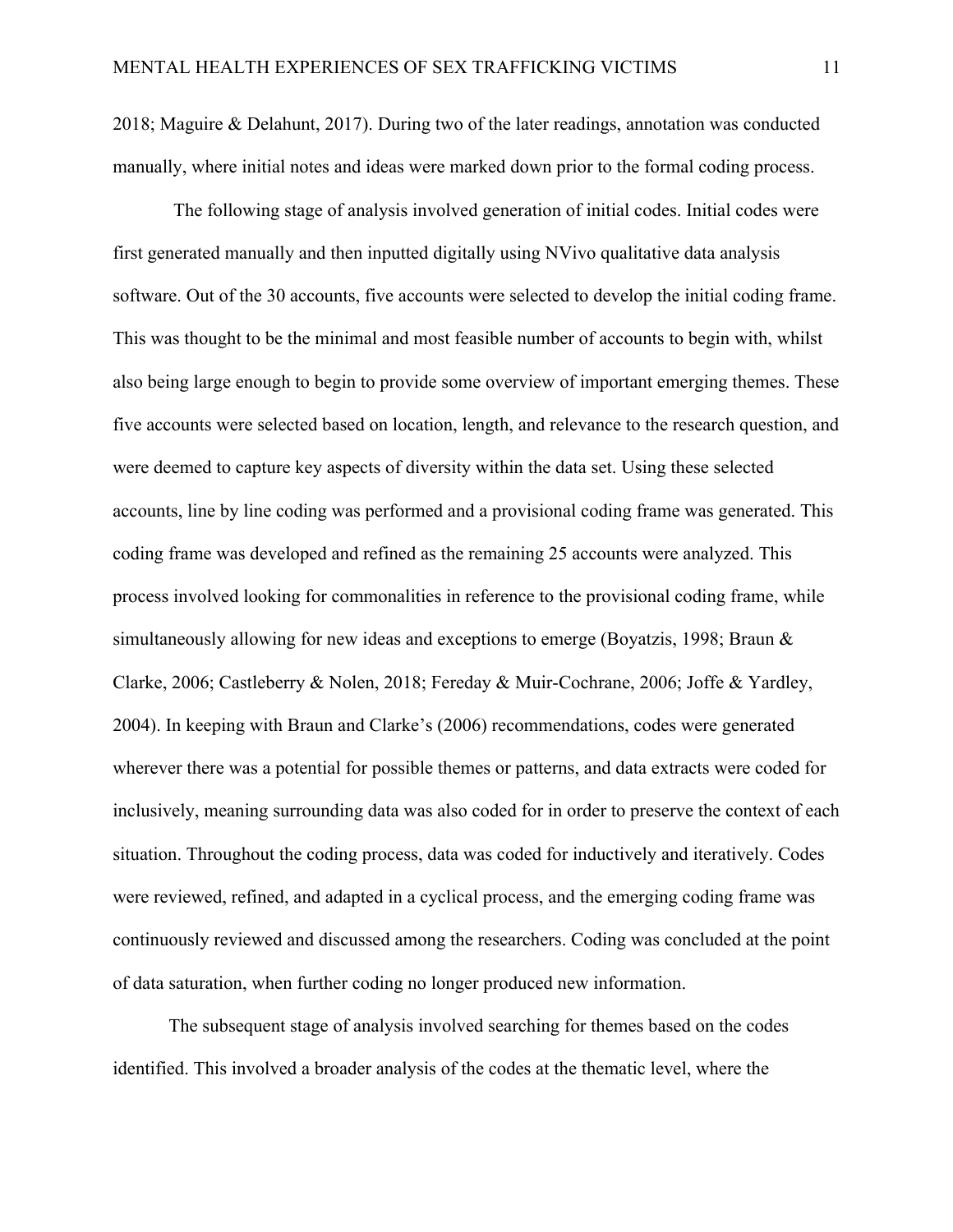relationship between codes, themes, and possible sub-themes was considered and different codes were sorted into potential themes and sub-themes. Provisional themes were then reviewed and refined at two levels. First, at the smaller level, coded extracts within each theme were re-read and assessed for a consistent pattern; the existence of a coherent pattern indicated that each individual theme itself was an accurate representation of the ideas within it (Braun & Clarke, 2006; Fereday & Muir-Cochrane, 2006). Second, the themes were reviewed at the broader level of the data set, which involved considering whether the themes together formed an accurate representation of the meanings within the data set as a whole (Braun & Clarke, 2006; Maguire & Delahunt, 2017). Final themes were grouped into three chronological categories—before, during, and after trafficking—in accordance with Corbin & Strauss (2008), who stress the importance of looking at the structure and timing of the narrative as a qualitative analytic tool. This is especially relevant to the present study because the structure and order of events within each victim narrative may point to the location and significance of these events on their life timelines (Corbin & Strauss, 2008). Lastly, final themes were defined and named. Specific theme headings were informed by original data extracts in order to retain and reflect the true essence of each theme (Braun & Clarke, 2006).

#### **Reflexivity**

As described by Braun & Clarke (2019), thematic analysis is "actively created by the researcher at the intersection of data, analytic 'work,' and subjectivity." Rather than passively emerging from the data, themes are actively constructed through the researchers' reflective and thoughtful engagement with both the data and analytic processes (Braun & Clarke, 2006, 2019; Clarke & Braun, 2018; Gough & Madill, 2012). As such, we find it fitting and necessary to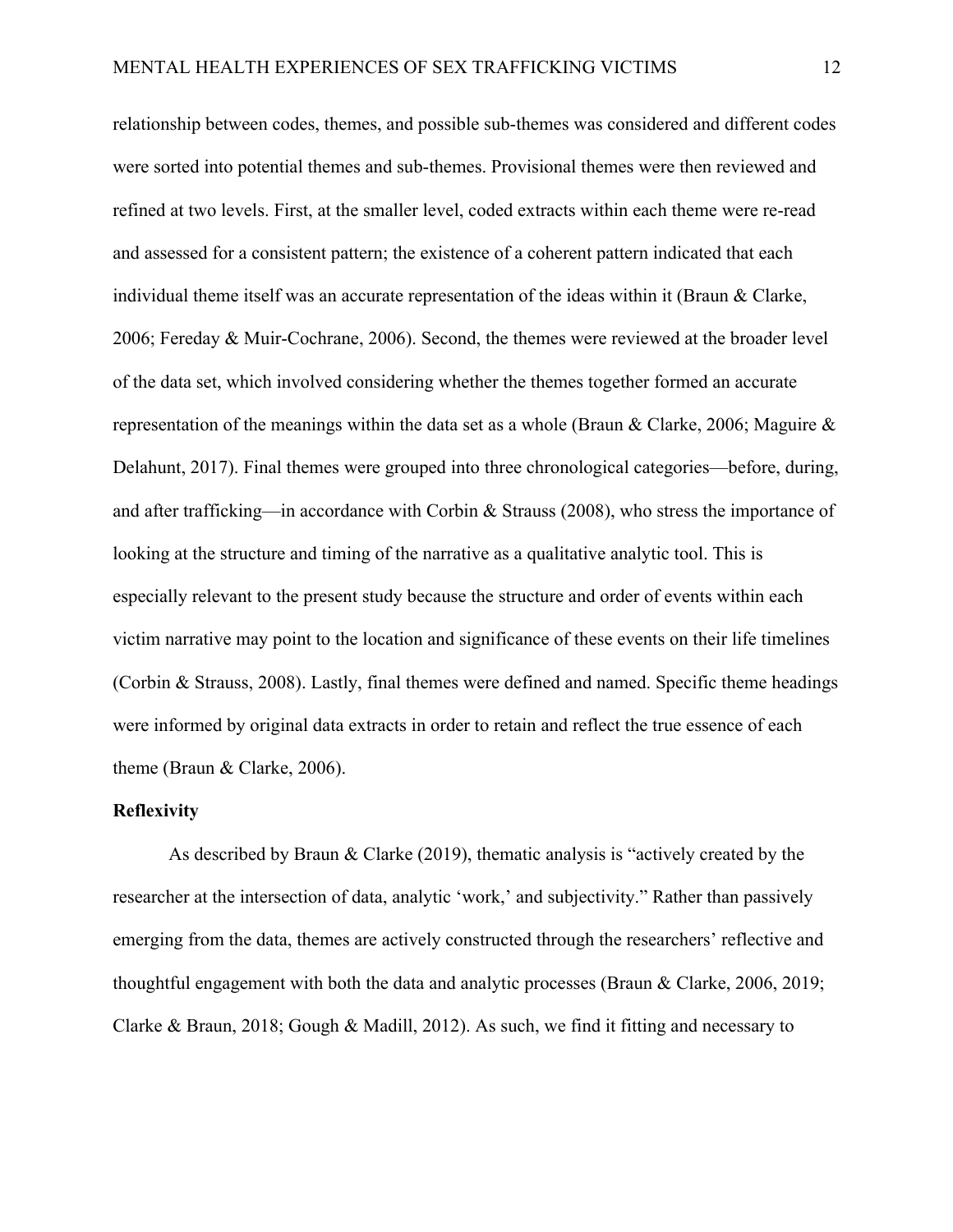engage in the process of personal reflexivity, where we will elaborate upon the prior motivations, assumptions, and values that may have informed our current analysis.

First, it would be helpful to shed some more light on our individual backgrounds. At the time of conducting the research, I, Kassandra, was an MSc student enrolled in University College London's Clinical Mental Health Sciences program in the UK, with a particular interest in trauma and abuse. My supervisor and co-author of the current paper, Dr. Jo Billings, is a Consultant Clinical Psychologist specializing in PTSD and trauma, with over 20 years of clinical experience in the UK. She is also an associate clinical professor at UCL, with extensive experience in qualitative methods, including the teaching and supervision of qualitative research.

My motivations for choosing this topic can be attributed to personal experiences related to mental health and abuse. My interest in trauma stemmed from my own personal experience of the recovery process, with a specific interest in factors that promote resilience. Furthermore, I was specifically interested in the narrative aspect of experience; as I personally found journaling and writing very helpful in my healing, I was keen on discovering narratives of other individuals experiencing trauma, and the use of writing and storytelling as a means of sharing experiences.

Given my experiences and interest in this topic, I am aware that my prior values, assumptions, and other subjectivities may have impacted on data collection, interpretation, and analysis, and fully acknowledge my role in the shaping and outcome of this research. As a second-generation Asian-American, I was able to relate strongly to feelings of being a minority, and especially to one Korean victim, who expressed her feelings about others' expectations and the exoticization of Asian cultures. I also empathized strongly with several immigrant victims, who described their aspirations of coming to a new country as a minority, only to be let down, reminding me of the difficult journey my own parents encountered immigrating to the US. My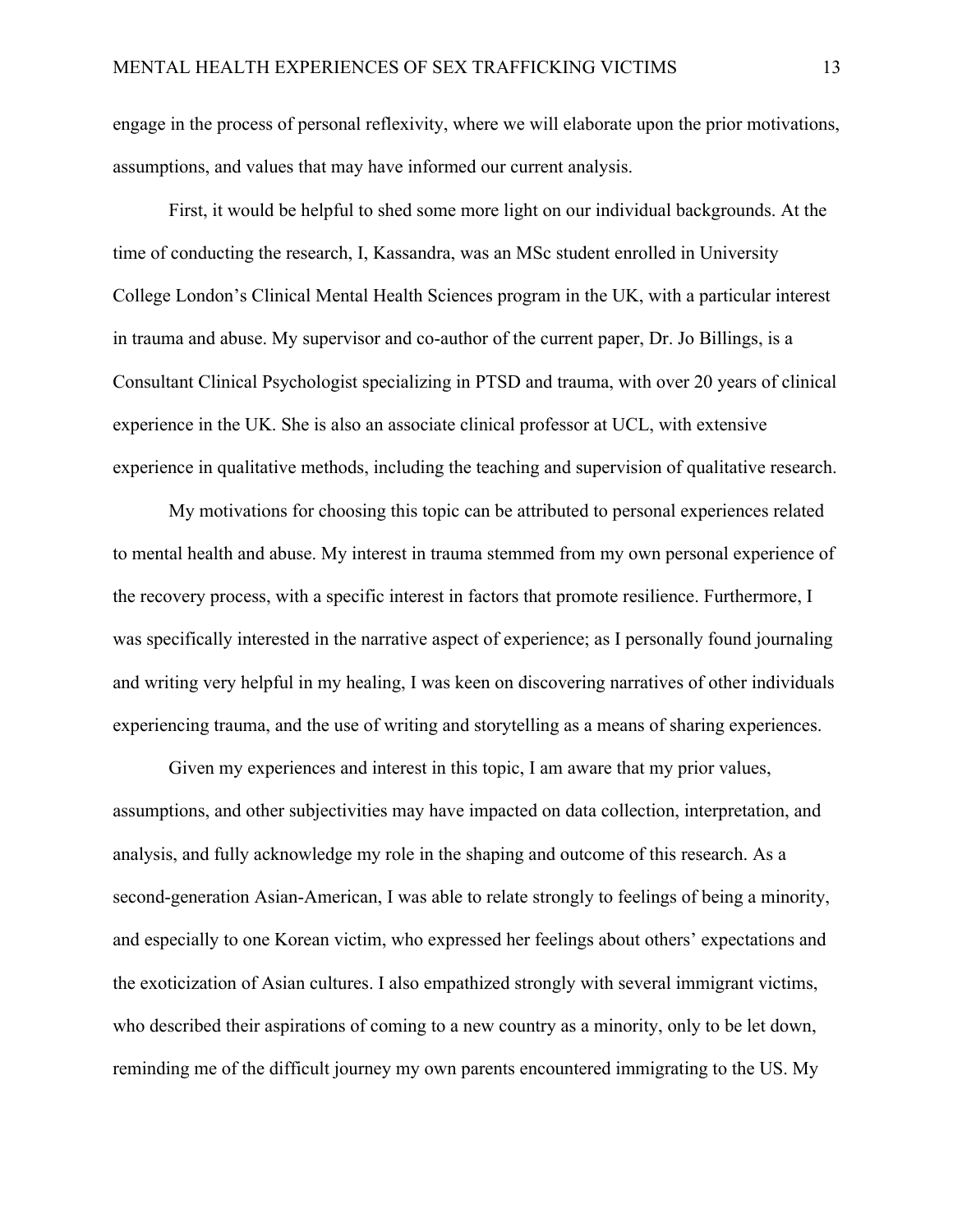ethnic background, therefore, may have influenced the data by making me more prone to noticing minority and immigrant experiences. In addition, in light of my personal experiences of trauma and depression, there is the possibility that I was more likely to highlight, code, and quote experiences that I felt I related to most. Similarly, given my own prior interest in resilience and recovery, it is possible I may have selectively attended to these in the data.

As I was aware of my own personal biases throughout the research, I closely followed Braun & Clarke's (2006) recommendations for good thematic analysis, paying particular attention to the data familiarization and coding processes, doing my best to pay equal attention to all the narratives and the ideas within. Dr. Billings closely supervised these stages alongside me, providing guidance and validity checks throughout the analysis process.

Ultimately, I recognize that my subjective experiences may have influenced the constructing and writing of this research, acknowledge my active role as a researcher in this analysis, and invite the reader to read more accounts of sex trafficking victims' stories firsthand.

#### **Results**

The sample consisted of 30 individual sex trafficking victim accounts, retrieved from 26 different websites. Although no restrictions were placed on gender during the search, all accounts gathered were written by female victims, which is in line with the greater prevalence of sex trafficking of females (Oram et al., 2016; UNODC, 2018). All victims were trafficked within Western countries. The distribution of countries in which trafficking occurred is as follows: Australia (n=1), Canada (n=4), Germany (n=1), United Kingdom (n=2), United States (n=22). The ethnicity of trafficking victims was diverse and not always stated in the account. All accounts are numbered from A1-A30 and cited as such in any referenced quotations. See Table 1 for information regarding data sources and specific authors.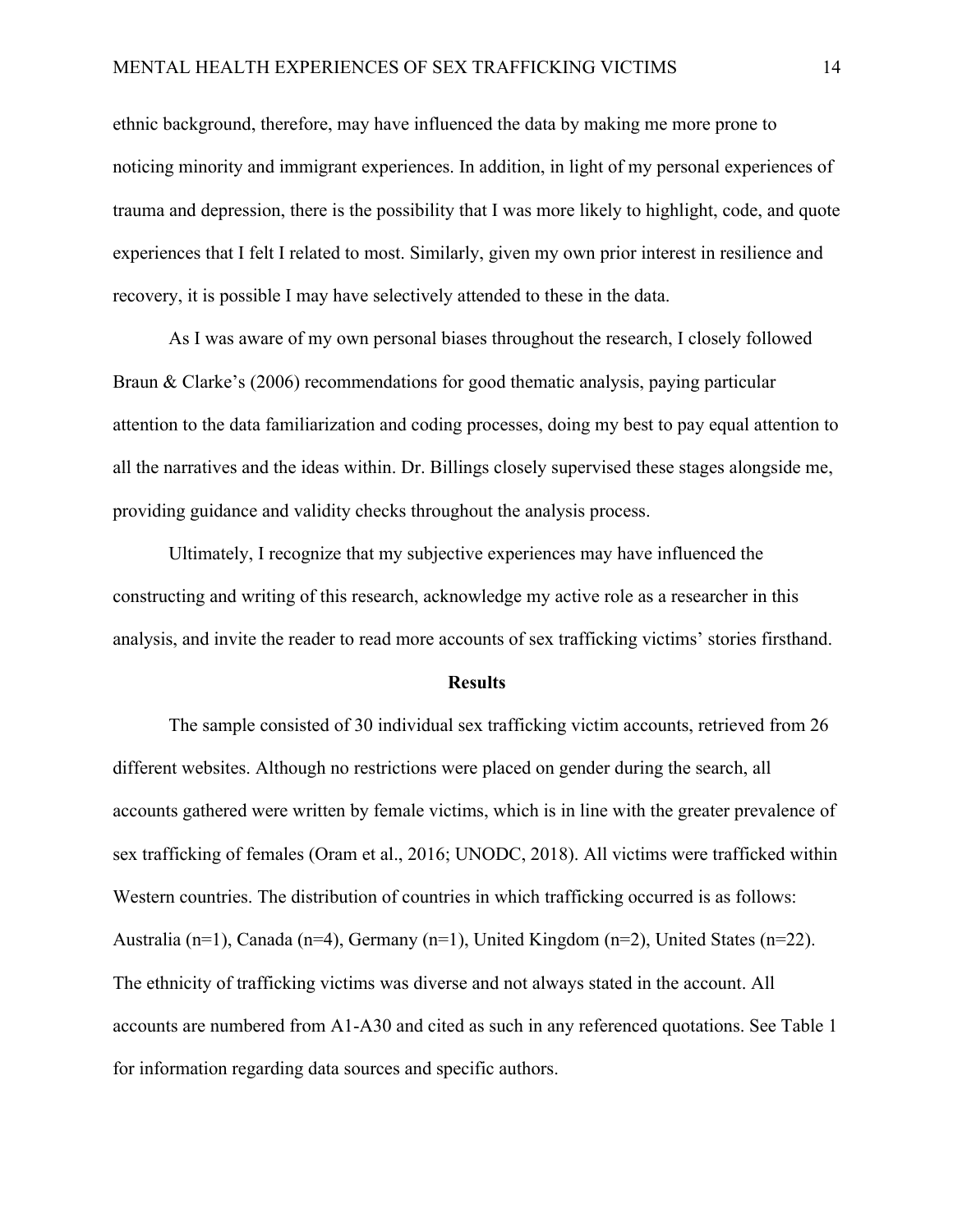A total of nine themes were identified from analysis, organized into three broader, chronological categories: before trafficking, during trafficking, and after trafficking. See Table 2 for an overview of themes and key points.

#### **Category 1: Before Trafficking**

*Theme 1: Vulnerabilities – 'That Vulnerability Was Already There…the Trafficker Plays on That'* 

Mentions of pre-existing vulnerabilities prior to trafficking arose frequently in the data. These were experiences that individuals thought made them more vulnerable to being trafficked and/or to suffering the psychological effects of trafficking. Five main vulnerabilities were identified: a dysfunctional family background, involvement in destructive relationships, existing mental health problems, previous sexual abuse, and being an immigrant.

The most commonly mentioned vulnerability was having come from a dysfunctional family. These were households characterized by parental conflict, drug/alcohol abuse, and most frequently, childhood abuse and/or neglect.

*"There are always men waiting for the girl whose father keeps hitting her or coming into her room at night, or whose mother is not present, or drunk, or high. These men often give them the first hope of love and protection they've ever had." (A29)*

Destructive relationships were the second most common vulnerability mentioned. These were relationships developed outside of the family, including those with friends, significant others, or strangers, in which some form of emotional or physical abuse occurred. The formation of these relationships was directly related to problems in the household, where childhood neglect often resulted in children or young teenagers running away from home, being taken into youth care, or ending up on the streets, paving the way for dangerous 'friends' or strangers to enter their lives.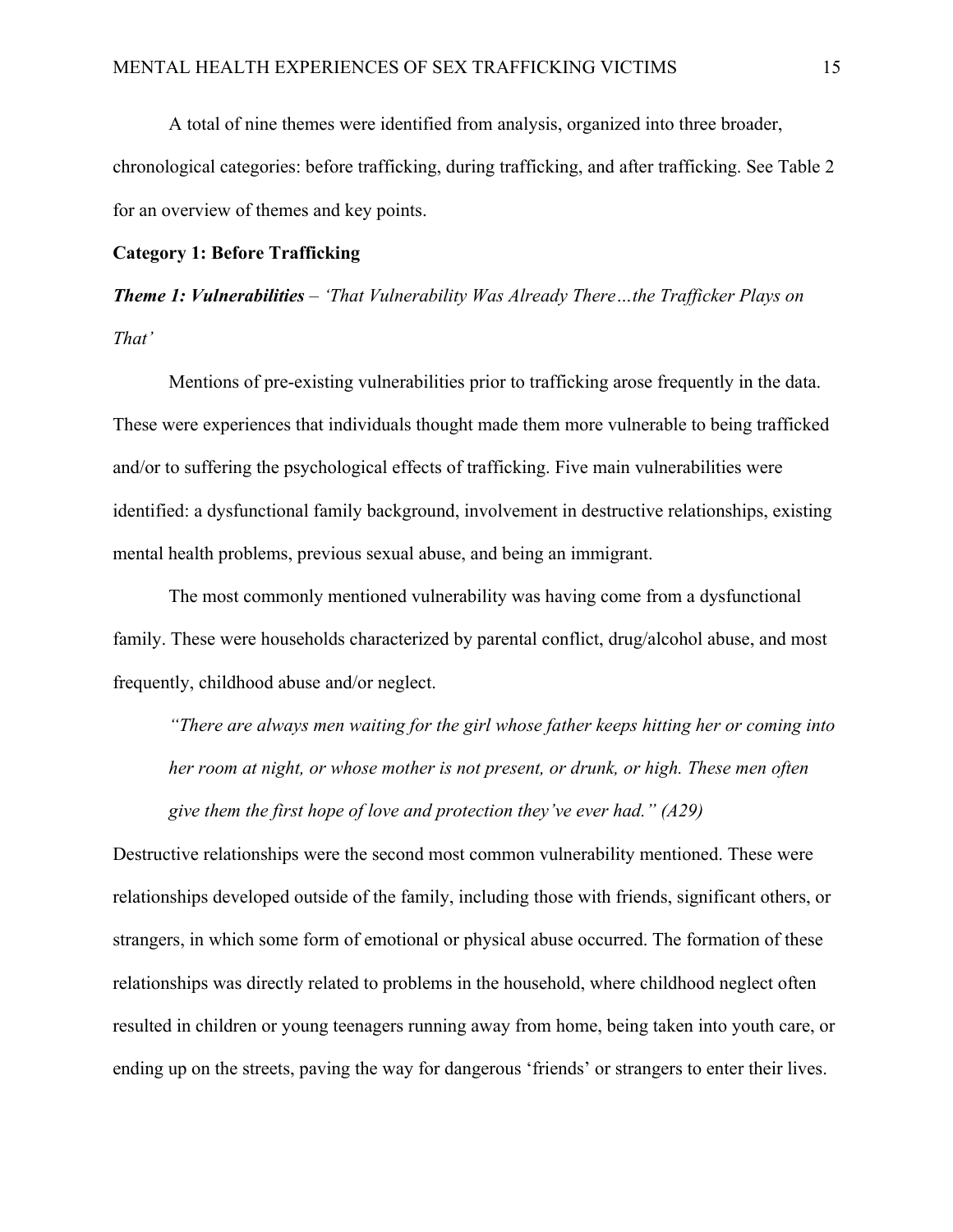Such relationships made individuals easy targets and provided an opportunity for further psychological abuse.

*"The older girl who befriended Aubrey showered her with all of the attention, praise and understanding that a 16-year-old with a father in prison and a mother on drugs so deeply craved. Long-festering emotional gaps were finally filled. And so Aubrey didn't notice when more and more of her life began to revolve around the new friend, or when she increasingly became isolated from anyone besides that older girl. Then came the invitation, at an especially low point in Aubrey's relationship with her mother: 'Come live with my family…' The [older girl's] mother's boyfriend was a pimp who ran an escort service. Aubrey's new friend had herself been lured into prostitution. Aubrey was their latest target…" (A20)*

Existing mental health problems, such as body image issues, low self-esteem, and drug abuse, were also mentioned as risk factors for exploitation by traffickers. A need for validation and no family or friends to provide it resulted in girls seeking validation from an outside figure, often times an older, wealthier man.

*"I had very low esteem and body image issues so I found it exhilarating that men chose me." (A5)* 

Previous sexual abuse also appeared to play a role in later sex trafficking. Victims mentioned being sexually abused, some by their fathers and relatives, and others by family friends or people they met in foster homes. Of these individuals, not all elaborated on how sexual abuse may have affected their future outcomes. However, two accounts (A1, A8) stated that previous sexual abuse normalized their experiences in trafficking later on. In particular, they described feelings of being desensitized to abuse and it being normal to them. Previous sexual abuse appeared to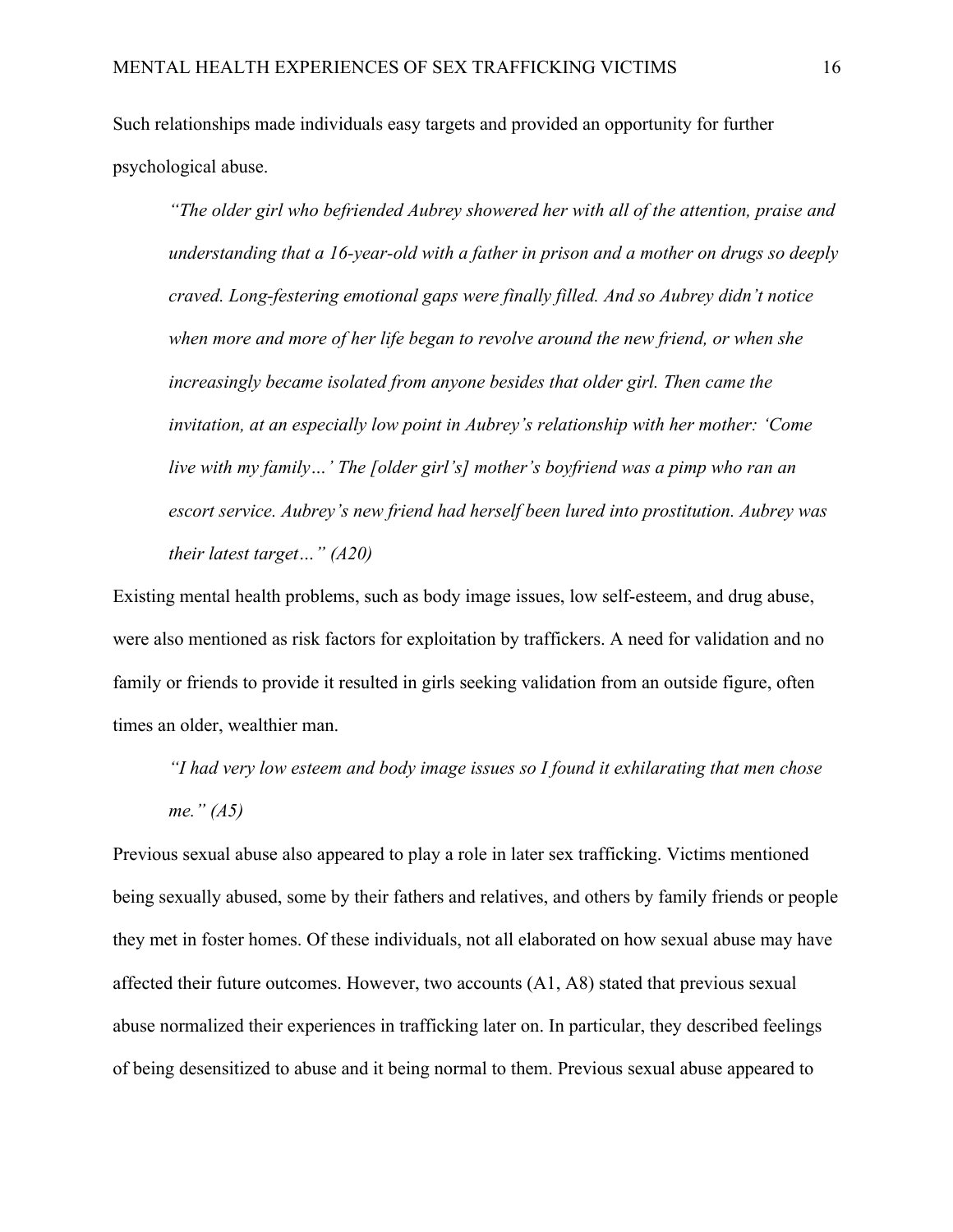impact individuals' vulnerability to the effects of trafficking by decreasing self-esteem and clouding any ability to distinguish between normal and abnormal, right and wrong.

*"My childhood was not a childhood. In my family, men had sex with little girls. It was our normal. It was our culture and it was generational. My parents grew up with it. Their parents grew up with it." (A8)*

Lastly, being an immigrant seemed to make girls more vulnerable to trafficking. A few victims described emigrating to the US with promises of a new job and hopes of a better future. The reality, however, was that they were deceived into trafficking, and with traffickers confiscating their identification documents, had very little means of escaping.

In addition to describing the actual vulnerabilities, girls frequently mentioned the keen ability of traffickers to specifically select individuals with the most vulnerabilities. They described traffickers as "preying" upon the weakest. This ability to weed out vulnerabilities is essential to understanding how victims end up trafficked and how their vulnerabilities may exacerbate its effects.

*"We [My boyfriend/trafficker and I] were going to ride off into the sunset.... Coming from brokenness—I had two parents but they were dysfunctional—that vulnerability was already there. And the trafficker plays on that. They can sniff it out." (A19) "'Predators will adapt their means to whatever the young people are doing -- whether it's malls, whether it's ski slopes, whether it's beaches,' Burrus [FBI Deputy Assistant Director] said. 'Predators ... are going to do everything in their power to try to convince young girls, young boys, to come with them and enter this particular lifestyle.'" (A13)*

*Theme 2: Barriers to Escape – 'I Tried so Hard for so Long…There Was Nothing Else'* Some individuals were already involved in the sex industry prior to being trafficked.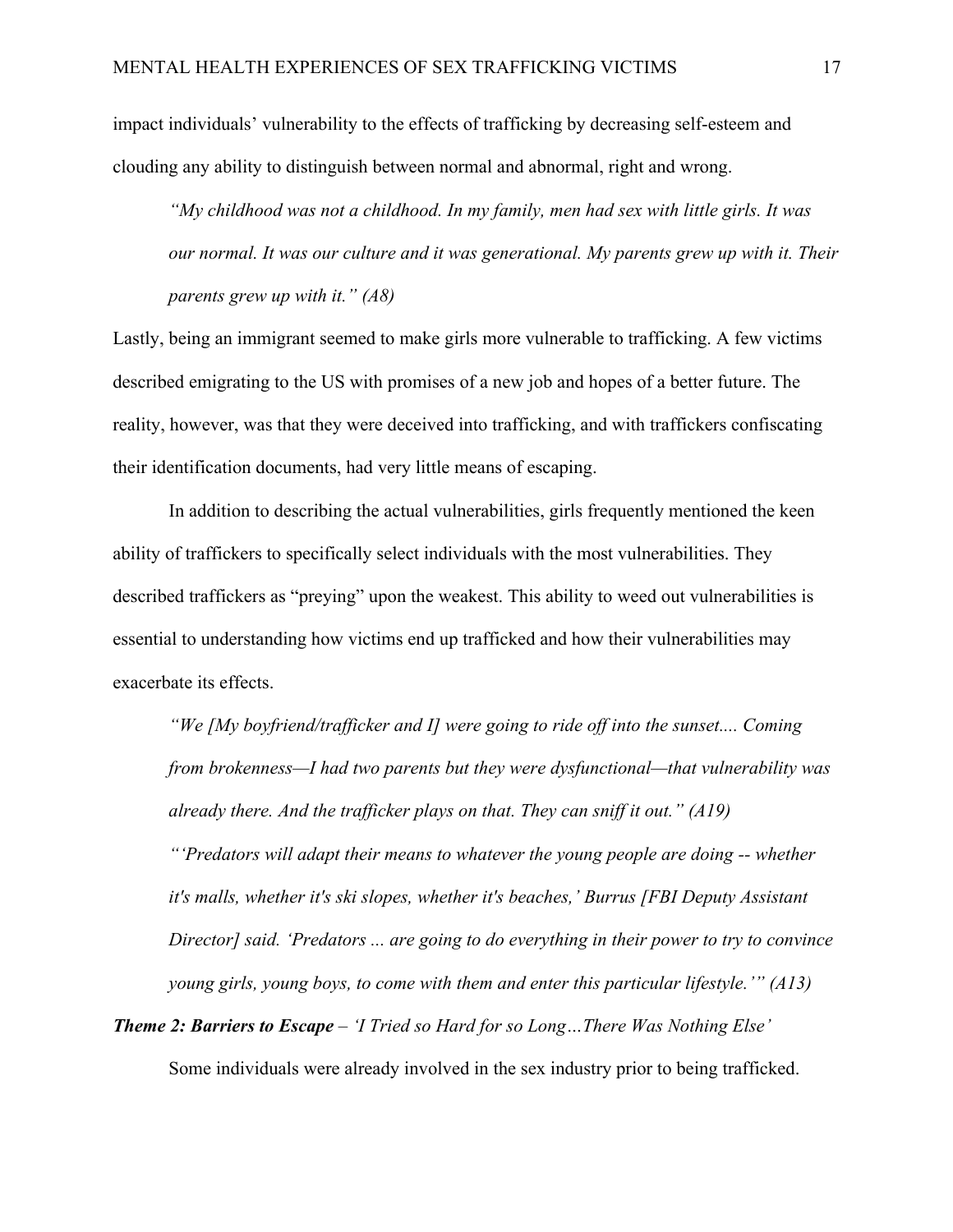These individuals described reasons for entering and/or remaining in the sex industry, despite not wanting to, and factors they felt were acting as barriers to escaping while they still could. There was one such factor which arose from the data: money.

Money appeared to be the primary factor that lured some girls into working in nonreputable industries, such as in prostitution or in massage parlors. These industries often maintained a façade of normality at first, but then spiraled into exploitation and abuse. Money was therefore the main reason some individuals stayed in these jobs for as long as they did before becoming trapped.

*"I entered into the industry fresh out of high school, escorting independently while working and going to college. I was curious, adventurous, and generally hungry for soaking in new life experiences. The thought of doing that AND making money was a nobrainer for me at 18. Shortly after I started to escort, I met a guy who introduced me to meth. It was an incredibly abusive and violent relationship, and I quickly became dependent on both him and the drugs, so much so that I was unable to function on any level. My life started to crumble a bit, so I dropped out of school and the industry for a while. I essentially dropped out of life." (A11)*

In most cases, individuals described needing money to support their child or to simply survive. *"One ad caught her eye: 'Masseuse wanted.' … Normally, Olga would have skipped past it, but not this time—it was her last option. 'I tried so hard for so long to survive. There was nothing else.'" (A27)* 

The massage parlor that Olga then went to interview for turned out to be a commercial sex parlor, where men asked for sexual acts rather than just massages.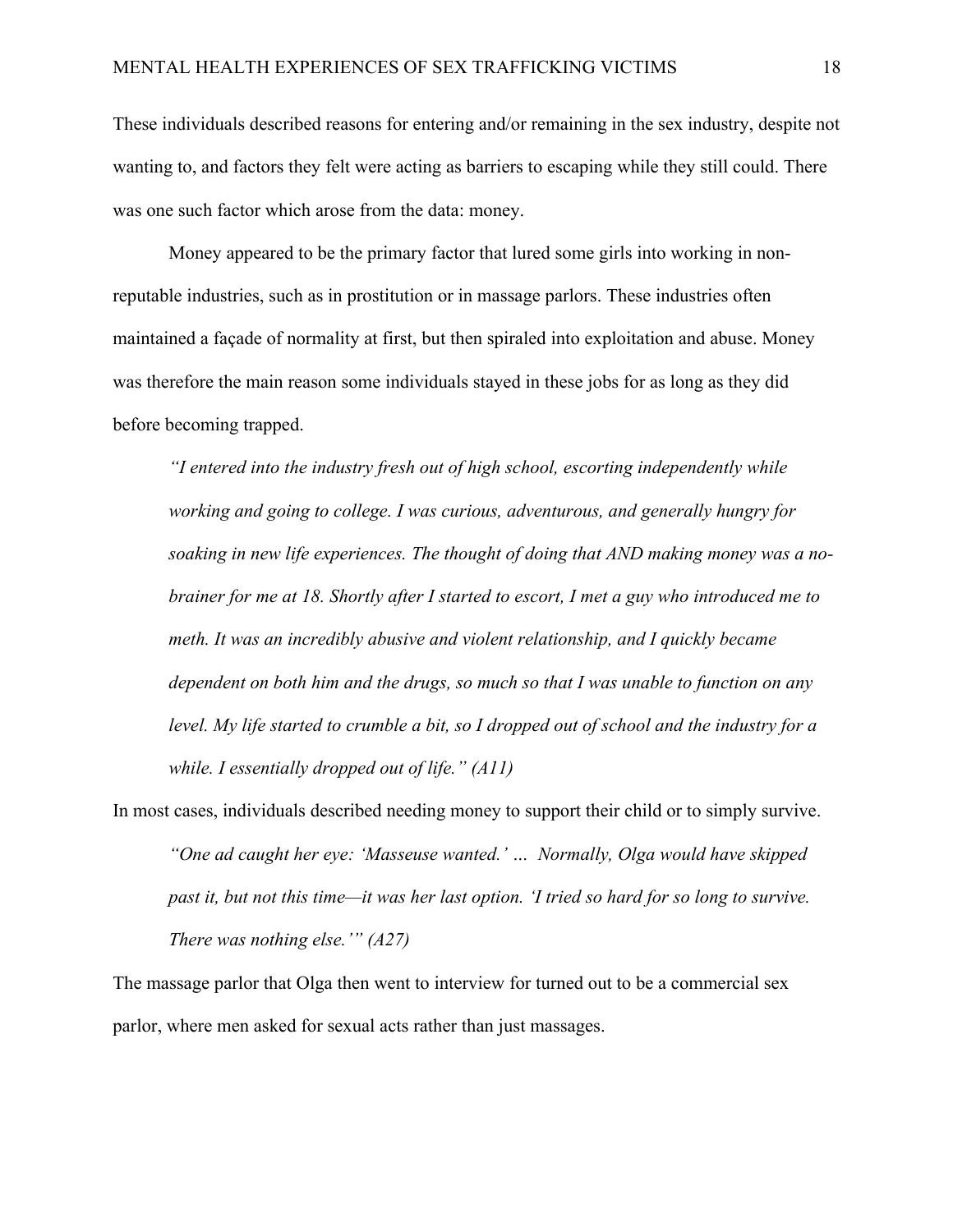*"'I didn't want to go there. I wanted to leave. All the time, I wanted to leave,' Olga said. But she also felt they wouldn't let her. They would have kept calling her until she ran out of options again. She was still 'the new girl' and coming only a few times a week. The other girls were probably controlled more tightly. 'You've got to get out of here. Why do you stay here?' she said to the other girls. They told her they needed the money, or that they could make more money there than anywhere else." (A27)*

Factors that encourage individuals to enter or remain in the industry are important because while individuals may feel they have control at first, these situations frequently deteriorate into an inescapable pattern of control and abuse. In addition, feeling pressured to do something despite hating it may lead to cognitive dissonance, increased stress, and decreased mental health such as depression. Overall, a need for money acted as a barrier to escape, pressuring individuals to put themselves into dangerous situations.

#### **Category 2: During Trafficking**

#### *Theme 3: Deception and Manipulation – 'It Was a Promise Built on Another Lie'*

'Deception and manipulation' was identified as the third theme, consisting of comments about traffickers using lies as a way of manipulating their victims. Victims spoke of deception and manipulation as the primary means by which traffickers reeled them into their grasps. While manipulation refers to the act of intentionally altering or exploiting others, deception is a method of manipulation through lying (Buss, 1987). Deception occurred in four main ways, all of which involved false or short-lived promises. These included promises of a loving relationship, a new job, luxurious goods, and basic survival needs.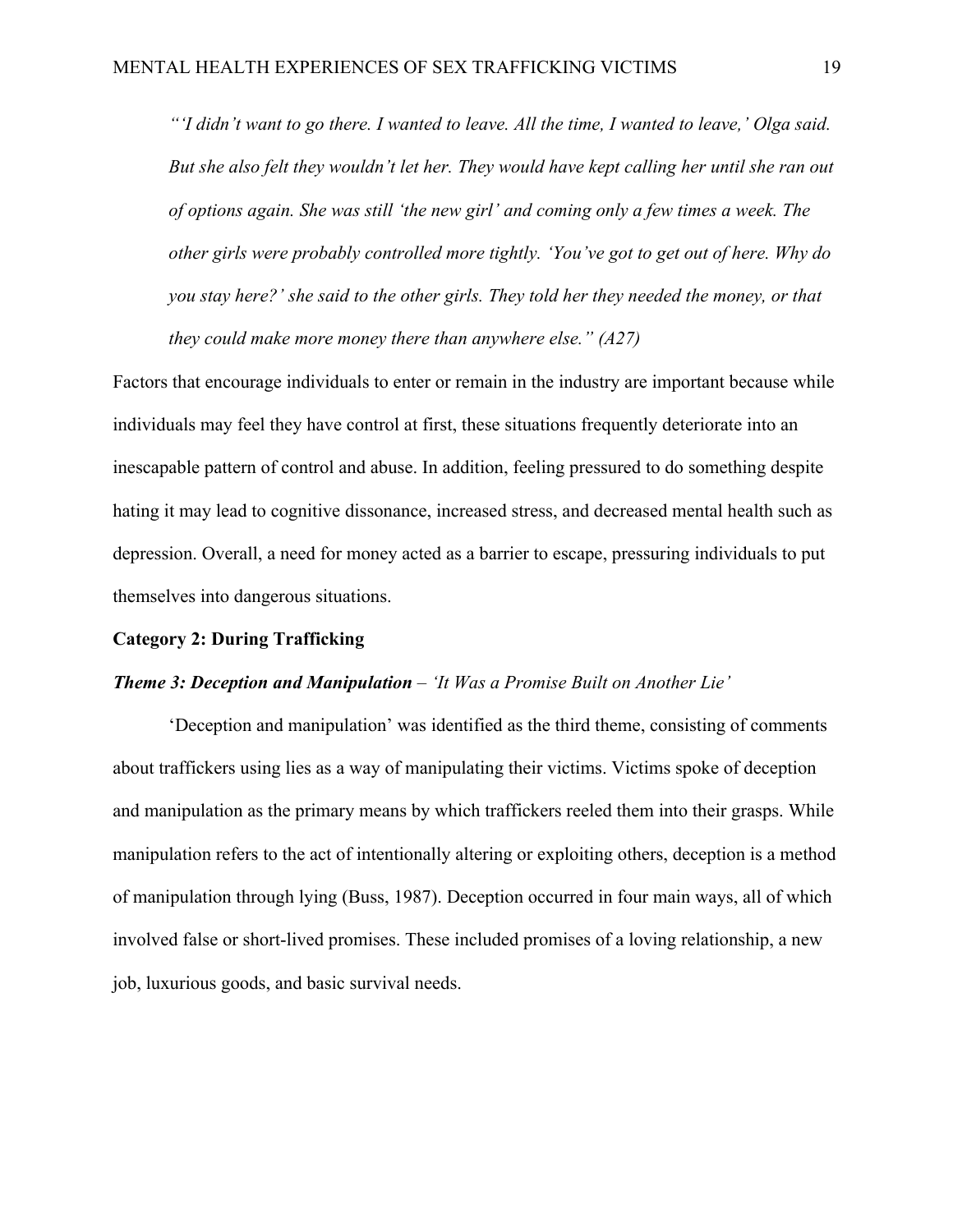The most common form of deception involved convincing the victim that a meaningful, loving relationship existed between her and her trafficker, described by Buss (1987) as the "charm tactic." In reality, however, it was just the opposite.

*"She had no idea the 'instant connection' she felt would lead to months of brainwashing — or how long it would take for her to realize the man prostituting her out of hotel rooms wasn't really her 'boyfriend.' 'He made me feel special. I never wanted to leave him… I was in love with him. I thought I was going to be with him for the rest of my life.'" (A25)* Two other notable forms of deception mentioned were promises of a new job or of luxurious material goods, such as cars, jewelry, or expensive clothing. Many times, the traffickers carried out their promises, treating their victims like queens as a means of winning their trust. The fourth form of deception identified simply involved promises of basic survival needs such as shelter, food, and clothes. One victim described this stage of deception as the grooming or "honeymoon stage."

*"That's what we call the honeymoon stage, basically treating you like a princess and doing everything he can for you and taking care of all your needs and it escalates from there." (A16)*

After having gained victims' trust, traffickers would then begin the process of manipulation—using this trust to control them, emotionally, psychologically, and physically. *"'They start slow with them, then they begin to gain emotional and psychological control over them, asking them to start doing things and then the threats become involved and coercion becomes involved,' Stucker [Metropolitan Bureau of Investigations] said." (A18)*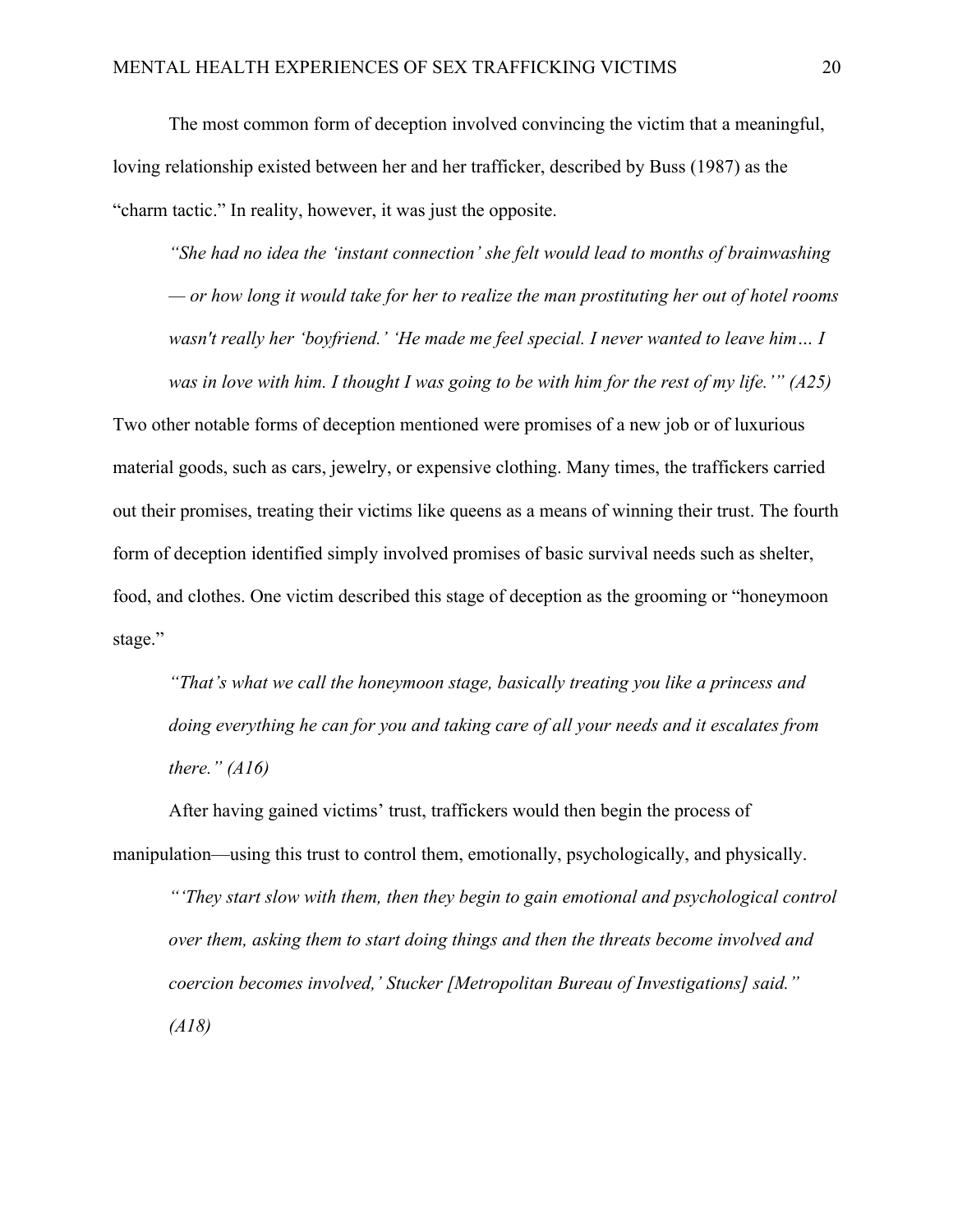Many accounts testified to the expertise of traffickers when it comes to gaining control over a girl. One victim said she knew a trafficker who went to community college to take a psychology class specifically to control his girls, seeing it simply as an investment of time (A2). However, relationships between traffickers and their victims were collectively described as being multilayered and complex, creating further complications in deciphering them.

Deception and manipulation lead to serious psychological consequences, such as trust issues, low self-esteem, and intense psychological distress. Discounting the physical and sexual abuse, simply the emotional and psychological control was enough to send victims plummeting into depression or an utter sense of hopelessness.

*"'I went from thinking I was in the first loving relationship of my life with a guy who treated me like a queen, to becoming an addict and being sold by him to supply his drug habit,' she says. 'And then he sold me again for financial gain to a known gang that put me on the streets and took me to the darkest point in my life.'" (A29)*

#### *Theme 4: Establishment of Control – 'He Took Ownership of Me'*

Establishment of control emerged as a fourth theme, and included descriptions of other means, apart from deception, by which traffickers reinforced and finalized their control over the victims. Four control tactics were identified: physical and sexual abuse, forced drug use, threats, and theft. The most commonly mentioned method of establishing control was physical and sexual abuse. Physical abuse most commonly occurred via beatings, though a few victims also described being branded, or tattooed, on their skin with a branding iron. Several victims described how they adapted quickly to the demands and behavior of their traffickers, knowing exactly how to act in which situations in order to avoid further abuse. This suggested that traffickers' establishment of control was effective.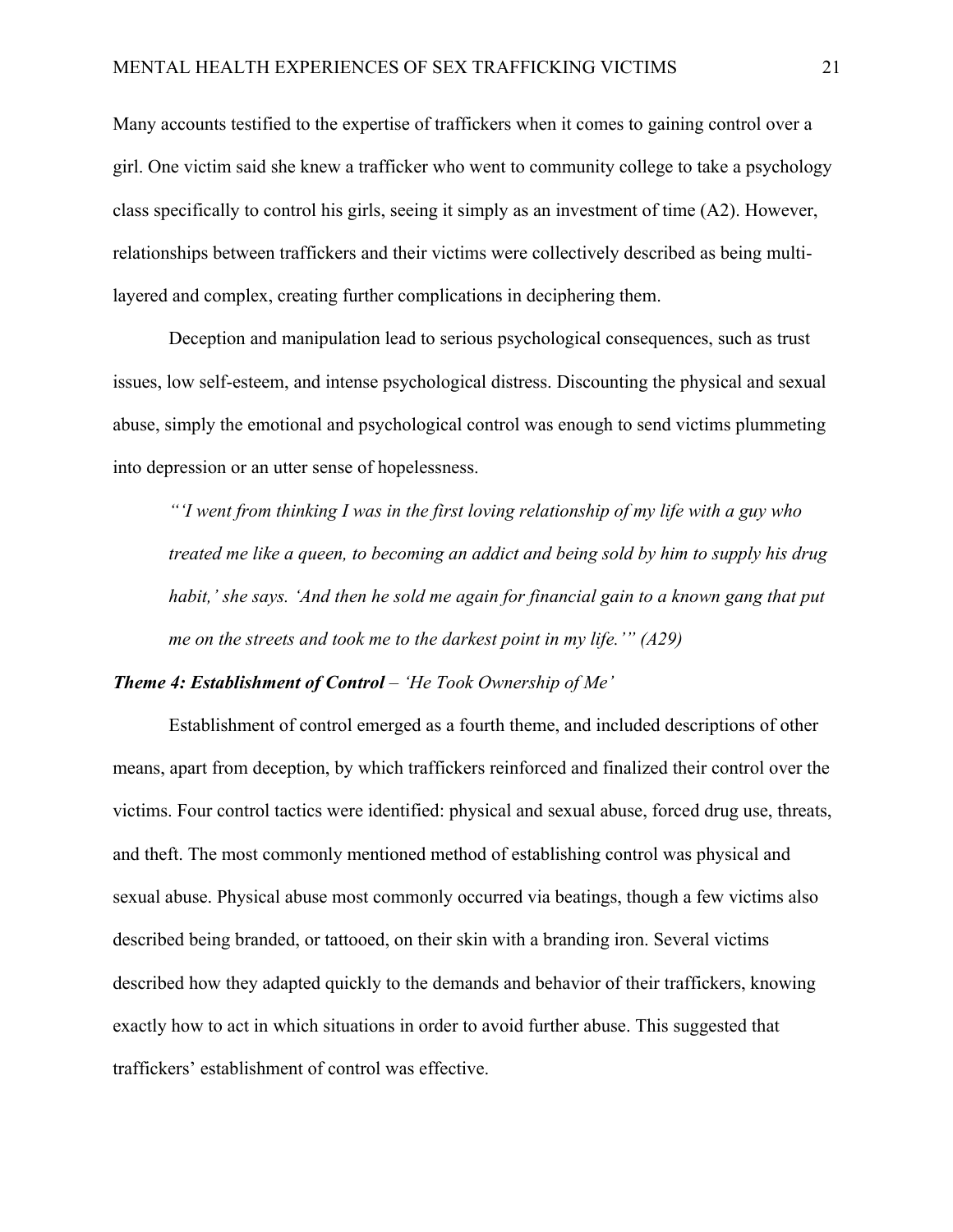*"She remembers being forced to watch those men tie another young woman to a chair and beat her. The beating was a warning: She'd get the same if she tried to run." (A14)*

Furthermore, there were numerous references of traffickers forcing drugs on their victims in order to enforce compliance. Drugs were used to make sexual abuse more bearable or to induce psychedelic effects that would make victims indifferent to what was happening.

*"These brothels were like normal houses on the outside and discos on the inside, with flashing lights and loud music. Cocaine, crystal meth and weed were laid out on the tables. The traffickers made me take drugs at gunpoint, and maybe it helped make it all bearable." (A12)*

A third control tactic that was mentioned was coercion through the use of threats. A few victims described traffickers threatening to kill them or to hurt their loved ones. One victim stated specifically that her traffickers threatened to throw battery acid on her 19-month-old niece (A13). Lastly, theft was also mentioned—several immigrant victims explicitly stated that their traffickers stole their identification documents from them in order to prevent escape.

The aftermath of these actions on the victims was evident in the way they described their changed identities. Specifically, objectification appeared to have the most detrimental effect on victims' mental health. For some, this resulted in low self-esteem and self-worth, where they believed that they were just objects undeserving of basic human rights.

*"We were constantly paraded before a potential client; their lustful eyes examining and perusing us before we became final choices for each predatory customer." (A7)* Other psychological consequences of traffickers' control techniques included increased likelihood of substance misuse disorders and PTSD. For example, repeatedly watching others be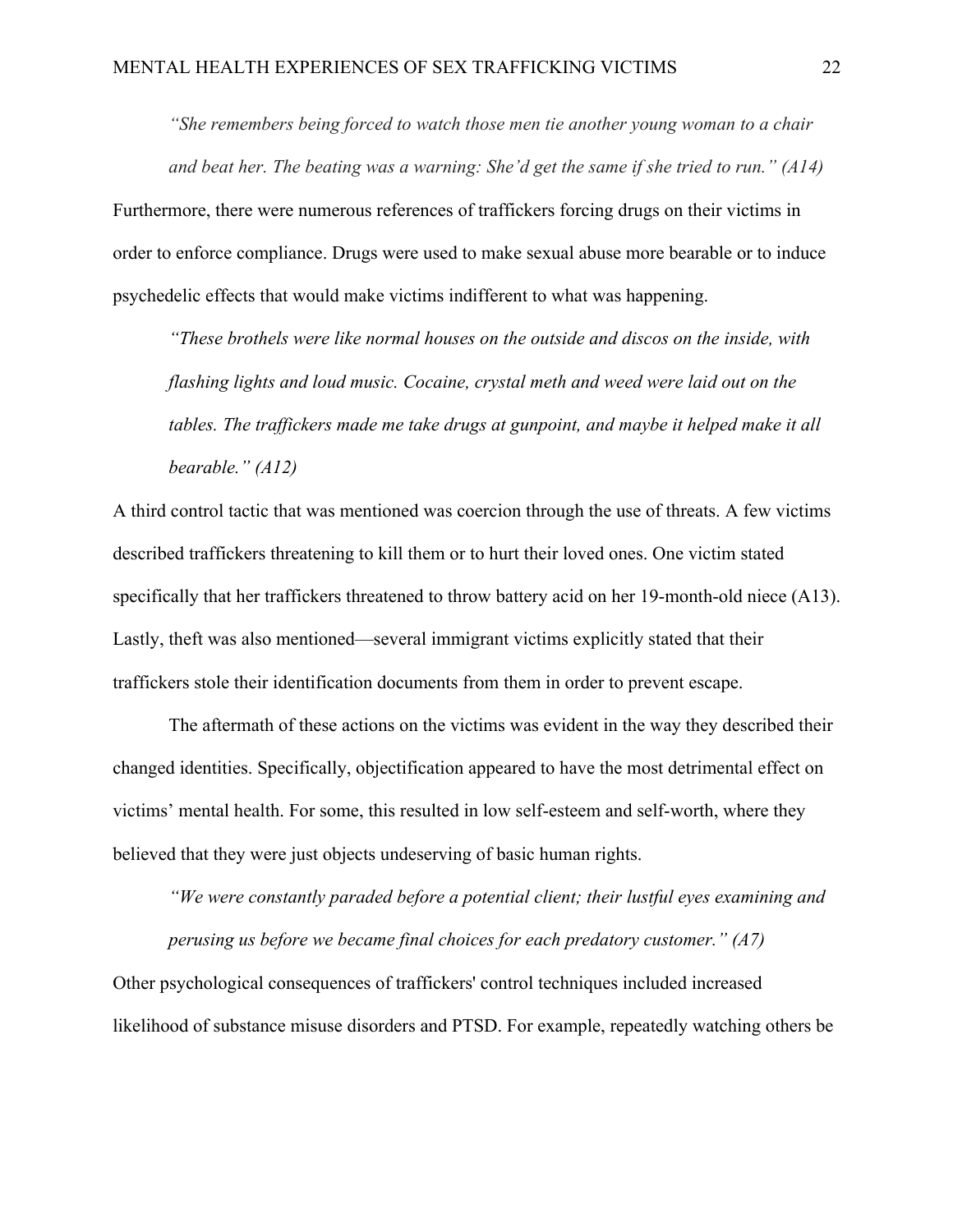physically beaten and raped and experiencing it themselves may have made victims prone to experiencing flashbacks and nightmares later on.

#### *Theme 5: Internalization – 'I Didn't Feel Like I Deserved to Live'*

Internalization of abuse in victims arose as a prominent theme. Internalization is defined as "the nonconscious mental process by which the characteristics, beliefs, feelings, or attitudes of other individuals or groups are assimilated into the self and adopted as one's own" (VandenBos, 2007). This may also include the adoption of a set of norms and values, which are typically established by others through a social context. In this study, the theme 'internalization of abuse' consisted of: (1) mention of desensitization and/or normalization of abuse, and as a result, (2) mention of negatively altered self-perception. First, victims overwhelmingly described becoming desensitized to the abuse and starting to see it as normal in everyday life.

*"A normal day was just something I was merely trying to survive. Every day was 'unnormal' in what I was doing, but when you are a part of that lifestyle it is what everyone is doing so it starts to become 'normal.' The violence becomes normal, the derogatory names men call you become normal, the feelings of self-loathing and such become normal…which is why I guess the drinking, drugs and dysfunctional relationships became normal." (A2)*

Internalization appeared to be a crucial stage that mediated the relationship between all the exploitation before it – deception, manipulation, control, abuse – and the psychological effects that occurred afterwards. One victim described how she became desensitized to the abuse and pain and was consequently unable to tell right from wrong. She failed to question anything that her trafficker was doing, believing that this was simply her fate, who she was as a person, and what she deserved.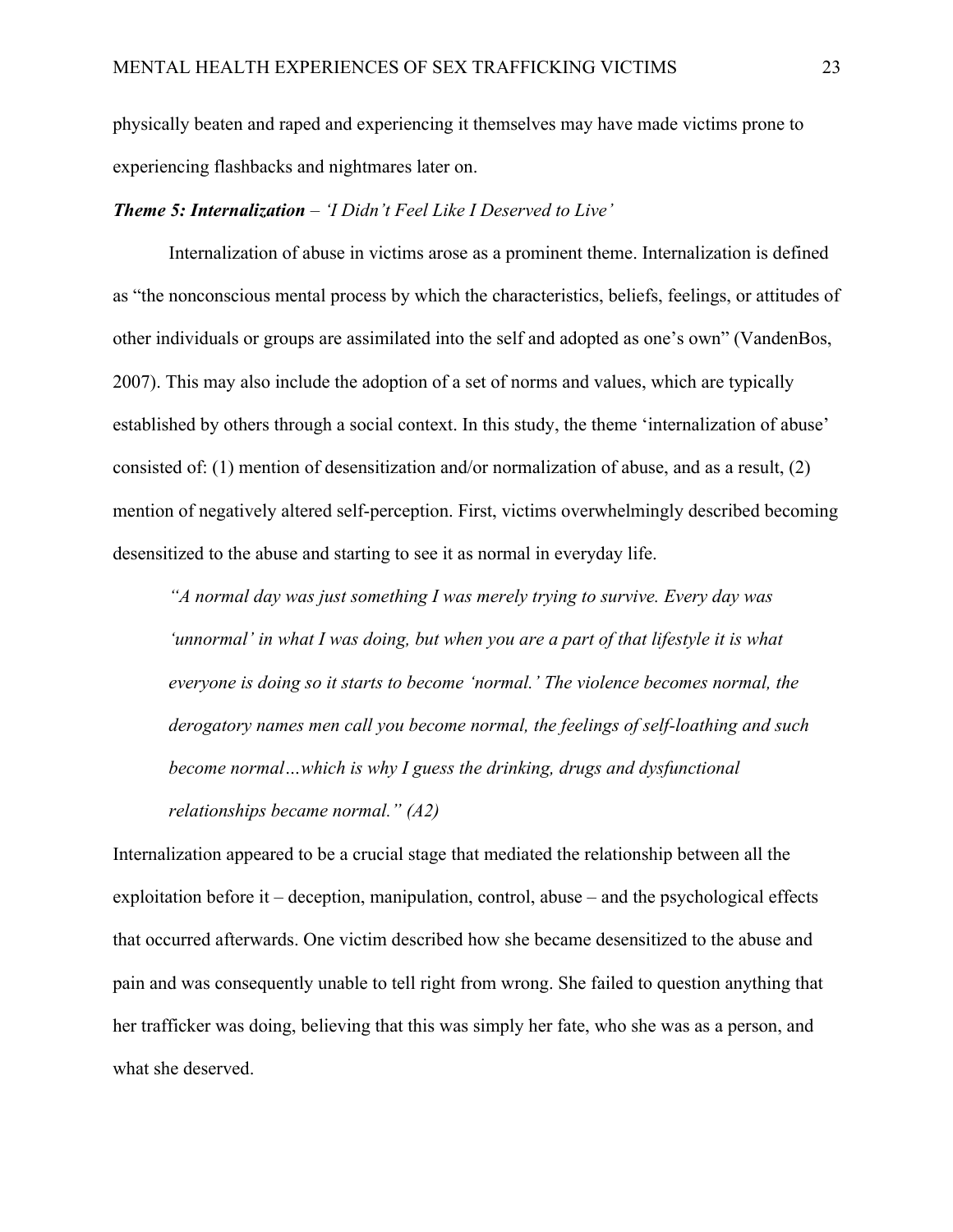*"Laura didn't wonder why the outside world — white-collared men, rappers, neighbors, and town car drivers — either overlooked what DJ did or, often, helped him do it. She didn't find it upsetting, or even odd, that people saw pimps like DJ as hard-knocks heroes — and women like Laura as property. Survival instinct and delusion subdued any impulse to question DJ's perverted version of the truth." (A21)*

Second, as a result of desensitization and normalization of abuse, many victims described negatively altered self-perceptions, involving a damaged sense of self-worth, self-esteem, and self-identity. For example, being constantly objectified lead some victims into truly believing their worth equated to that of an object's. Several described having difficulty identifying as a victim, blaming themselves instead for their situation. As a result, feelings of self-blame, worthlessness, guilt, shame, and apathy became engraved into their core beliefs, making them more susceptible to mental health disorders such as depression.

*"I remember the moment when I realized there was no hope of being saved from this terrible life." (A8)*

*"Fear consumed her. 'I don't know how to put it in words. It's as if my soul sank to the very bottom,' she said." (A27)*

*"If someone had given me a condom I wouldn't have had the self-esteem to use one. I didn't feel like I deserved to live or not get a disease." (A5)*

#### **Category 3: After Trafficking**

### *Theme 6: Mental Health Consequences – 'Living in the Hell of Memories'*

Multiple mental health disorders arose as a result of trafficking, the most common being depression and PTSD. However, not all mental health problems were described as being a diagnosable disorder; some victims simply mentioned experiencing a variety of atypical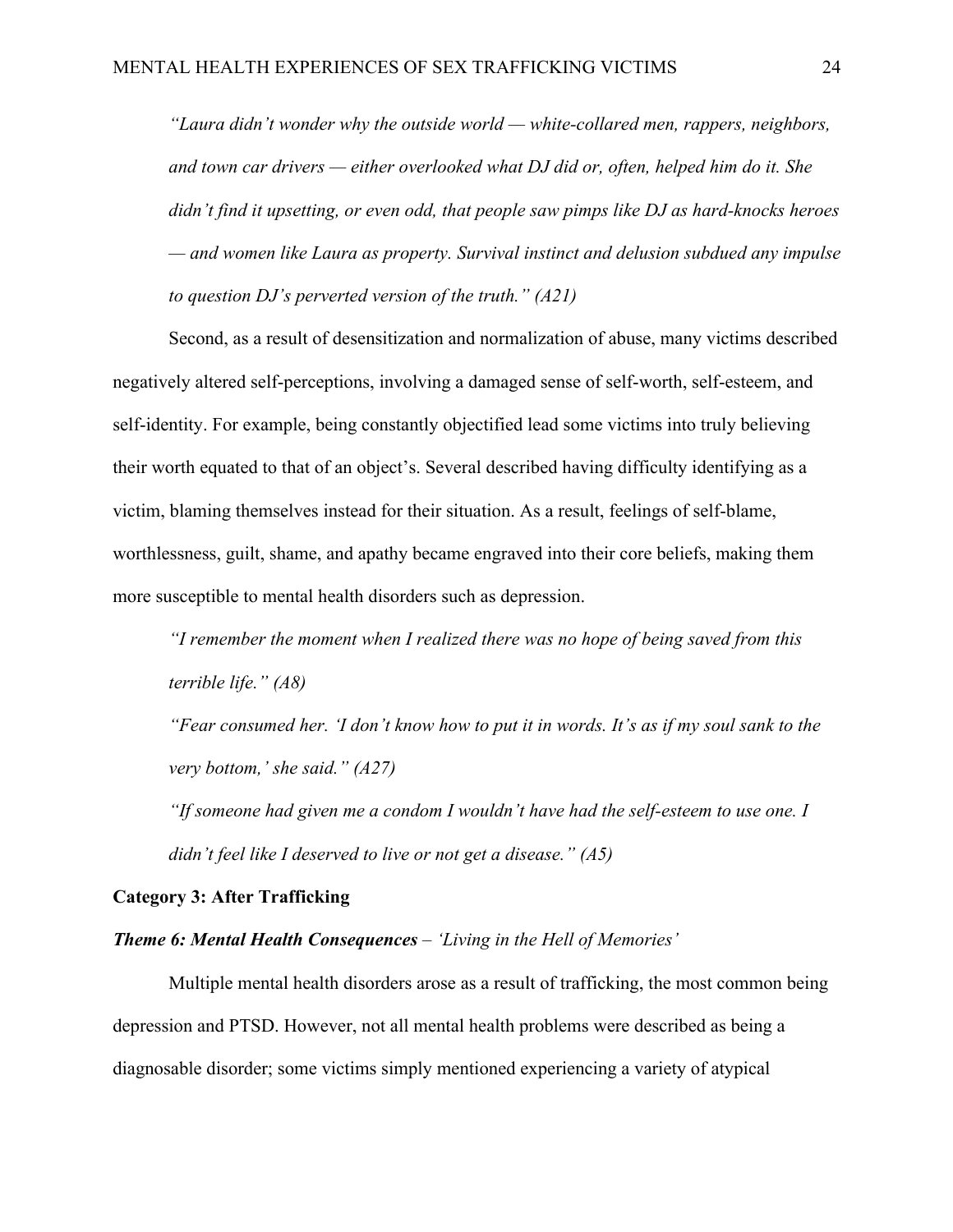symptoms. Depression was characterized mainly by feelings of hopelessness, loneliness, and a loss of purpose in life. One victim described feelings of having lost her soul (A14), while another seemed to have accepted that happiness will always elude her (A12).

*"Repeatedly, I witnessed the beatings, rapes and murders of innocent women. At times, my tears of hopelessness would drown me into a pathos of my own execution." (A7)*

Apart from depression, victims collectively described their experiences of trauma as manifesting in PTSD. Flashbacks, nightmares, and triggers were common among victims.

*"I still get flashbacks, all the time. The smell of whisky makes me retch and if I hear certain ringtones - the ones my traffickers had - my body stiffens with fear. Faces in a crowd terrify me - they jump out, familiar for an instant, and I go to pieces. Spend any time with me and you will see me fiddling nervously with the ring on my finger to calm myself down." (A12)*

Several talked of experiences of dissociation or amnesia, where the trauma was too significant to cope with consciously. As a result of their traumatic experiences, many victims experienced an inability to move on and an overwhelming numbness towards life.

*"I compare that time to being held hostage in a timeless existence where my mind engaged itself in disassociation with my soul. This mental state was the only way in which I could keep any sanity." (A7)*

Lastly, not all mental health problems that were described fit into a diagnostic category; many simply described atypical symptoms relevant to multiple diagnoses, such as guilt, amnesia, or general anxiety. Other mental health consequences prevalent throughout the data included substance misuse issues as well as suicide.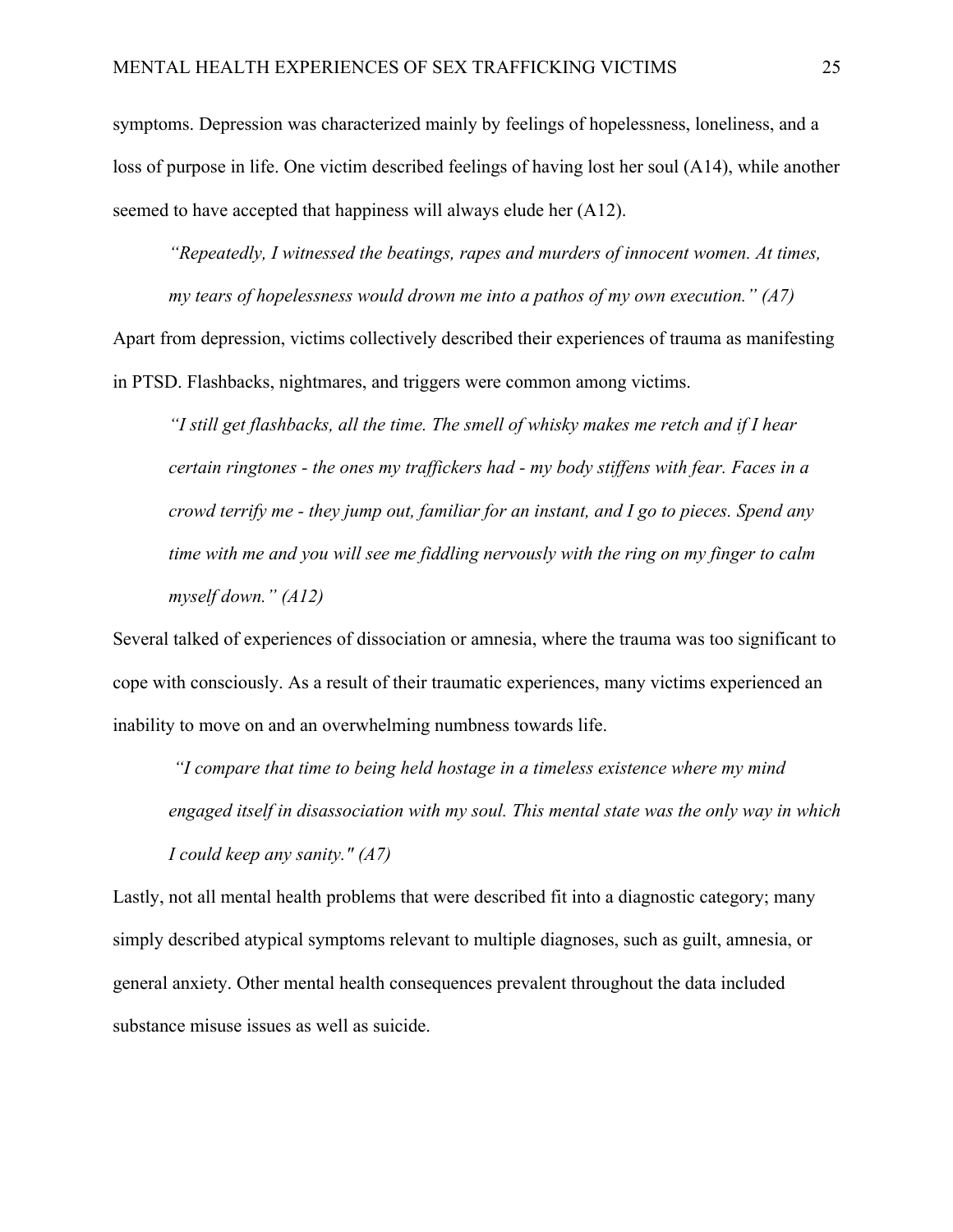Of all mental health problems mentioned, depression and PTSD appeared to be the most severely disabling and often prevented a return to normal life. Not all victims, however, described having such issues, and one victim explicitly stated that she had not suffered any mental health problems after her trafficking experience (A30). It also appeared that the personal context of an individual's trafficking experience, such as duration and severity of abuse, was likely to directly impact the development of any mental health problems.

#### *Theme 7: Barriers to Societal Reentry – 'Rescued, but Still Outcast'*

Many victims reflected upon the struggle of recovery. This theme consisted of any issues which victims described as preventing them from full recovery and societal reintegration. Two notable issues were identified: stigma and logistical issues. Many victims mentioned stigma as part of their battle towards recovery. There seemed to be some unanimous frustration and anger at society for viewing prostitutes as criminals rather than as victims. This, they said, was the cause for so much stigma and misunderstanding between the public and the truth behind trafficking. These victims wanted people to understand that girls did not enter the industry out of their own desire, but rather out of necessity or coercion, especially because there is a demand for it. All of these reasons contributed to the stigma and shame girls felt whilst trying to reintegrate into society, ultimately stunting their recovery. They overwhelmingly expressed a longing to be accepted but failed to do so.

*"The stigma regarding SW [sex work] I'd internalized haunted me. The socially induced shame I'd adopted ate at me…. I threw myself into church life … All it did was remind me of just how different I felt, how outcast I still felt within my community, and how unsafe my emotional and spiritual environment was." (A11)*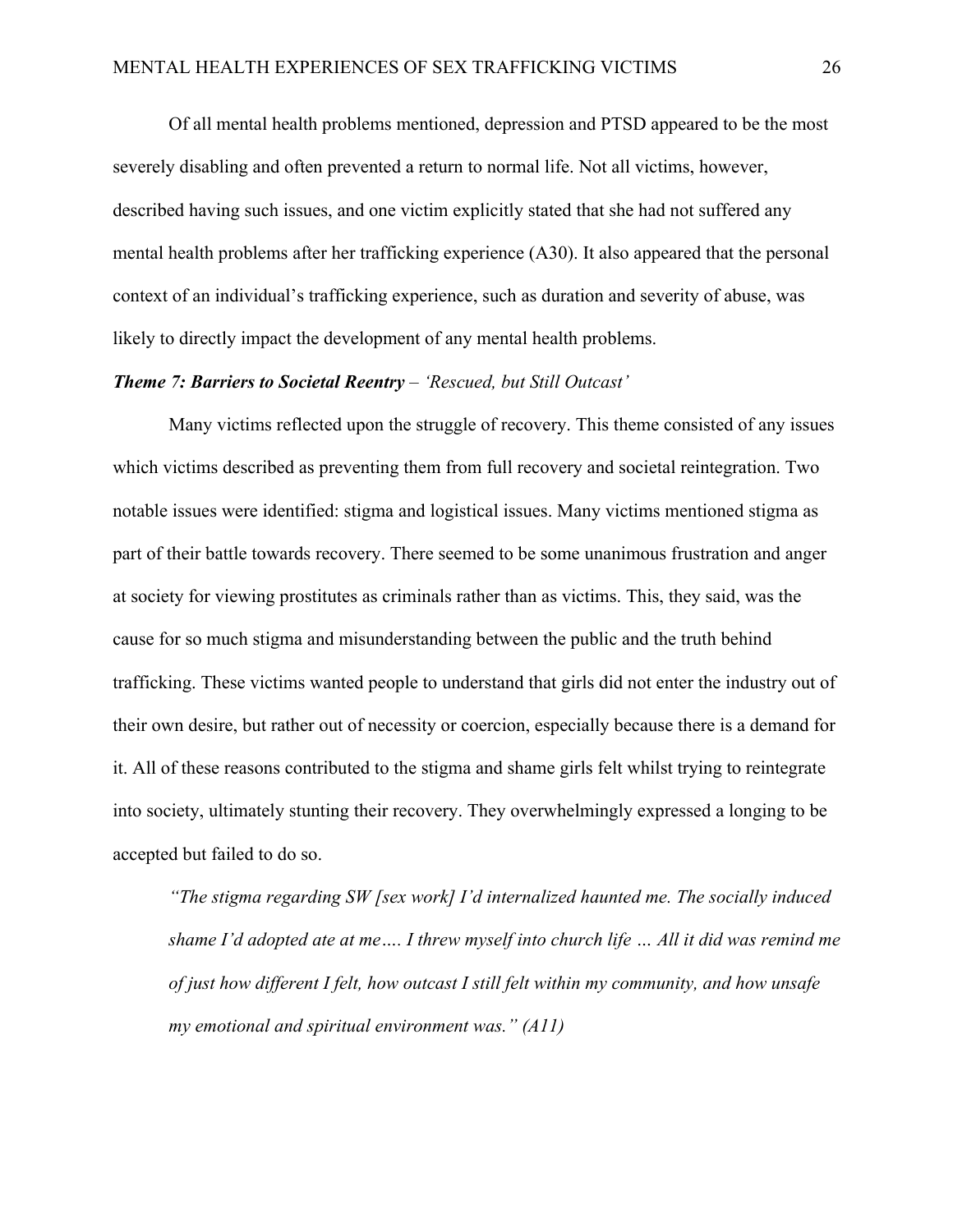Another issue that arose as a barrier to societal re-entry was simply an issue of logistics. For example, being undocumented, having a record tainted with prostitution offenses, and lacking resources were all issues that girls faced. This prevented them from even starting their recovery process. Despite desperately wanting to recover, these issues kept them trapped in a cycle of suffering.

*"All are in recovery, still getting clean. None, apart from Jennifer, have managed to find work, thanks to histories of substance abuse and convictions for soliciting." (A29)*

*Theme 8: Facilitators of Recovery – 'The Biggest Thing Was Having People Who Understood'* 

Victims also described resources that helped them to recover. Three facilitators of recovery arose from the data: counseling, general support, and security. Counseling was the most commonly mentioned method of intervention. However, the majority of the data simply stated that the victim had counseling, and few talked about the outcome of the counseling. Many stated that the victim continued to struggle, but this may have been due to the close proximity of time between when the event occurred and when the account was written.

*"Jones is now in sexual abuse counseling and continues to struggle with relieving herself of her pain and finding a way to heal. But Jones continues to blame herself for being stupid, foolish, and irresponsible." (A26)*

One account stated explicitly that counseling had been helpful in her recovery.

*"'They gave me a family when I felt alone,' she said. 'I have had tremendous healing during the last four years. It's amazing what can happen when people are behind you, they believe you and believe in you.'" (A22)* 

Although counseling was most commonly mentioned, victims described having general support as being most effective. Many expressed that having someone to talk to or someone who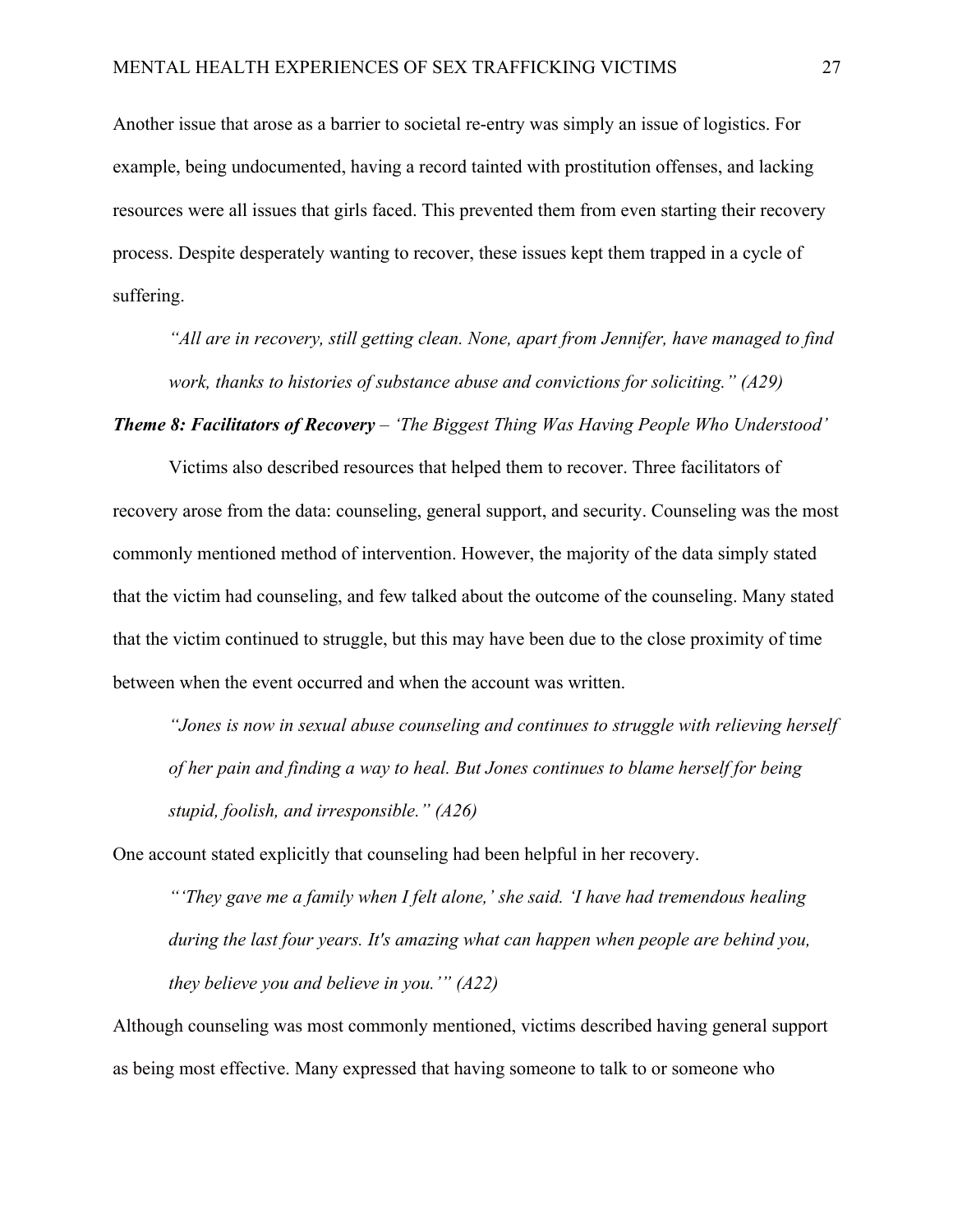understood their situation helped them the most, and those who did not have that support longed for it.

*"Without the unbelievable support of my family and of friends, I wouldn't have been able to get through all of this." (A3)*

Individuals also mentioned establishing security, such as securing financial stability and physical safety, as jumpstarts to recovery. Agencies, churches, schools, and residential programs were mentioned as places facilitating recovery, as they often provide opportunity for counseling, extra support, and security.

#### *Theme 9: Positive Outcomes – 'They Thought They Could Break Me, yet I am Still Standing'*

Lastly, a theme of positive outcomes arose among the data. About one-third of individuals described positive outlooks and outcomes of their experiences. Three positive outcomes were identified: individuals viewed their experiences as a reminder of strength, demonstrated resiliency following trafficking, and better understood their own self-worth. It was very common, first, to find individuals who viewed their experiences as a reminder of strength for future hardships.

*"'Being a survivor means I just went through an ordeal, thriving means I have gone through the ordeal and I am surviving past that,' she said. 'Transcending is when it is no longer part of my life, it's a backdrop of who I am but it doesn't rule me. That is where I am now.'" (A22)*

Furthermore, a small number of the accounts talked specifically about resiliency following trafficking. They were able to start over, looking towards a life of hope rather than a life of despair, viewing themselves no longer as victims, but as survivors who can help others overcome the same ordeal.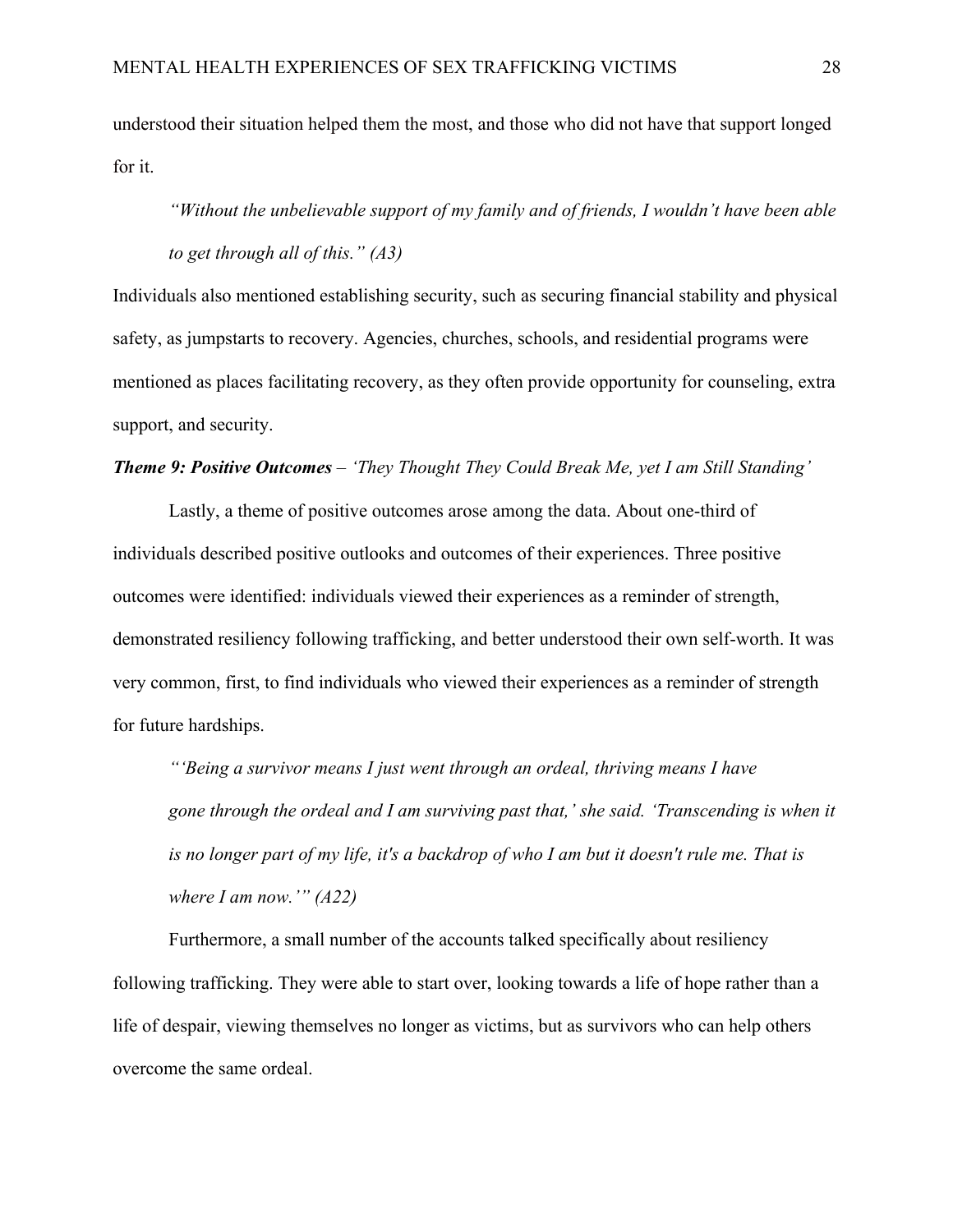*"I long to reach out to those who are still imprisoned in the revolving door of sexual exploitation. Truly, their shackles can be broken by people who are willing to tear down the walls of silence, and offer them the hope of freedom. They robbed me of five years, they thought they could break me. Yet, I am still standing and I will stand and voice my experience for the victims who are still held in captive of human trafficking." (A7)*

Finally, as opposed to the lack of self-worth many individuals expressed before and during trafficking, many expressed a final understanding of their true self-worth after recovery. The internalization of abuse appeared to be reversed, and many understood that women are not commodities or objects, but rather humans with choices that deserve better.

*"I had to learn that if I don't at least have some kind of love and value for myself, no one ever will. My advice to other girls would be to let people help you. It's not your fault and you didn't deserve it." (A6)*

#### **Discussion**

This study aimed to identify overarching themes regarding the experiences of sex trafficking victims and the impact of these experiences on mental health. In general, individuals described a wide range of experiences across multiple domains before, during, and after trafficking. Vulnerability appeared to play an important role in predisposing victims to trafficking and its effects. General feelings of self-worthlessness, guilt, and hopelessness dominated the data, and poor mental health outcomes were apparent in individuals posttrafficking. We identified three main conclusions.

#### **Main Conclusions**

#### *The Role of Vulnerability*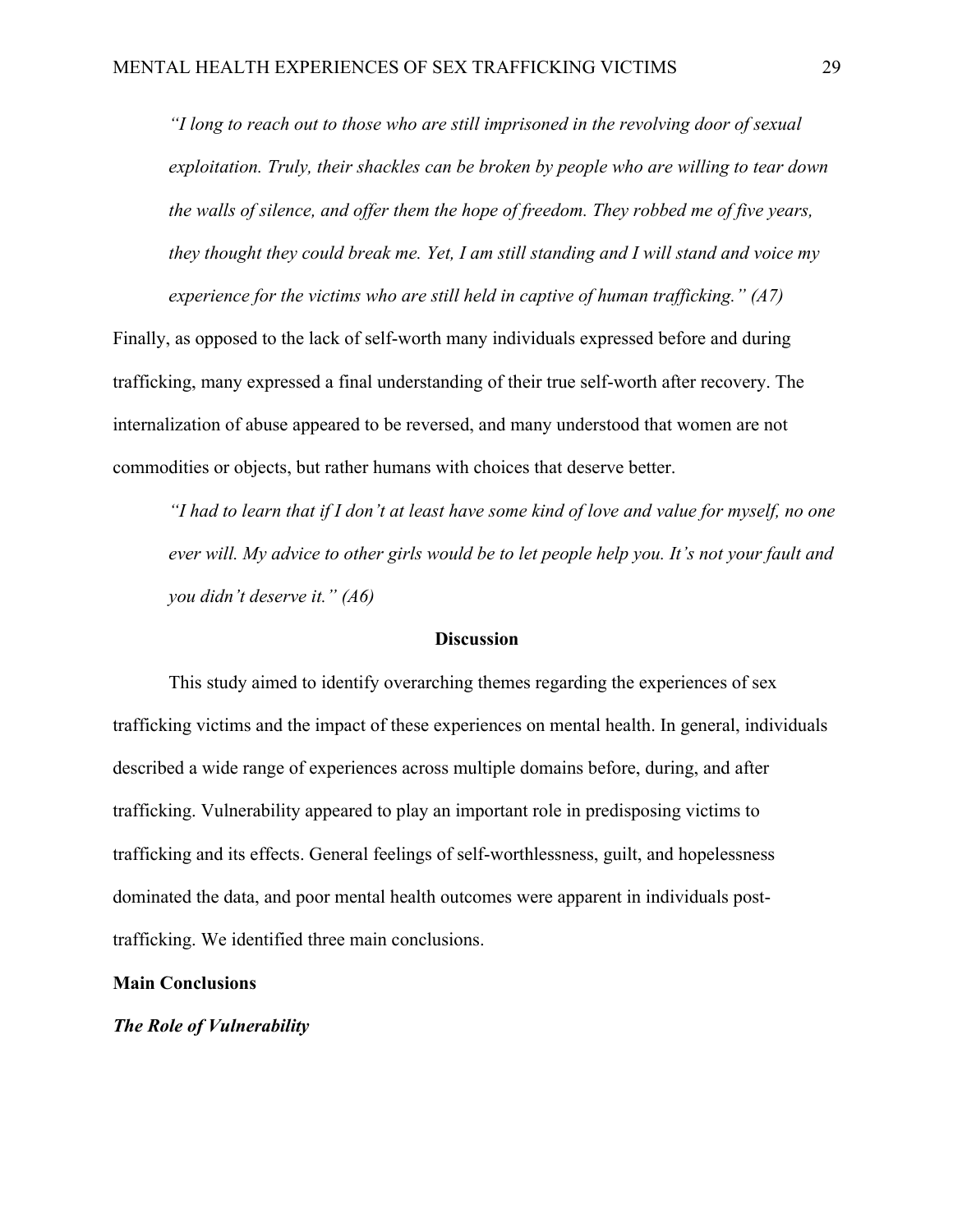Pre-existing vulnerabilities appeared to have an impact on the means and depths of trafficking. Previous studies investigating risk factors for mental disorders in survivors of trafficking found that a significant percentage of trafficking victims reported childhood sexual abuse (Abas et al., 2013; Fedina et al., 2019; Hardy et al., 2013; Hossain et al., 2010; Ijadi-Maghsoodi et al., 2016; Kiss et al., 2015). The current study supported these findings, with family-related childhood sexual and physical abuse being the most common form of vulnerability described. Previous mental health problems also arose as a possible vulnerability factor for trafficking and later mental health problems. This supports previous research indicating that many sex trafficking victims come from families with higher prevalence of mental health problems such as depression and substance abuse (Levine, 2017). Existing mental health problems in victims or in victims' family members may be especially important because this means they may be genetically predisposed to developing later disorders, for example, when exposed to stress or abuse (Ehlert, 2013; Levine, 2017; Serafini et al., 2015). The current study also supports previous findings that immigrants are more susceptible to trafficking, often because they are deceived into false hopes and job contracts (Logan et al., 2009; Shandro et al., 2016).

There appeared to be a distinction between vulnerability factors that made individuals more susceptible to being trafficked and those that made individuals more susceptible to trafficking-induced mental illness. On one hand, victims described poor family relationships and dysfunctional homes as putting them in a vulnerable position in their lives. These findings support previous research suggesting that a number of risk factors, including domestic violence and childhood physical abuse, may increase susceptibility to victimization later on in life (Fedina et al., 2019; Greenfield & Marks, 2010; Hardy et al., 2013; Jiménez et al., 2019; Jirapramukpitak et al., 2011). On the other hand, victims also described experiencing a number of traumatic life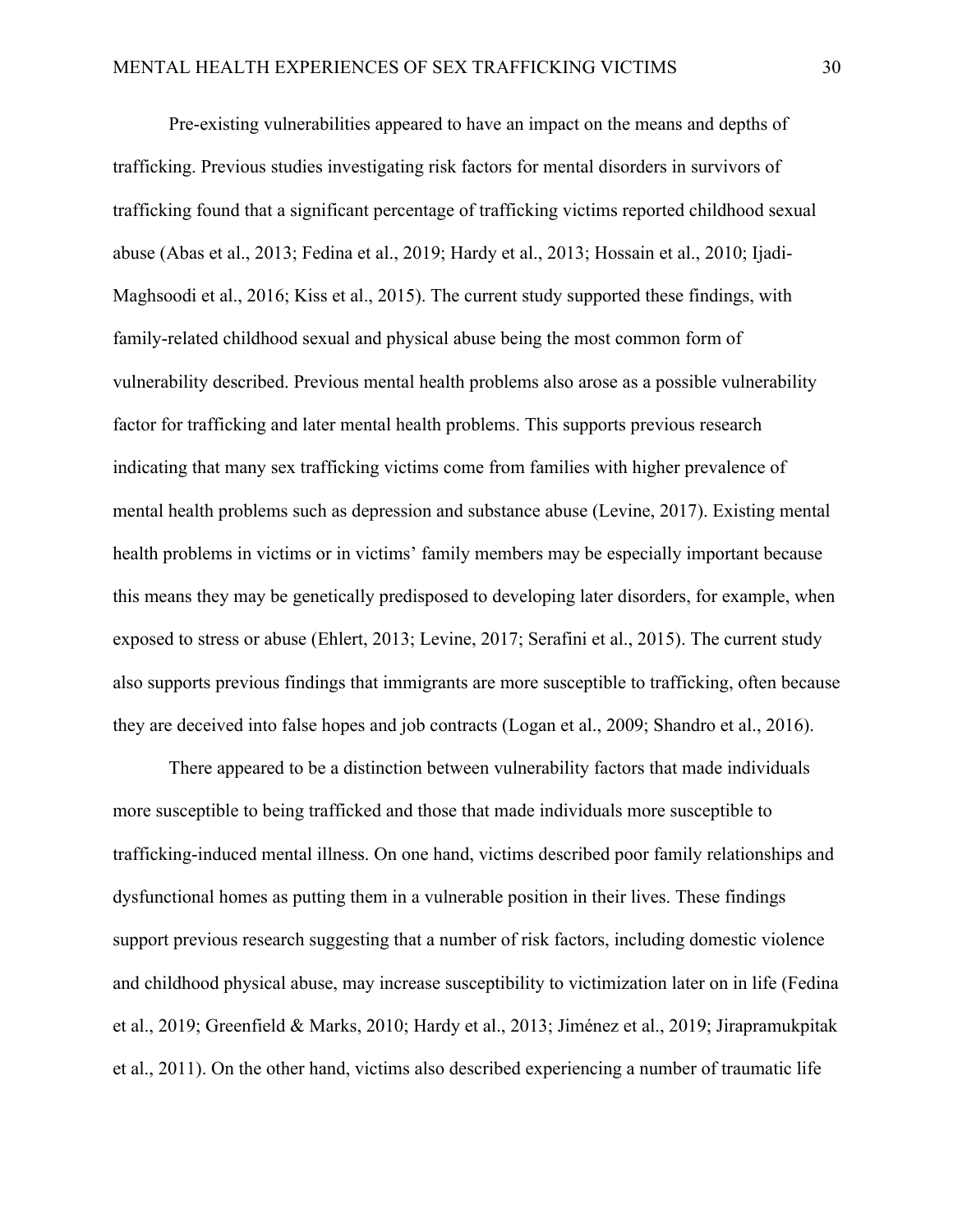events prior to trafficking, increasing their vulnerability to later mental illness. These included sexual abuse from family members or family friends, as well as becoming homeless or running away as a result of childhood neglect. This points to the idea that factors like previous trauma may increase vulnerability to later mental health problems, an idea which has been supported in previous literature (Agorastos et al., 2014; Bailey et al., 2018; Carr et al., 2013; Copeland et al., 2018). More specifically, previous trauma can have additive effects, not only increasing the risk of PTSD in adulthood, but also complicating the presentation of PTSD—a condition which some professionals now deem 'complex PTSD' (Agorastos et al., 2014; Breslau et al., 2014; Cloitre et al., 2009; Ogle et al., 2013; van der Kolk et al., 2005; Yehuda & LeDoux, 2007). While this emerging distinction between types of vulnerabilities is not clear-cut or exclusive, it is clear that various vulnerability factors play a role in individuals' susceptibility to trafficking as well as its later effects.

This study is novel in that it proposes specific psychological mechanisms that may mediate the relationship between vulnerability, trafficking, and/or later effects of trafficking on mental health. For example, a need for validation and support seemed to explain the relationship between having a dysfunctional family and becoming trafficked. Family conflict or childhood neglect may have left individuals with a need for validation, which in turn encouraged them to seek it out in risky situations, eventually leading to trafficking. Similarly, previous sexual abuse and previous mental health problems did not directly lead an individual to being trafficked, but did result in self-image issues that placed that individual in riskier situations. A sense of guilt, shame, and hopelessness internalized early on in life through vulnerability factors may have a multiplicative effect on mental health post-trafficking, for instance, by exacerbating negative self-concepts in depressed individuals. Being aware of possible mediators helps researchers and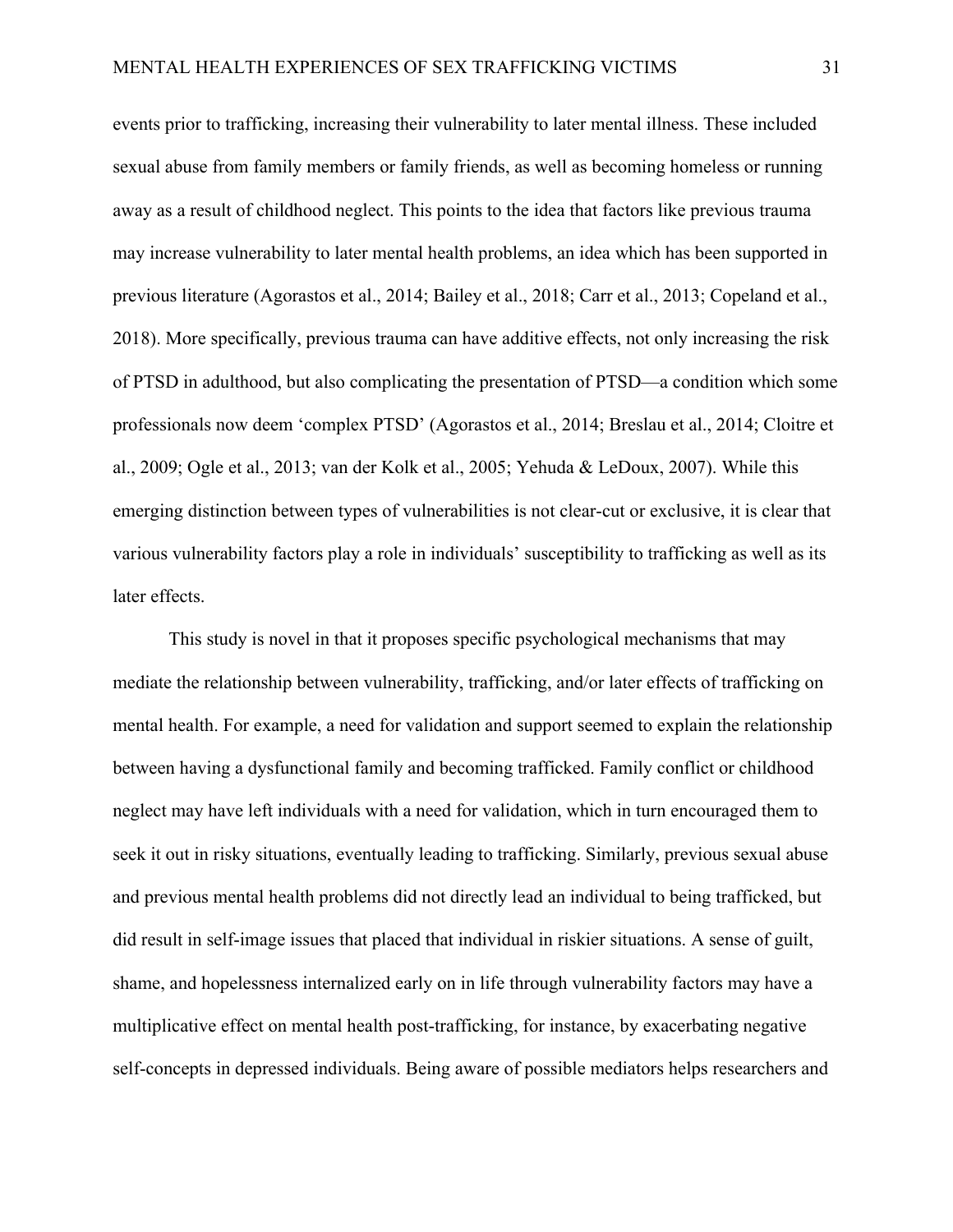clinicians understand how and why victims may end up trafficked in the first place, as well as how and why effects are as severe as they are. Where there are individuals whose need for love and validation are thwarted and unfulfilled by dysfunctional families, there is a greater craving for validation, resulting in greater vulnerability. More harrowingly, we now have greater insight into the expertise with which traffickers exploit vulnerable individuals. There is therefore an urgent need to identify those who are vulnerable as well as those who prey on the vulnerable.

#### *A Critical Interplay Between Manipulation, Control, and Internalization*

The psychological mechanisms behind trafficking appeared to play a critical role in the development of mental health issues post-trafficking. While force, fraud, and coercion are the three main tenants of human trafficking, the two main psychological mechanisms that emerged from the present study were deception, which bears similarities to fraud, and manipulation, which includes coercion (Buss, 1987). Buss (1987) previously established six major tactics of manipulation: a) charm, b) silent treatment, c) coercion, d) reason, e) regression, and f) debasement. Based on victims' descriptions in the present study, it appears that charm and coercion were the primary control tactics used by traffickers, where charm involved being loving and romantic and coercion involved threats, drugs, or abuse to pressure an individual. These findings provide support for previous literature suggesting that charm, usually through promised affection, is often a prerequisite for coercion into trafficking (Gotch, 2016; Jiménez et al., 2019; Serie et al., 2018). This points further to the use of romantic relationships as a means of manipulation and exploitation (Lyndon et al., 2007; Shandro et al., 2016; Spidel et al., 2006), as the majority of victims in the present study also described having a romantic relationship with her trafficker. Furthermore, this study supports existing research on psychological coercion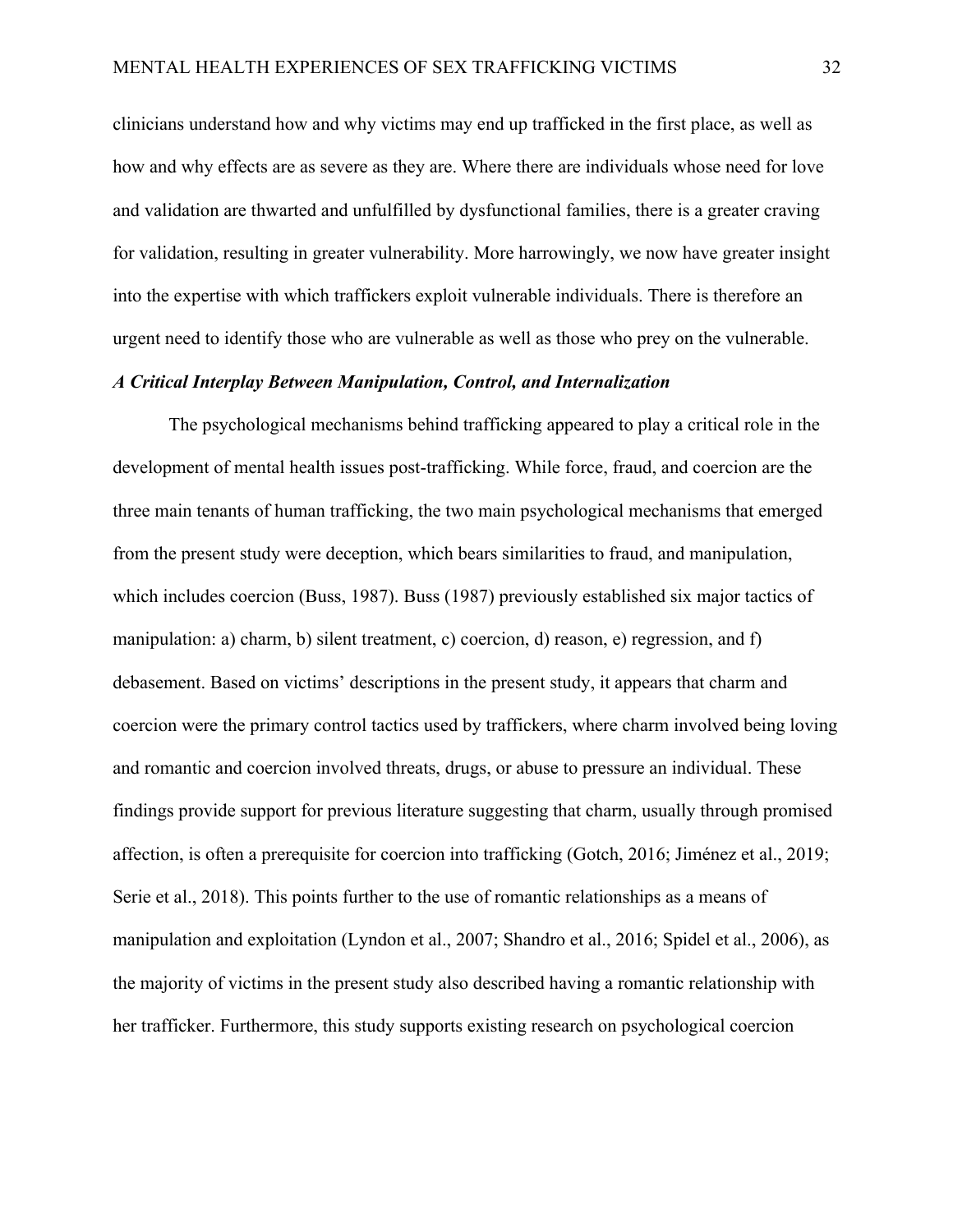methods, including forced drug use, beatings, confiscation of identification, and degradation (Baldwin et al., 2015; Ioannou & Oostinga, 2015; Shandro et al., 2016; Spidel et al., 2006).

As a result of the control tactics used by their traffickers, victims talked of experiencing psychological consequences, such as trust issues, low self-esteem, and intense psychological distress. This brings to light a possible distinction between psychological consequences brought on purely by psychological abuse, versus those brought on by physical or sexual abuse. The present findings are consistent with previous research suggesting that psychological abuse is an important predictor of PTSD and depression (Ijadi-Maghsoodi et al., 2016; Mechanic et al., 2008; Zelikovsky & Lynn, 2002), perhaps even more than physical abuse (Baldry, 2003; Dias et al., 2015; Greenfield & Marks, 2010; Street & Arias, 2001). Many victims reported experiencing mental illness in the forms of PTSD and depression, which may equally have been a result of the physical abuse they had undergone. This is in line with existing research which suggests that physical and sexual abuse are also reliable predictors of PTSD and depression (Carr et al., 2013; Chen et al., 2010; Cloitre et al., 2009; Copeland et al., 2018; Rimal & Papadopoulos, 2016; Serafini et al., 2015). Based on the narratives alone, it is difficult to distinguish between each type of abuse and its specific psychological effect; however, the narratives seem to suggest that psychological abuse, compared to physical abuse, has equally or even more damaging effects on victims' mental health. These findings reiterate the importance of investigating psychological abuse, but also the critical interaction between psychological, physical, and sexual abuse on mental health outcomes of trafficking victims.

It appeared also that psychological consequences, including feelings of betrayal and loss of self-worth, were made particularly disabling through the process of internalization over time. It is the lying, the heartbreak, threats, beatings, and constant rapes, that create a complex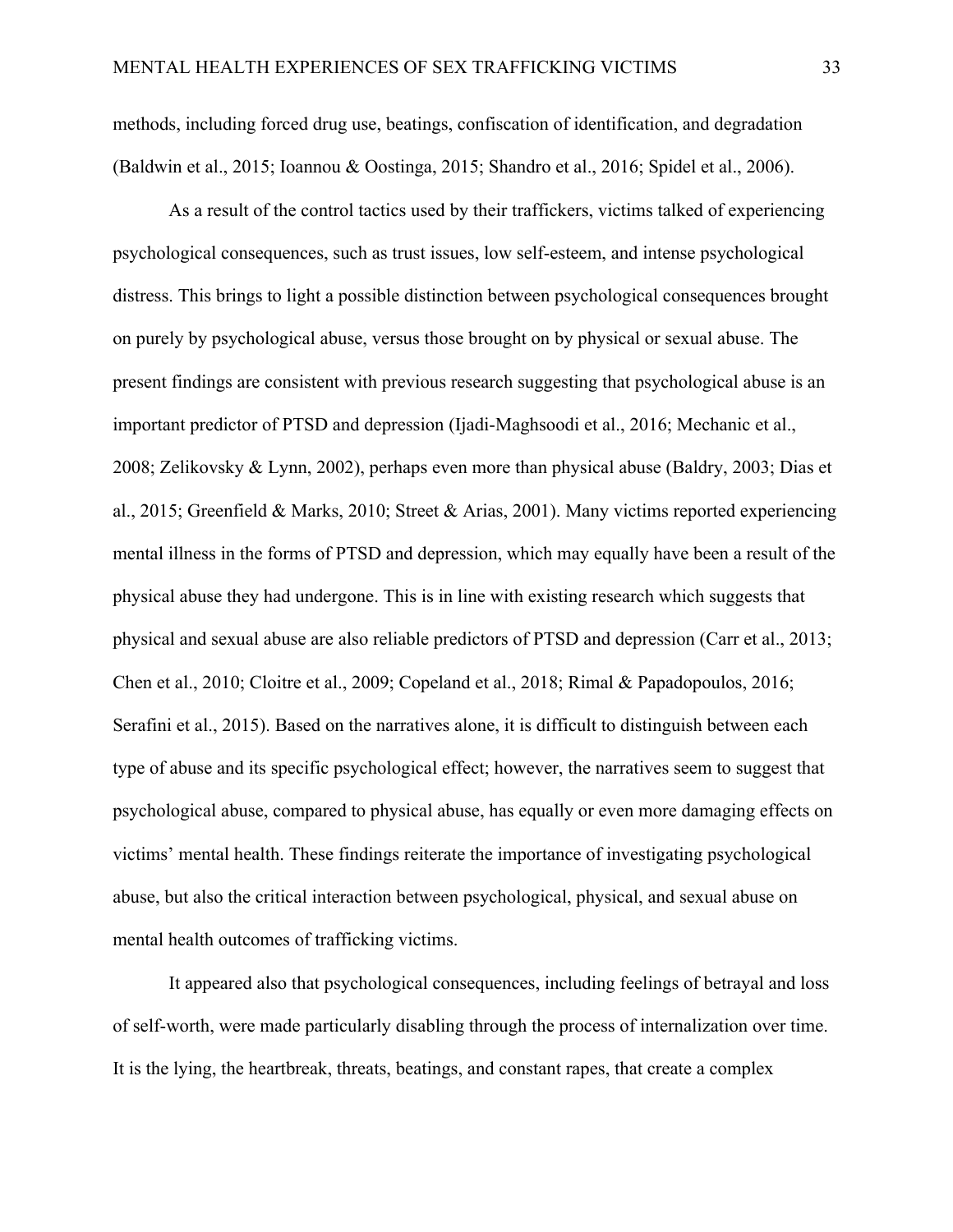situation leading to these girls internalizing what such treatment implies—that they are worth nothing or are simply commodities payable to their clients. Moreover, once women have internalized responsibility, once they blame themselves, they are even less likely to seek escape and help, further enhancing their entrapment. Feelings of guilt, shame, low self-esteem, hopelessness, and constant fear are precursors for mental disorders such as depression and PTSD, and may cause fluctuating senses of identity within victims, which then lead to psychological symptoms such as depersonalization and dissociation (American Psychiatric Association, 2013; Zelikovsky & Lynn, 2002). It is essential for researchers and clinicians to investigate how the use of a slow, lengthy process of control establishment, through emotional and psychological manipulation specifically, impacts an individual. The deep complexities and effects of control establishment tactics should be brought into the foreground of research in order to inform intervention efforts as well as to assist remaining victims in their escape (Baldwin et al., 2015; Ioannou & Oostinga, 2015; Jiménez et al., 2019; Lyndon et al., 2007).

#### *Beyond Diagnosis*

Perhaps more interesting and more pressing were the factors that individuals cited as barriers to their recovery. Many individuals mentioned both complex social issues, like stigma, or more straightforward logistical issues, like establishing legal residency, as preventing them from even starting the recovery process, supporting previous findings (Domoney et al., 2015; Ijadi-Maghsoodi et al., 2016; Shandro et al., 2016). These findings suggest that attention be drawn away from diagnosis and intervention, and be directed first towards logistical interventions that seek to reestablish an individual's place in society. Prior to clinical intervention, it may be more important to first guarantee victims' safety, legality, and residency. Results from this study are consistent with prior research stating that true restoration must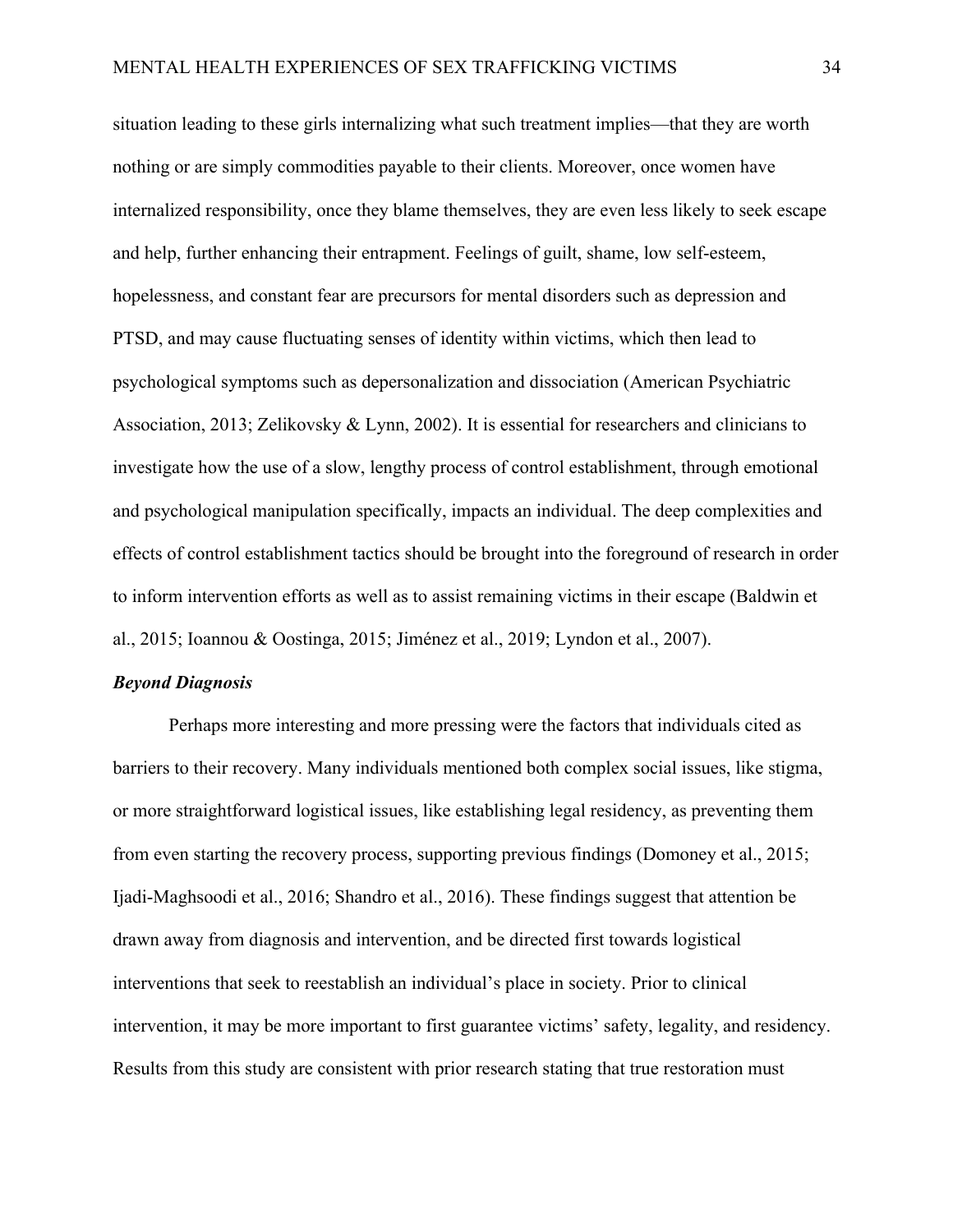involve not just clinical treatment but also job apprenticeships, financial counselors, and mentors, and that clinicians need to take into account the accessibility and affordability of such resources (Gonzalez et al., 2019; Ladd & Weaver, 2018). Findings also support previous research on trauma-informed practices, which place a great emphasis on guaranteeing a safe environment for survivors to heal through collaboration, partnership, and reciprocity (Hardy et al., 2013; Ijadi-Maghsoodi et al., 2016; Ladd & Weaver, 2018; Levine, 2017; Robjant et al., 2017). Still, there is an increasing need for interventions to be developed specifically for sex trafficking survivors because the surrounding social stigma and shame may necessitate more intensive reintegration (Contreras et al., 2017; Ijadi-Maghsoodi et al., 2016). Overall, a holistic treatment perspective should be taken by identifying non-clinical contributing factors to a victim's situation and mental health condition, rather than simply relying on standard treatment protocols as per diagnosis.

#### **Strengths and Limitations**

A strength of this paper is the use of first-person narratives, which provide a rich and personal understanding of the phenomena. This paper also focuses in on narratives of trafficking in Western countries, which have been underrepresented in the previous literature. Furthermore, this paper takes a unique approach in using the Internet as a sampling pool for sex trafficking narratives, which ethically and practically, are difficult to access (Levine, 2017). Using the Internet to gather accessible online sources gives voice to a group who are often hard to identify and reach, and considering the Internet's accessibility, can attract a wide range of contributors and audiences given the worldwide nature of human trafficking.

There are, however, a number of important limitations regarding online narratives that must also be considered. First, it is impossible to verify the credibility of the original source, who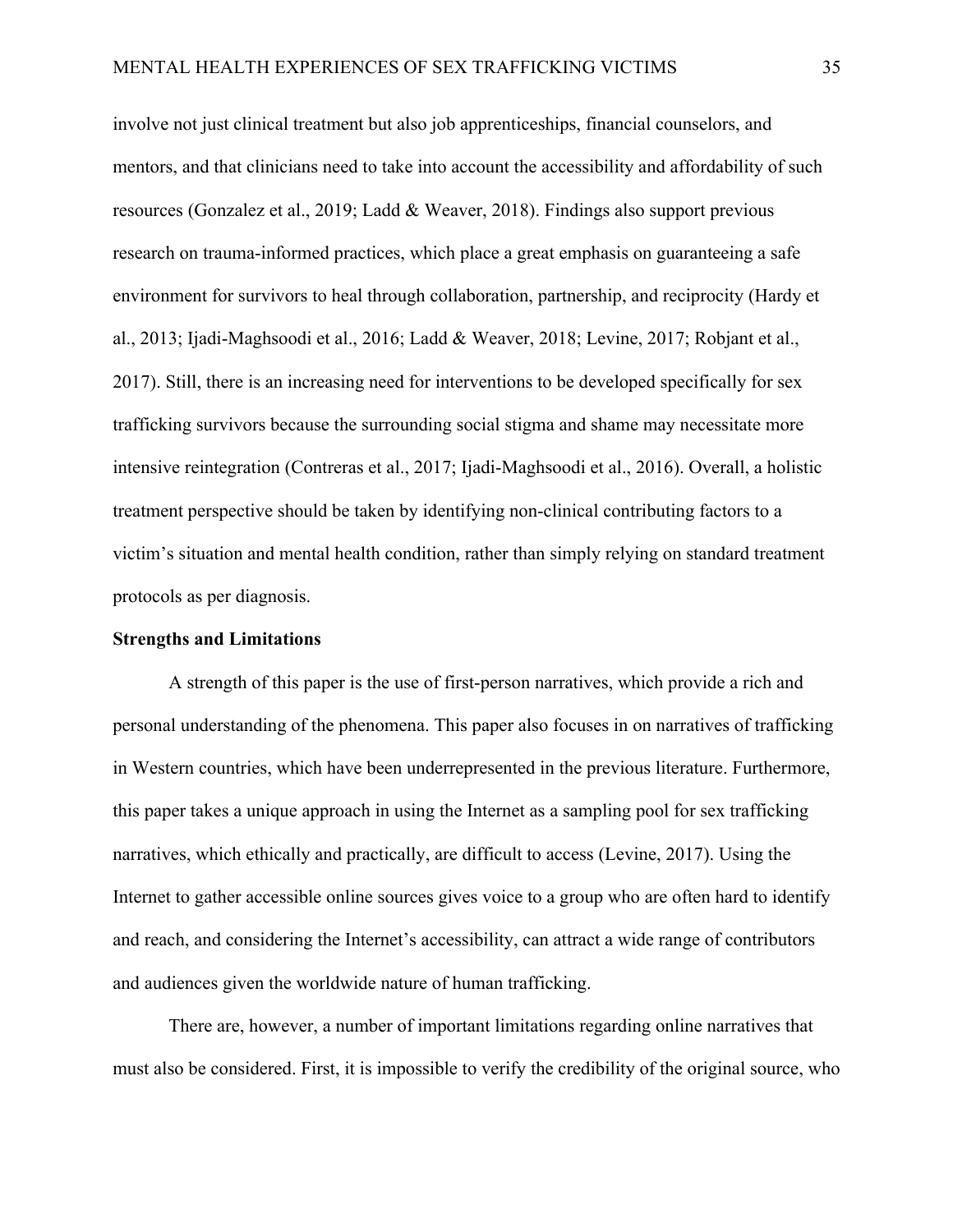the victims are, or the veracity of their reported experiences. For this reason, there is also little opportunity to clarify aspects of victims' experiences, as opposed to other methods like interviews. Secondly, online narratives provide limited information regarding the demographics of the sample. Given that experiences of trafficking may vary by location, gender, age, and ethnicity, understanding the context of a victim's demographics could have resulted in a more indepth interpretation of the themes. It is important to note, however, that missing data may be inherent in this field of literature, since many victims may not actually know their own demographics, and even so, may not be willing to disclose them (Levine, 2017). Thirdly, the use of the Internet requires us to make some assumptions about socioeconomic status and literacy skills. Only those who can afford Internet access and possess sufficient literacy skills are capable of posting online narratives, which means the sample may have excluded key narratives from other women with limited access and literacy. Similarly, limiting the sampling pool to only Internet sources may have excluded other possibly useful accounts from books, research literature, and videos.

In addition, we must consider limitations regarding the sources of the narratives. First, many of the first-person accounts were retrieved from NPO and media websites, making them subject to potential bias in their intended motives and audiences. For example, it is impossible to know whether organizations had probed individuals for particular topics or guided them to certain conclusions in the writing of their accounts. Media accounts are also often written with the aim of public appeal, leading to the possibility of exaggeration, exclusion of key details, or use of emotional language to appeal to audiences. Similarly, search engines like Google tend to favor news sites and websites of established organizations, which may overlook other narratives posted on lesser known blogs or social media. Although using accounts from lower down search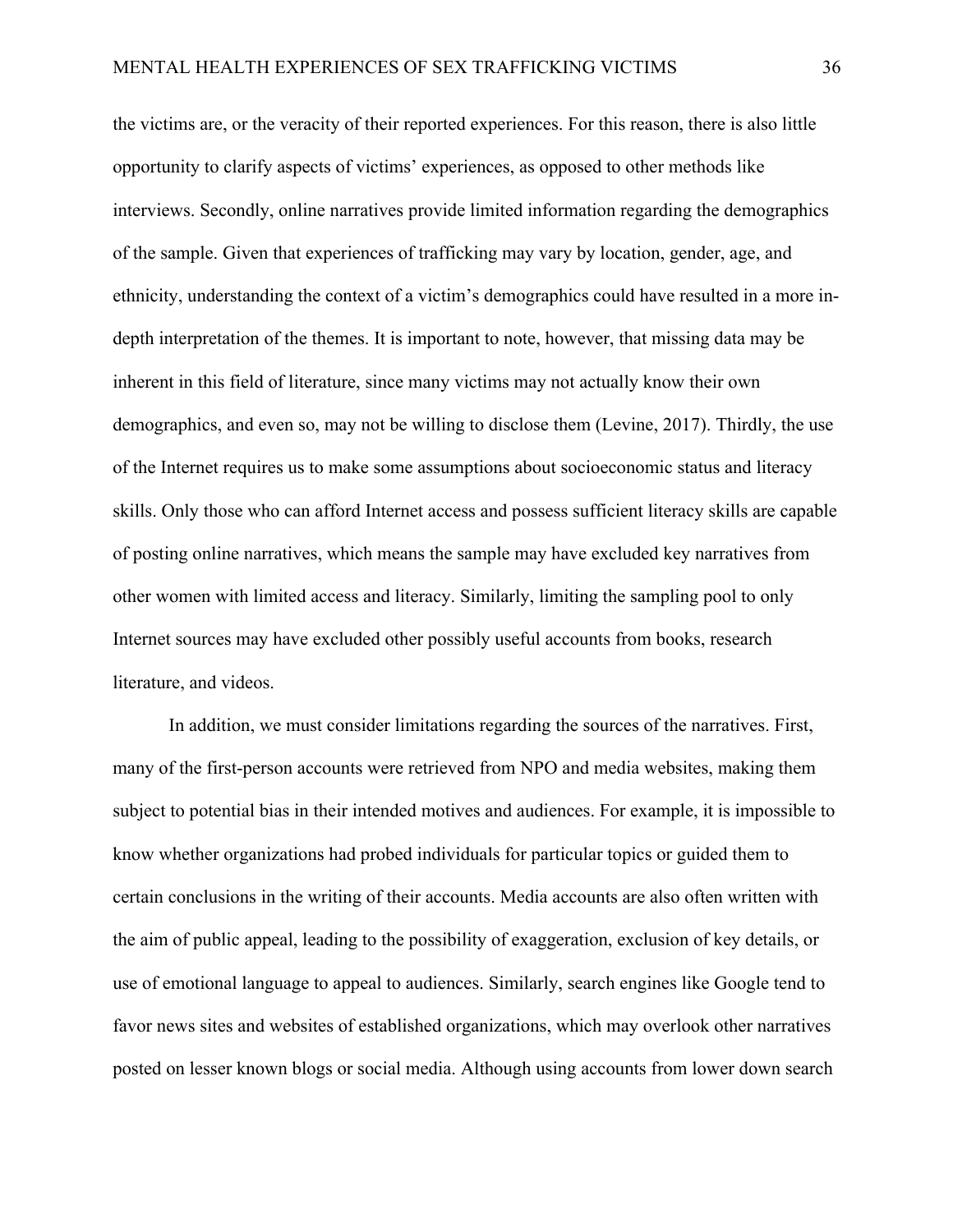results could be a useful subject for further research, using the most popular returned searches in this study led to accounts mostly from established organizations, which may indicate greater credibility and authenticity. Also, given the difficulty in accessing narratives in this field, the ability to access any narratives at all on the Internet can be considered an asset and an important starting point for this topic of research. Overall, while the reliability of online narratives cannot be fully accounted for, there is evidence of the saturation of themes across the accounts which lends validity to the data.

Another limitation of this study is a potential lack of transferability, as 22 of 30 accounts were from the United States. It may therefore be difficult to transfer results to Western countries as a whole, and the study may more accurately be designated as North-American. Similarly, all the accounts retrieved were from female victims and results cannot be transferred to experiences of male, non-binary, or transgender individuals. Lastly, differences between international and domestic trafficking could not be clearly accounted for in this study. The dynamics of international and domestic trafficking are undoubtedly very different, and although this differentiation was not the focus of the current paper, it would make a valuable point for further research.

#### **Future Research**

In order to expand on this research, future thematic analyses should seek to utilize a larger, broader, and more distributed sample of narratives from Western countries in order to produce more potentially transferable results. Moreover, regional differences in sex trafficking should continue to be explored. For example, a similar analysis could also be performed on non-Western countries, as well as a comparative analysis between both Western and non-Western countries. It may also be helpful to conduct a similar analysis within individual countries, to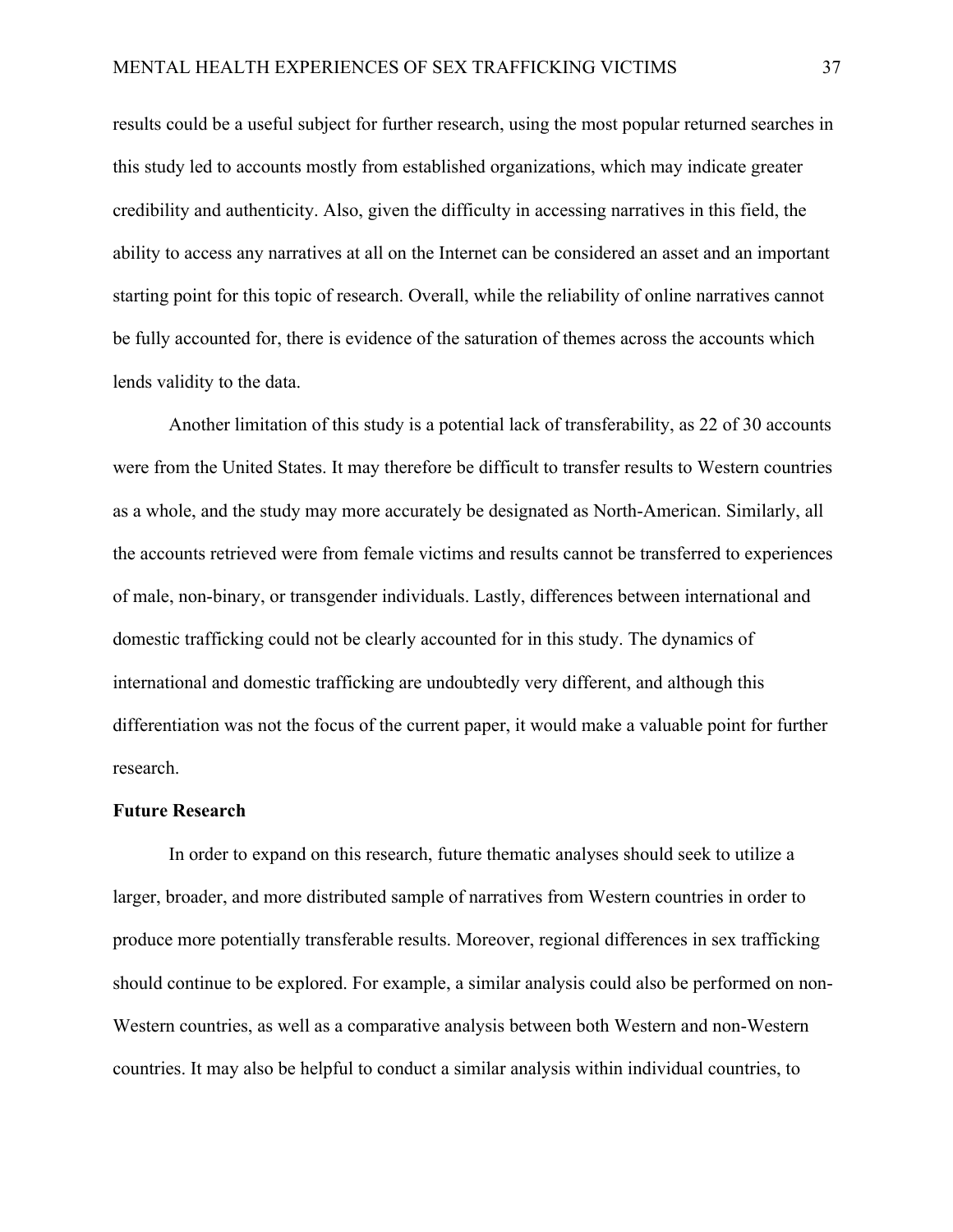identify country-specific characteristics of sex trafficking. Furthermore, there is very little research to date on deception and its role in trafficking. Given that deception arose in the present study as a major tactic of trafficking, it would make a valuable topic for further research.

Of course, it would also be beneficial to move away from looking at narratives only and interview trafficking survivors directly. Although this would come with a variety of ethical and practical challenges, interviews would be the next valuable step in gathering direct insight into survivors' experiences. Additional research should also investigate the potential mediators between trafficking and mental health consequences. Clinicians should think about the psychological problems, including guilt, shame, and stigma, that need to be tackled in order to make interventions more successful. A turn towards quantitative analyses of such mediators may also help to identify particular risk factors associated with certain mental health outcomes. Lastly, because many victims experience previous trauma prior to being trafficked, it would be worth investigating how previous trauma and multiple trauma play out in the development of PTSD, and perhaps 'complex PTSD,' in sex trafficking victims. This could be vital in the continuing development of trauma-informed practices.

#### **Clinical Implications**

Current findings suggest three main clinical implications to be considered. First, this study effectively outlines the types of vulnerabilities that make an individual susceptible to posttrafficking mental health problems. Various factors were identified as leaving individuals vulnerable to victimization, and therefore may be starting points for the development of effective prevention techniques. Dysfunctional households, for instance, may be a critical starting point, as many of the other vulnerabilities identified—destructive relationships, mental health issues, and sexual abuse—often stem from the family of origin, and being aware of this family background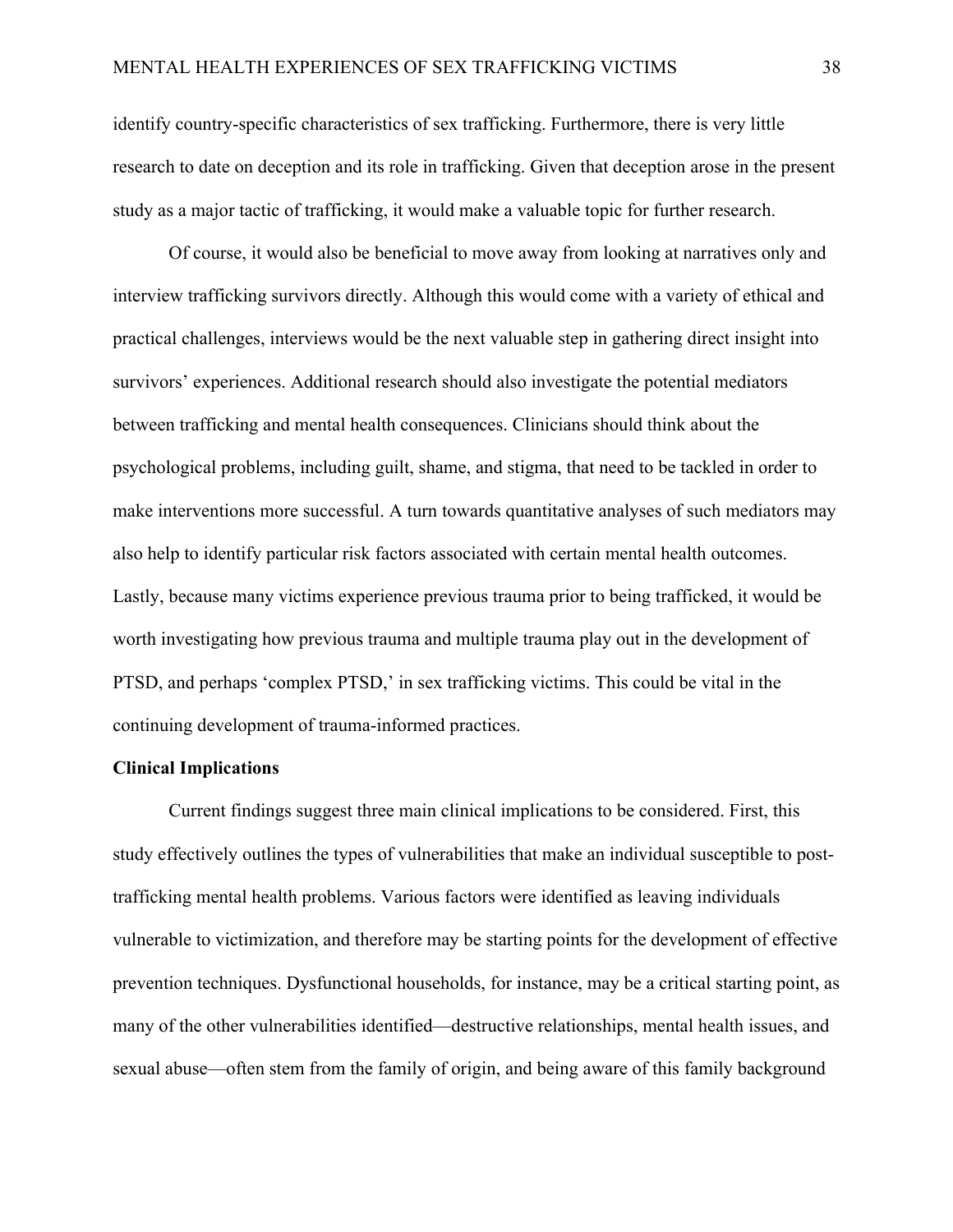can help predict and prevent later vulnerabilities. For example, knowing about child neglect in the household would allow others to intervene with the necessary support, which may prevent children from running away, living on the streets, or seeking validation in destructive relationships. Practically, school faculties, clinicians, and even the public, should be trained on how to recognize signs of a dysfunctional household, as well as the warning signs of physical, emotional, and sexual abuse (Domoney et al., 2015; Ijadi-Maghsoodi et al., 2016. Levine et al., 2017; Shandro et al., 2016). Where parents may not be providing adequate support for their children, it is even more imperative that other responsible adults remain vigilant and intervene earlier. This is further upheld by the fact that individuals who are suffering abuse or family conflict may not speak up themselves (Baldry et al., 2003; Shandro et al., 2016).

Second, clinicians must be aware of how long-term deception and manipulation may affect an individual, in terms of its severity and its effects. Future post-trafficking mental health interventions should therefore aim at pinpointing and reworking the effects of psychological abuse (Baldry, 2003; Dias et al., 2015), such as a deep internalization of guilt or negative selfidentity. In terms of clinical strategies, it would be beneficial for therapists to work with individuals' specific beliefs regarding core issues like shame, guilt, and self-worth (Contreras et al., 2017; Ijadi-Maghsoodi et al., 2016; Shandro et al., 2016). An important goal would be to help individuals rebuild their sense of self-identity and self-worth, as well as to build healthier templates for future relationships. Meanwhile, therapists should also assess and help prevent the risk of negative behaviors that would lead to vulnerable situations, such as involvement in future destructive relationships.

Lastly and most importantly, this study identifies practical barriers and facilitators for recovery after trafficking and strongly suggests that a holistic treatment approach be taken. Many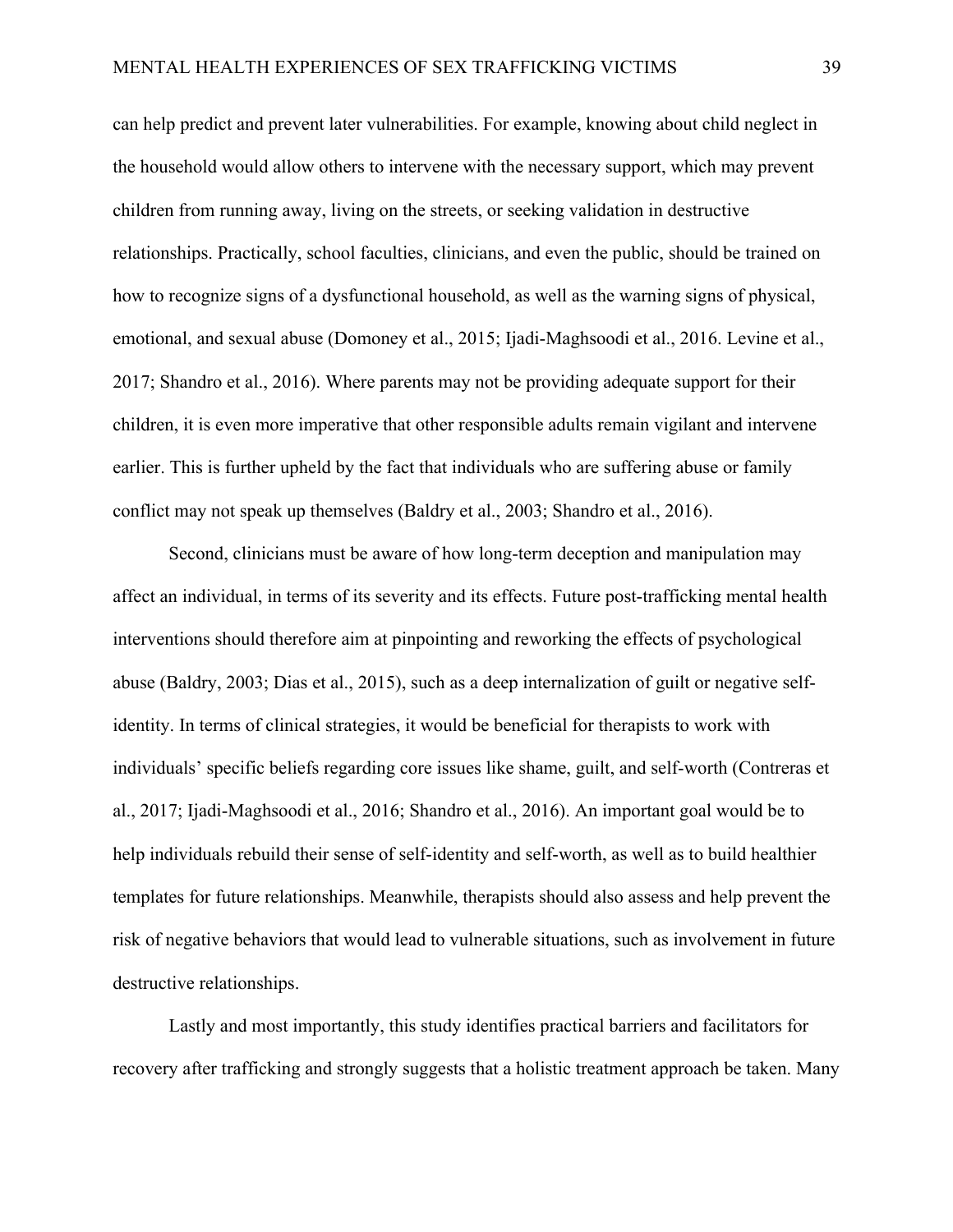#### MENTAL HEALTH EXPERIENCES OF SEX TRAFFICKING VICTIMS 40

times, what prevented an individual from making a start on recovery was simply lacking resources or having a criminal record. For this reason, solving logistical issues may be the most critical first step in any future post-trafficking mental health intervention (Domoney et al., 2015). The results therefore suggest that effective treatment of victims of sex trafficking would best be met by multi-disciplinary care, where social needs are addressed alongside mental health needs.

### **Declaration of Interest**

None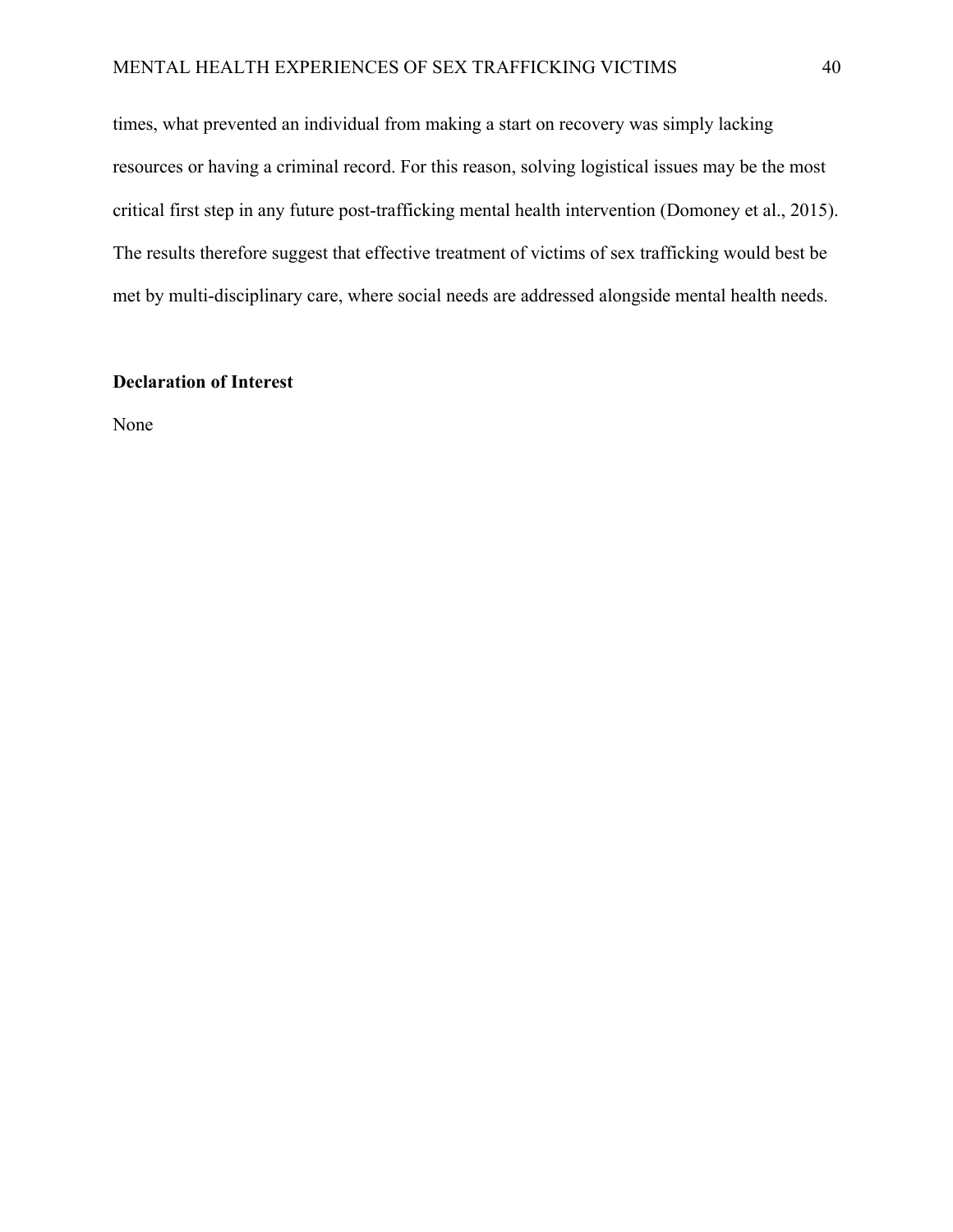#### **Figures and Tables**

#### Figure 1

*Search strategy flowchart.* This flowchart depicts the search strategy and sample selection process, beginning with a total of 300 identified accounts. After removing duplicates and assessing for eligibility, a total of 30 accounts were included in analysis.

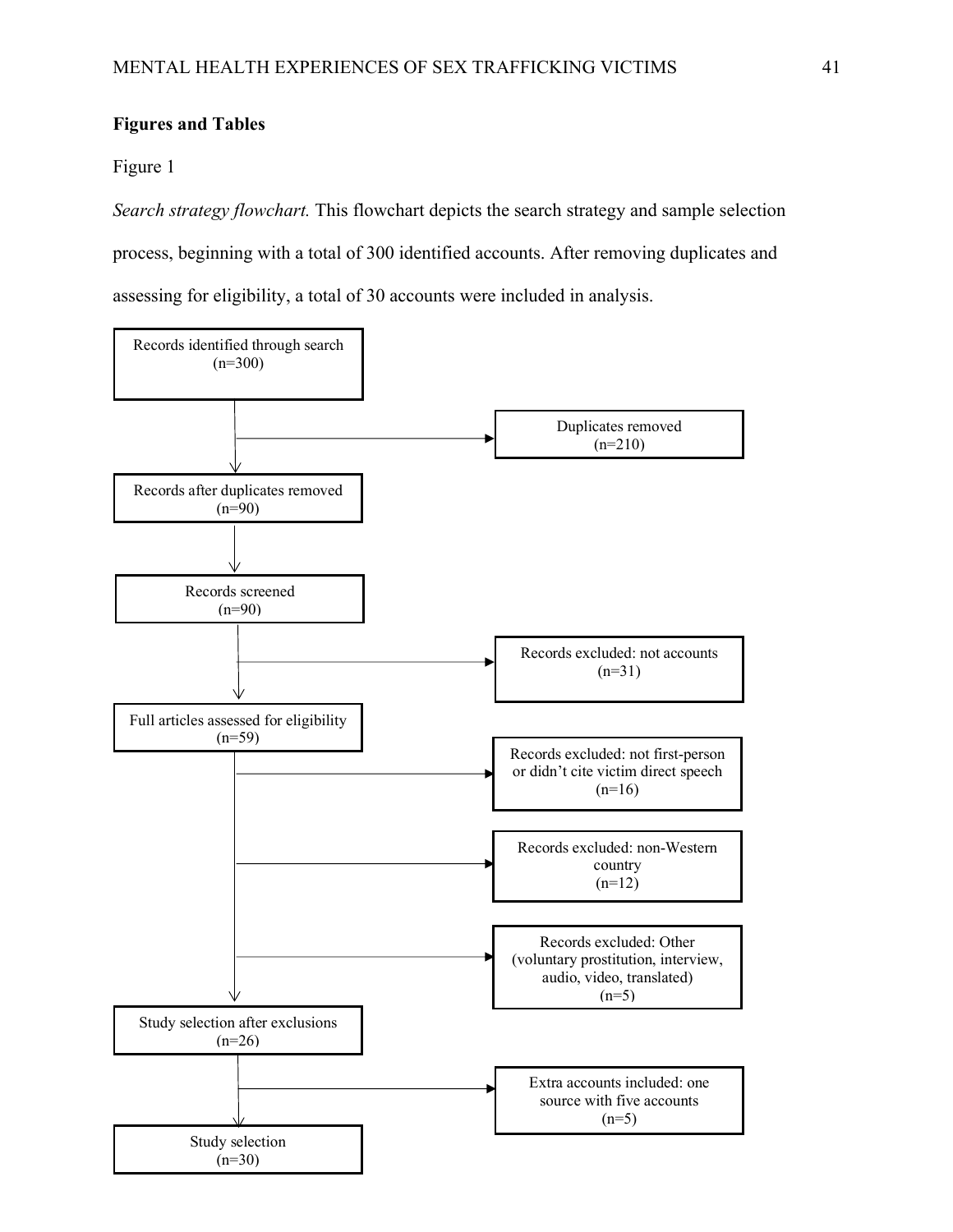# Table 1

# *Sample demographics*

| <b>Source ID</b> | Perspective in  | Source type                        | <b>Country of trafficking</b> | <b>Country/Region of</b> |
|------------------|-----------------|------------------------------------|-------------------------------|--------------------------|
|                  | which source is |                                    |                               | origin                   |
|                  | written         |                                    |                               |                          |
| A1               | First           | Non-profit organization (NPO)      | Australia                     | Southeast Asia           |
| A2               | First           | <b>NPO</b>                         | Canada                        | Canada                   |
| A3               | First           | <b>NPO</b>                         | Germany                       | Bavaria                  |
| A <sub>4</sub>   | First/Third     | Media                              | Canada                        | Canada                   |
| A <sub>5</sub>   | First           | <b>NPO</b>                         | United Kingdom                | United Kingdom           |
| A6               | First           | Official government website        | <b>USA</b>                    | <b>USA</b>               |
| A7               | First           | Anti-trafficking coalition website | USA (Nevada)                  | <b>USA</b>               |
| A8               | First           | <b>NPO</b>                         | <b>USA</b>                    | <b>USA</b>               |
| A9               | First           | <b>NPO</b>                         | <b>USA</b> (New Jersey)       | <b>USA</b>               |
| ${\bf A10}$      | First           | Official government website        | <b>USA</b>                    | <b>USA</b>               |
| A11              | First           | Religious discussion website       | <b>USA</b>                    | <b>USA</b>               |
| A12              | First           | Magazine                           | <b>USA</b> (New York)         | Indonesia                |
| A13              | First/Third     | Media                              | USA (Arizona)                 | <b>USA</b>               |
| A14              | First/Third     | Media                              | USA (Rhode Island)            | <b>USA</b>               |
| A15              | First/Third     | Media                              | USA (Pennsylvania)            | <b>USA</b>               |
| A16              | First/Third     | Media                              | Canada                        | Canada                   |
| A17              | First/Third     | Media                              | USA (Texas)                   | USA (Texas)              |
| A18              | First/Third     | Media                              | USA (Florida)                 | <b>USA</b>               |
| A19              | First/Third     | Media                              | USA (Maine)                   | <b>USA</b>               |
| A20              | First/Third     | Media                              | USA (Indiana)                 | <b>USA</b>               |
| A21              | First/Third     | Media                              | <b>USA</b> (New York)         | Kenya                    |
| A22              | First/Third     | Media                              | <b>USA</b> (South Carolina)   | <b>USA</b>               |
| A23              | First/Third     | Media                              | <b>USA</b>                    | <b>USA</b>               |
| A24              | First/Third     | Media                              | USA (Washington)              | <b>USA</b>               |
| A25              | First/Third     | Media                              | USA (Louisiana)               | <b>USA</b>               |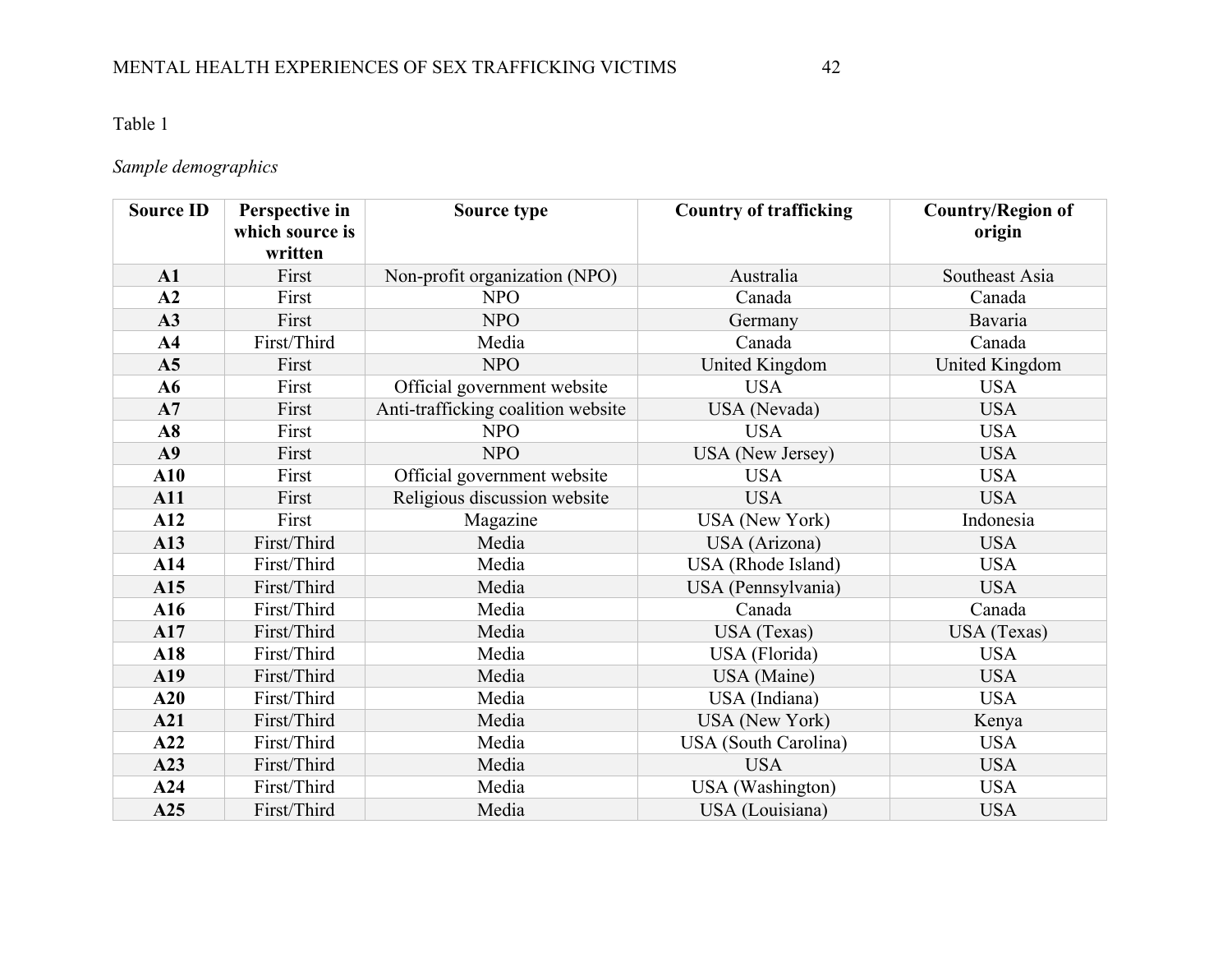### MENTAL HEALTH EXPERIENCES OF SEX TRAFFICKING VICTIMS

| A26        | First/Third | Media | USA (Michigan)              | USA     |
|------------|-------------|-------|-----------------------------|---------|
| A27        | First/Third | Media | USA (New York)              | Russia  |
| A28        | First/Third | Media | Canada                      | Canada  |
| A29        | First/Third | Media | USA (Ohio)                  | USA     |
| <b>A30</b> | First/Third | Media | United Kingdom (Manchester) | Romania |

### Table 2

# *Overview of themes*

| <b>Theme</b>                           | <b>Description</b>                                                                                                                                                               | <b>Sub-themes</b>                                                                                                                                             |  |  |  |  |
|----------------------------------------|----------------------------------------------------------------------------------------------------------------------------------------------------------------------------------|---------------------------------------------------------------------------------------------------------------------------------------------------------------|--|--|--|--|
| <b>Category 1: Before trafficking</b>  |                                                                                                                                                                                  |                                                                                                                                                               |  |  |  |  |
| Theme 1:<br>Vulnerabilities            | Mention of experiences that individuals perceived as making<br>them more susceptible to being trafficked, and/or suffering later<br>mental health problems post-trafficking.     | Dysfunctional family (child<br>abuse/neglect)<br>Destructive relationships<br>Existing mental health problems<br>Previous sexual abuse<br>Being an immigrant  |  |  |  |  |
| Theme 2: Barriers to<br>Escape         | Factors that victims described as encouragement to<br>enter/remain in the sex industry* or factors preventing them<br>from escaping (whilst they still had the chance to leave). | Financial incentive (money)<br>$\bullet$                                                                                                                      |  |  |  |  |
| <b>Category 2: During trafficking</b>  |                                                                                                                                                                                  |                                                                                                                                                               |  |  |  |  |
| Theme 3: Deception<br>and manipulation | Comments about traffickers' lies as a way of manipulation,<br>which victims spoke of as a way to reel them in.                                                                   | False promises of:<br>Love/relationship<br>$\circ$<br>New job<br>$\circ$<br>Luxurious good<br>$\circ$<br>Survival needs<br>$\bigcap$<br>Manipulation of trust |  |  |  |  |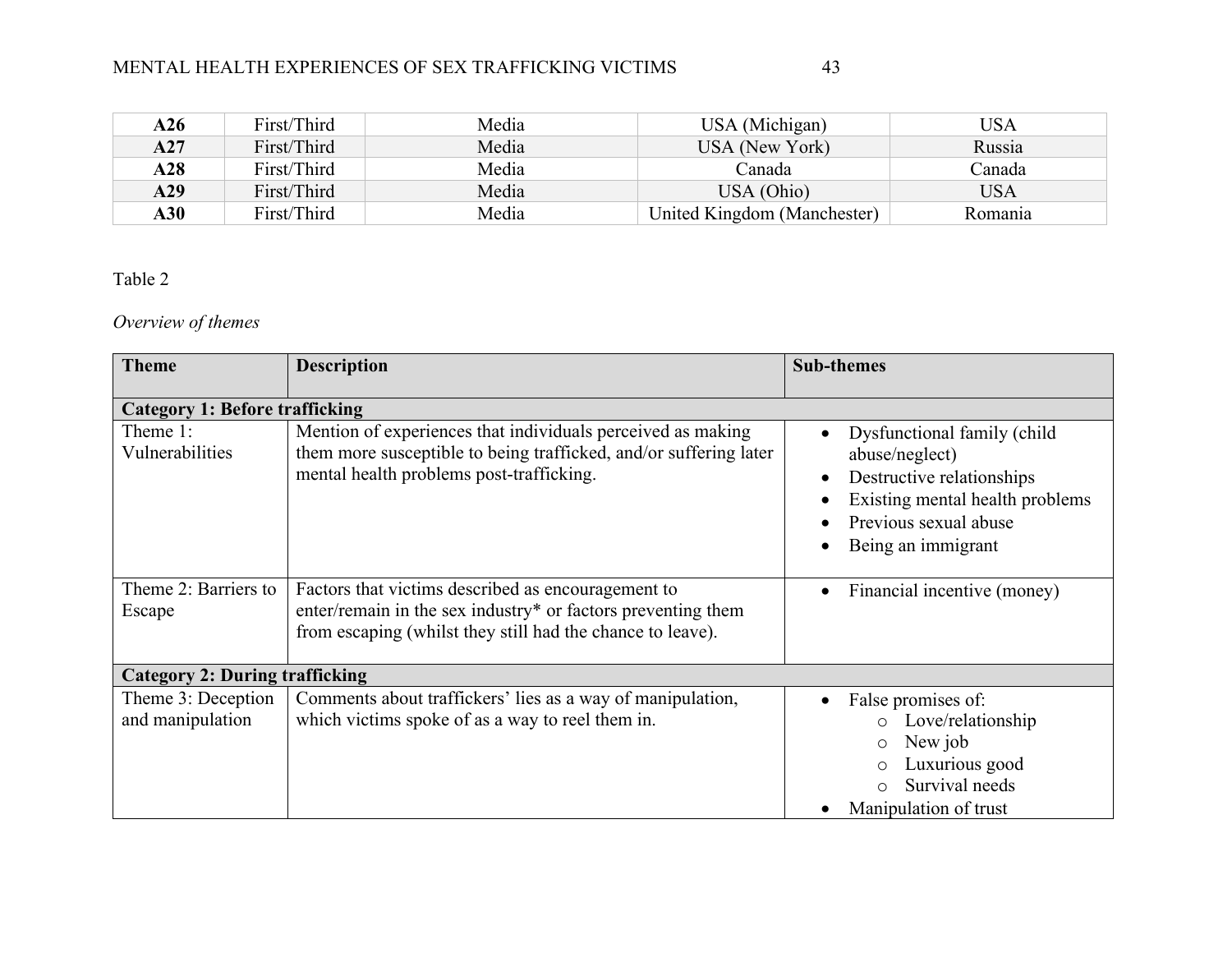|--|

| Theme 4:<br>Establishment of<br>control | Means by which traffickers established and reinforced their<br>control over victims.                       | Physical/sexual abuse<br>Drugs<br>Threats<br>Theft                                                                                                     |  |  |  |
|-----------------------------------------|------------------------------------------------------------------------------------------------------------|--------------------------------------------------------------------------------------------------------------------------------------------------------|--|--|--|
| Theme 5:<br>Internalization             | Mention of desensitization and normalization of abuse resulting<br>in altered self-perception.             | Desensitization/normalization<br>Negatively altered self-<br>perceptions<br>Worthlessness<br>Low self-esteem<br>O<br>Negative self-identity<br>$\circ$ |  |  |  |
| <b>Category 3: After trafficking</b>    |                                                                                                            |                                                                                                                                                        |  |  |  |
| Theme 6: Mental<br>health consequences  | Experiences of clinical mental health symptoms/disorders<br>which victims struggled with post-trafficking. | Depression<br><b>PTSD</b><br>Atypical symptoms<br>Guilt<br>O<br>Amnesia<br>$\circ$<br>Anxiety<br>$\circ$                                               |  |  |  |
| Theme 7: Barriers to                    | Issues which victims described as preventing them from full                                                | Stigma                                                                                                                                                 |  |  |  |
| societal re-entry                       | recovery and societal reintegration.                                                                       | Logistical issues                                                                                                                                      |  |  |  |
| Theme 8:                                | Resources which victims described as being beneficial to their                                             | Counselling                                                                                                                                            |  |  |  |
| Facilitators of                         | recovery.                                                                                                  | Support                                                                                                                                                |  |  |  |
| recovery                                |                                                                                                            | Security (financial and physical)                                                                                                                      |  |  |  |
| Theme 9: Positive                       | Descriptions of positive outlooks and outcomes during and/or                                               | Reminder of strength<br>$\bullet$                                                                                                                      |  |  |  |
| outcomes                                | after recovery.                                                                                            | Resilience                                                                                                                                             |  |  |  |
|                                         |                                                                                                            | Improved self-worth                                                                                                                                    |  |  |  |

\*applies to victims whose early experiences in the sex industry setting later spiraled into trafficking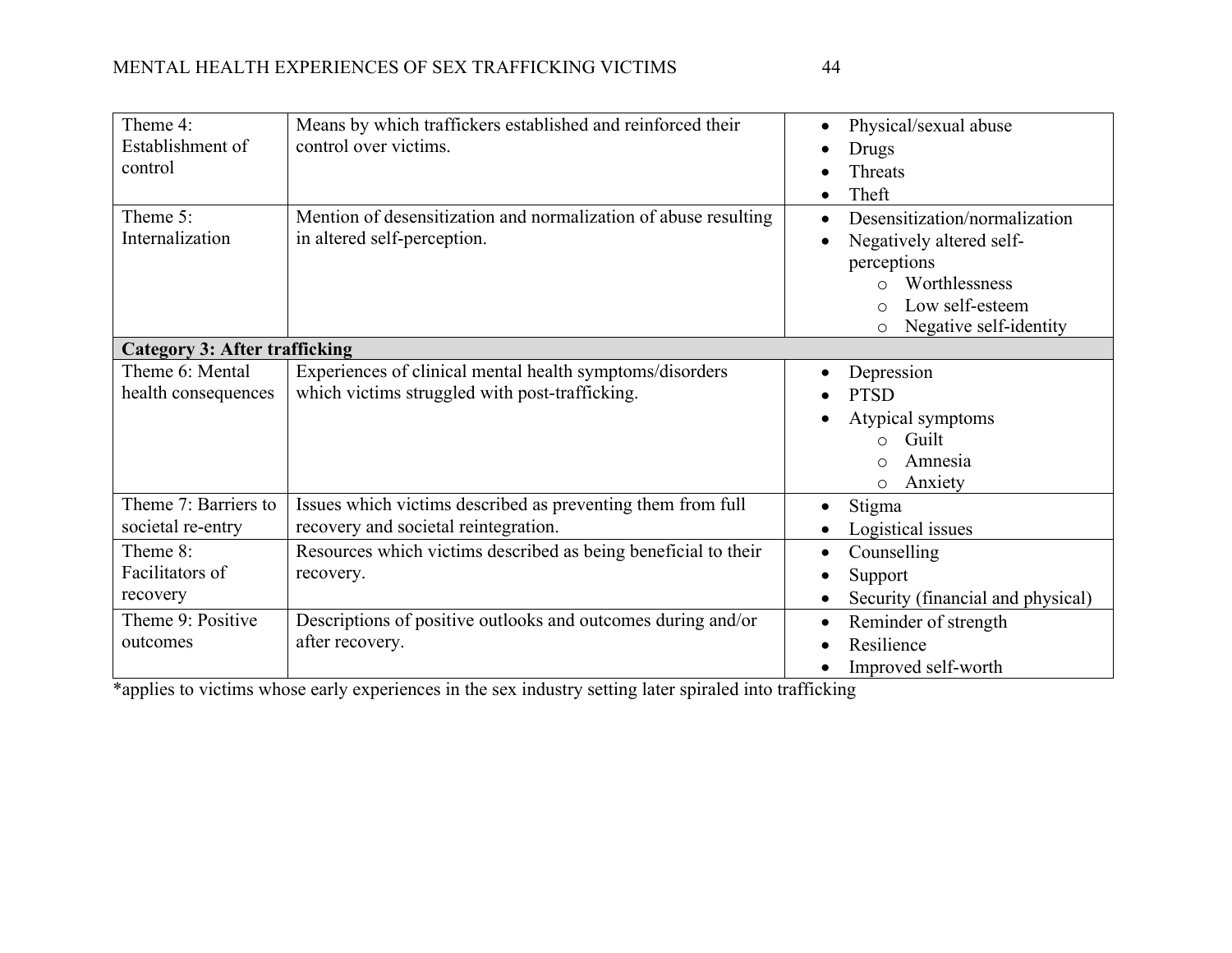#### **References**

- Abas, M., Ostrovschi, N. V., Prince, M., Gorceag, V. I., Trigub, C., & Oram, S. (2013). Risk factors for mental disorders in women survivors of human trafficking: A historical cohort study. *BMC Psychiatry, 13*(204), 1-11. https://doi.org/10.1186/1471-244X-13-204
- Agorastos, A., Pittman, J. O., Angkaw, A. C., Nievergelt, C. M., Hansen, C. J., Aversa, L. H., Parisi, S. A., Barkauskas, D. A., Marine Resiliency Study Team, & Baker, D. G. (2014). The cumulative effect of different childhood trauma types on self-reported symptoms of adult male depression and PTSD, substance abuse and health-related quality of life in a large active-duty military cohort. *Journal of Psychiatric Research, 58*, 46–54.

https://doi.org/10.1016/j.jpsychires.2014.07.014

- American Psychiatric Association. (2013). *Diagnostic and statistical manual of mental disorders: DSM-5™* (5th ed.). American Psychiatric Publishing, Inc. https://doi.org/10.1176/appi.books.9780890425596
- Baldwin, S. B., Eisenman, D. P., Sayles, J. N., Ryan, G., & Chuang, K. S. (2011). Identification of human trafficking victims in health care settings. *Health Hum Rights, 13*(1), E36–49. PMID: 22772961. https://pubmed.ncbi.nlm.nih.gov/22772961/
- Baldwin, S. B., Fehrenbacher, A. E., & Eisenman, D. P. (2015). Psychological coercion in human trafficking: An application of Biderman's framework. *Qualitative Health Research, 25*(9), 1171–1181. https://doi.org/10.1177/1049732314557087
- Bailey, T., Alvarez-Jimenez, M., Garcia-Sanchez, A. M., Hulbert, C., Barlow, E., & Bendall, S. (2018). Childhood trauma is associated with severity of hallucinations and delusions in psychotic disorders: A systematic review and meta-analysis. *Schizophrenia Bulletin, 44*(5), 1111–1122. https://doi.org/10.1093/schbul/sbx161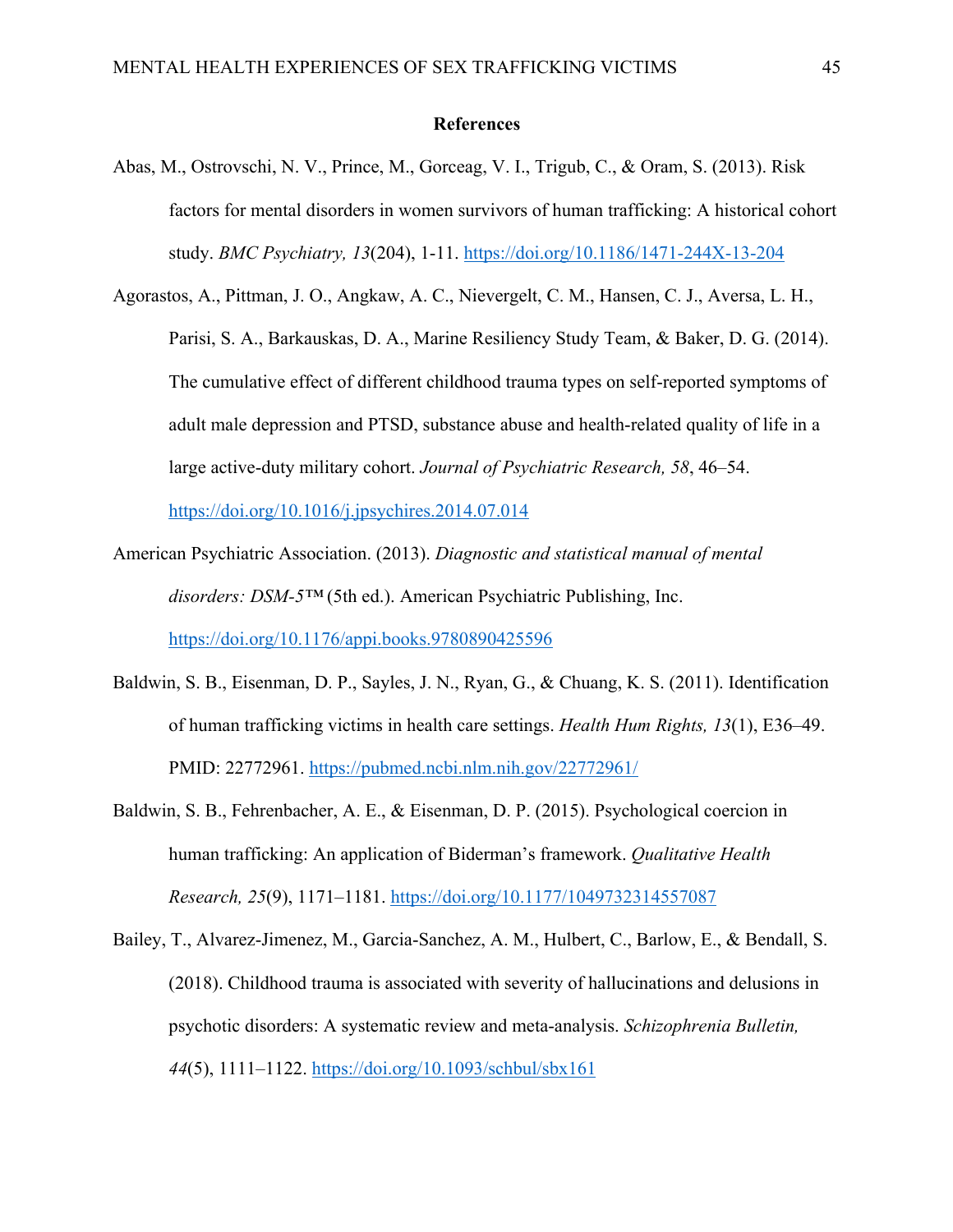- Baldry, A. C. (2003) "Stick and stones hurt my bones but his glance and words hurt more": The impact of psychological abuse and physical violence by current and former partners on battered women in Italy. *International Journal of Forensic Mental Health, 2*(1), 47-57, https://doi.org/10.1080/14999013.2003.10471178
- Boyatzis, R. E. (1998). *Transforming qualitative information: Thematic analysis and code development.* Sage Publications, Inc.
- Braun, V., & Clarke, V. (2006). Using thematic analysis in psychology. *Qualitative Research in Psychology, 3*(2), 77-101. https://doi.org/10.1191/1478088706qp063oa
- Braun, V., & Clarke, V. (2019). Reflecting on reflexive thematic analysis. *Qualitative Research in Sport, Exercise and Health, 11*(4), 589-597. https://doi.org/10.1080/2159676X.2019.1628806
- Breslau, N., Koenen, K., Luo, Z., Agnew-Blais, J., Swanson, S., Houts, R. M., Poulton, R., & Moffitt, T. (2014). Childhood maltreatment, juvenile disorders and adult post-traumatic stress disorder: A prospective investigation. *Psychological Medicine, 44*(9), 1937-1945. https://doi.org/10.1017/S0033291713002651
- Buss, D. (1987). Selection, evocation, and manipulation. *Journal of Personality and Social Psychology, 53*(6), 1214-1221. https://doi.org/10.1037/0022-3514.53.6.1214
- Carr, C. P., Martins, C. M. S., Stingel, A. M., Lemgruber, V. B., & Juruena, M. F. (2013). The role of early life stress in adult psychiatric disorders: A systematic review according to childhood trauma subtypes. *The Journal of Nervous and Mental Disease, 201*(12), 1007- 1020. https://doi.org/10.1097/NMD.0000000000000049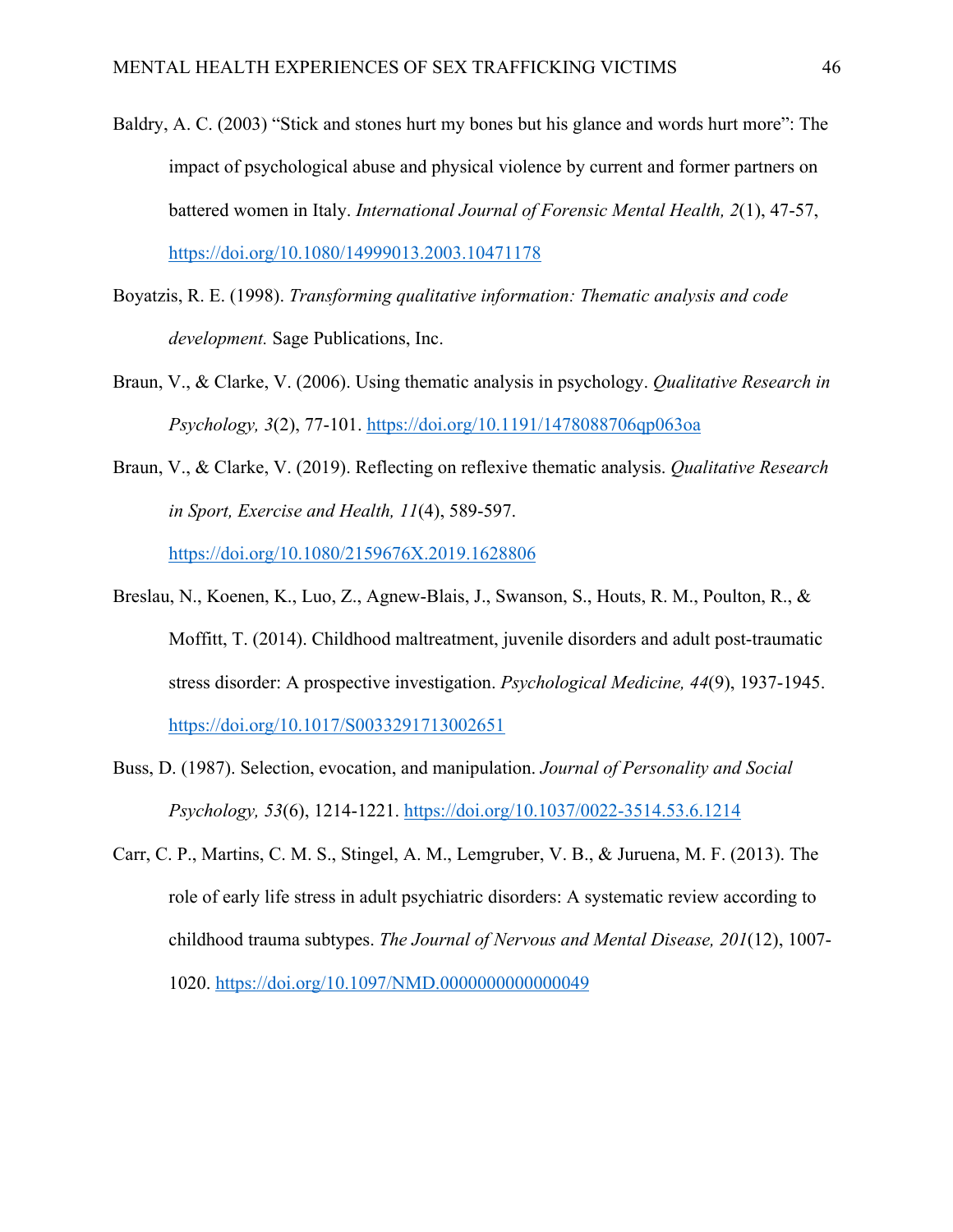- Castleberry, A., & Nolen, A. (2018). Thematic analysis of qualitative research data: Is it as easy as it sounds? *Currents in Pharmacy Teaching and Learning, 10*, 807-815. https://doi.org/10.1016/j.cptl.2018.03.019
- Chen, L. P., Murad, M. H., Paras, M. L., Colbenson, K. M., Sattler, A. L., Goranson, E. N., Elamin, M. B., Seime, R. J., Shinozaki, G., Prokop, L. J., & Zirakzadeh, A. (2010). Sexual abuse and lifetime diagnosis of psychiatric disorders: Systematic review and meta-analysis. *Mayo Clinic Proceedings, 85*(7), 618-629.

https://doi.org/10.4065/mcp.2009.0583

- Clarke, J., & van Amerom, G. (2008). A comparison of blogs by depressed men and women. *Issues in Mental Health Nursing, 29*, 243–264. https://doi.org/10.1080/01612840701869403
- Clarke, V., and Braun, V. (2018). Using thematic analysis in counselling and psychotherapy research: A critical reflection. *Counseling and Psychotherapy Research, 18*, 107-110. https://doi.org/10.1002/capr.12165
- Cloitre, M., Stolbach, B. C., Herman, J. L., van der Kolk, B., Pynoos, R., Wang, J., & Petkova, E. (2009). A developmental approach to complex PTSD: Childhood and adult cumulative trauma as predictors of symptom complexity. *Journal of Traumatic Stress, 22*(5), 399- 408. https://doi.org/10.1002/jts.20444
- Corbin, J., & Strauss, A. (2008). Strategies for qualitative data analysis. In Corbin, J., & Strauss, A., *Basics of qualitative research: Techniques and procedures for developing grounded theory* (3<sup>rd</sup> ed., pp. 65-86). Thousand Oaks, CA: SAGE Publications, Inc. https://doi.org/10.4135/9781452230153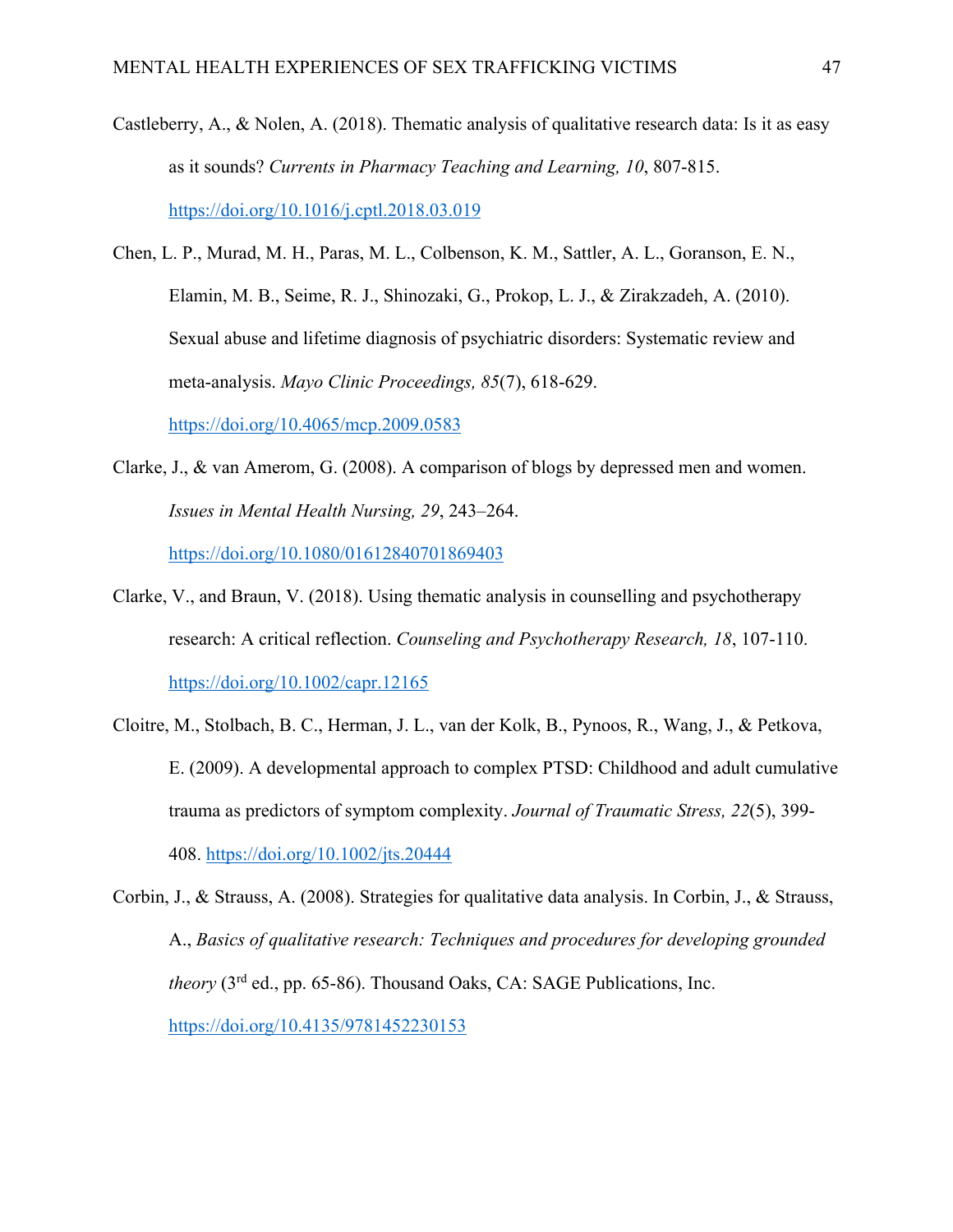- Contreras, P. M., Kallivayalil, D. & Herman, J. L. (2017). Psychotherapy in the aftermath of human trafficking: Working through the consequences of psychological coercion. *Women & Therapy, 40*(1-2), 31-54. https://doi.org/10.1080/02703149.2016.1205908
- Copeland, W. E., Shanahan, L., Hinesley, J., Chan, R. F., Aberg, K. A., Fairbank, J. A., van den Oord, E. J. C. G., & Costello, E. J. (2018). Association of childhood trauma exposure with adult psychiatric disorders and functional outcomes. *JAMA Network Open, 1*(7), e184493. https://doi.org/10.1001/jamanetworkopen.2018.4493
- Dias, A., Sales, L., Hessen, D. J., & Kleber, R. J. (2015). Child maltreatment and psychological symptoms in a Portuguese adult community sample: The harmful effects of emotional abuse. *European Child & Adolescent Psychiatry, 24,* 767-778. https://doi.org/10.1007/s00787-014-0621-0
- Domoney, J., Howard, L. M., Abas, M., Broadbent, M., & Oram, S. (2015). Mental health service responses to human trafficking: A qualitative study of professionals' experiences of providing care. *BMC psychiatry, 15*, 289. https://doi.org/10.1186/s12888-015-0679-3
- Eastham, L. A. (2011). Research using blogs for data: Public documents or private musings? *Research in Nursing & Health, 34*(4), 353-361. https://doi.org/10.1002/nur.20443
- Ehlert, U. (2013). Enduring psychobiological effects of childhood adversity. *Psychoneuroendocrinology, 38,* 1850-1857. https://doi.org/10.1016/j.psyneuen.2013.06.007
- Fedina, L., Williamson, C., & Perdue, T. (2019). Risk factors for domestic child sex trafficking in the United States. *Journal of Interpersonal Violence, 34*(13), 2653-2673. https://doi.org/10.1177/0886260516662306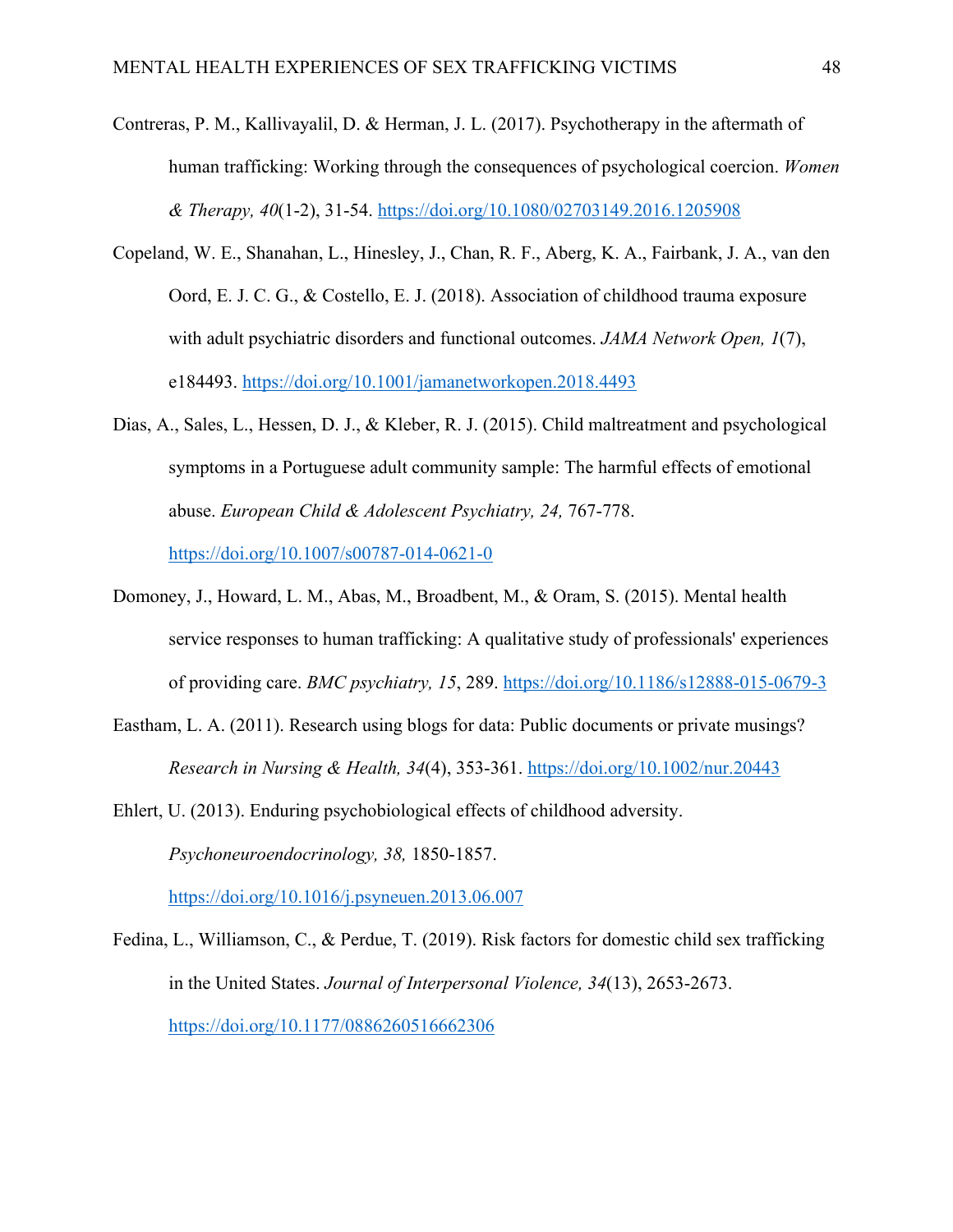Fereday, J., & Muir-Cochrane, E. (2006). Demonstrating rigor using thematic analysis: A hybrid approach of inductive and deductive coding and theme development. *International Journal of Qualitative Methods, 5*(1), 80-92.

https://doi.org/10.1177/160940690600500107

- Fleischmann, A., & Fleischmann, R. H. (2012). Advantages of an ADHD diagnosis in adulthood: Evidence from online narratives. *Qualitative Health Research, 22*(11), 1486-1496. https://doi.org/10.1177/1049732312457468
- Gonzalez, N., Spencer, C., & Stith, S. (2019). Moving to restoration: The experiences of women exiting sex trafficking. *Journal of Human Trafficking, 5*(1), 60-73.

https://doi.org/10.1080/23322705.2017.1413856

- Gotch, K. (2016). Preliminary data on a sample of perpetrators of domestic trafficking for sexual exploitation: Suggestions for research and practice. *Journal of Human Trafficking, 2*(1), 99-109. https://doi.org/10.1080/23322705.2016.1136539
- Gough, B., & A. Madill. (2012). Subjectivity in psychological research: From problem to prospect. *Psychological Methods, 17*(3), 374–384. https://doi.org/10.1037/a0029313
- Greenfield, E. A., & Marks, N. F. (2010). Identifying experiences of physical and psychological violence in childhood that jeopardize mental health in adulthood*. Child Abuse & Neglect, 34*(3), 161-171. https://doi.org/10.1016/j.chiabu.2009.08.012
- Hardy, V. L., Compton, K. D., & McPhatter, V. S. (2013). Domestic minor sex trafficking: Practice implications for mental health professionals. *Affilia: Journal of Women and Social Work, 28*(1), 8-18. https://doi.org/10.1177/0886109912475172
- Hookway, N. (2008). "Entering the blogosphere": Some strategies for using blogs in social research. *Qualitative Research, 8*, 91-113. https://doi.org/10.1177/1468794107085298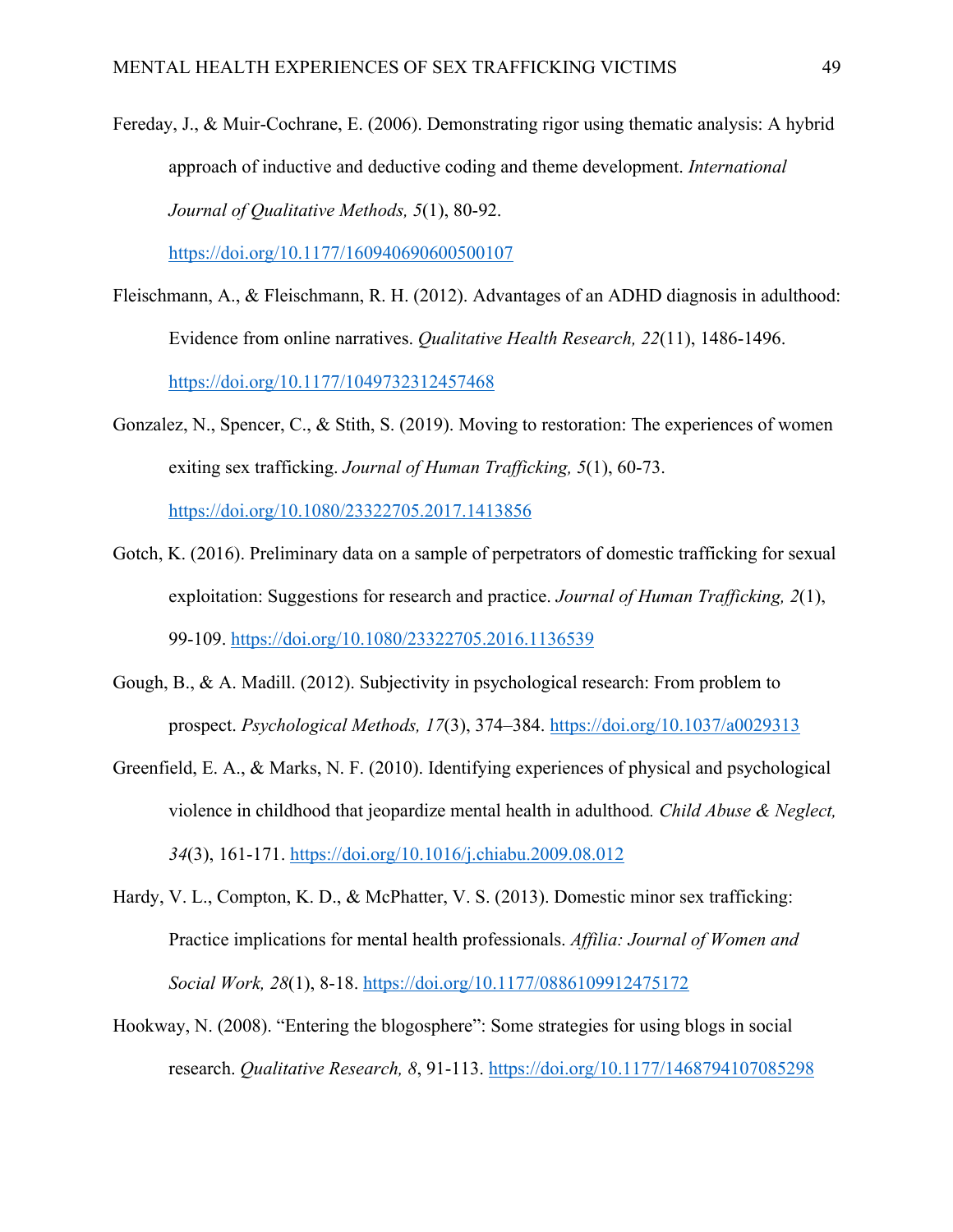Hossain, M., Zimmerman, C., Abas, M., Light, M., & Watts, C. (2010). The relationship of trauma to mental disorders among trafficked and sexually exploited girls and women. *American Journal of Public Health, 100*(12), 2441-2449.

https://doi.org/10.2105/AJPH.2009.173229

- Ijadi-Maghsoodi, R., Cook, M., Barnert, E. S., Gaboian, S., & Bath, E. (2016). Understanding and responding to the needs of commercially sexually exploited youth: Recommendations for the mental health provider. *Child and Adolescent Psychiatric Clinics of North America, 25*(1), 107-122. https://doi.org/10.1016/j.chc.2015.08.007
- International Labour Organization (ILO). (2005). *A global alliance against forced labour*. Geneva, Switzerland: International Labour Organization.
- Ioannou, M. & Oostinga, M. S. D. (2015). An empirical framework of control methods of victims of human trafficking for sexual exploitation. *Global Crime, 16*(1), 34-49. https://doi.org/10.1080/17440572.2014.979915
- Jiménez, T. R., Salazar, M., Boyce, S. C., Brouwer, K. C., Orozco, H. S., & Silverman J. G. (2019). "We were isolated and we had to do whatever they said": Violence and coercion to keep adolescent girls from leaving the sex trade in two U.S–Mexico border cities. *Journal of Human Trafficking, 5*(4), 312-324.

https://doi.org/10.1080/23322705.2018.1519753

Jirapramukpitak, T., Harpham T., & Prince, M. (2011). Family violence and its 'adversity package': A community survey of family violence and adverse mental outcomes among young people. *Social Psychiatry and Psychiatric Epidemiology, 46*(9), 825-831. https://doi.org/10.1007/s00127-010-0252-9

Joffe, H., & Yardley, L. (2004). *Content and thematic analysis. Research methods for clinical*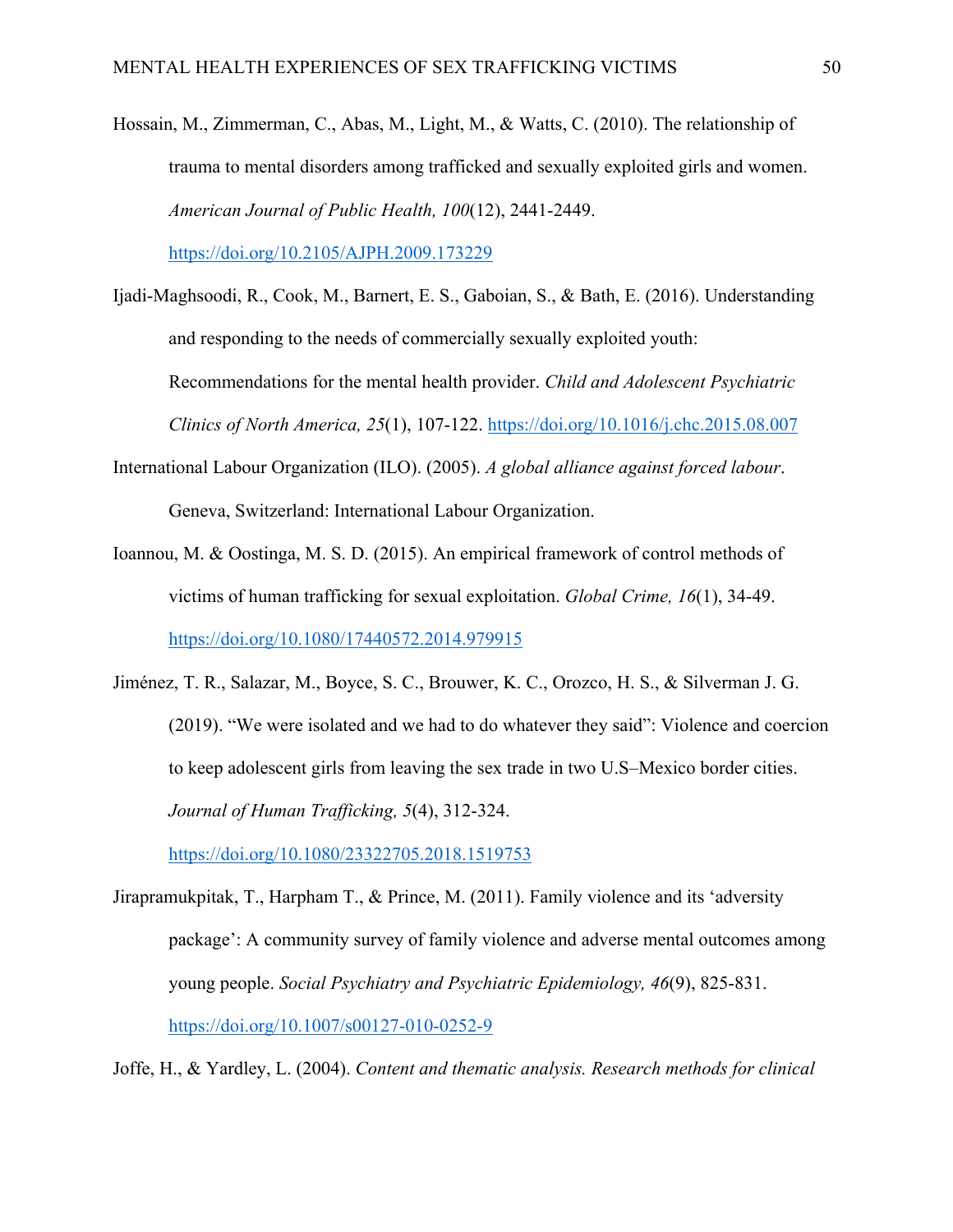*and health psychology* (pp. 56-68). London: Sage.

Kiss, L., Yun, K., Pocock, N., & Zimmerman, C. (2015). Exploitation, violence, and suicide risk among child and adolescent survivors of human trafficking in the Greater Mekong subregion. *JAMA Pediatrics, 169*(9), 1-8.

https://doi.org/10.1001/jamapediatrics.2015.2278

- Kotliar, D. M. (2016). Depression narratives in blogs: A collaborative quest for coherence. *Qualitative Health Research, 26*, 1203–1215. https://doi.org/10.1177/1049732315612715
- Ladd, S. K., & Weaver, K. N. (2018) Moving forward: Collaborative accompaniment of human trafficking survivors by using trauma-informed practices. *Journal of Human Trafficking, 4*(3), 191-212. https://doi.org/10.1080/23322705.2017.1346445
- Lee, J. J. H. (2005). Human trafficking in East Asia: Current trends, data collection and knowledge gaps. *International Migration, 43*(1-2), 165-201. https://doi.org/10.1111/j.0020-7985.2005.00317.x
- Levine, J. A. (2017). Mental health issues in survivors of sex trafficking. *Cogent Medicine, 4*(1), 1278841. https://doi.org/10.1080/2331205X.2017.1278841
- Logan, T. K., Walker, R., & Hunt, G. (2009). Understanding human trafficking in the United States. *Trauma, Violence, & Abuse, 10*(1), 3-30. https://doi.org/10.1177/1524838008327262

Lyndon, A. E., White, J. W., & Kadlec, K. M. (2007). Manipulation and force as sexual coercion tactics: Conceptual and empirical differences. *Aggressive Behavior, 33*, 291-303. https://doi.org/10.1002/ab.20200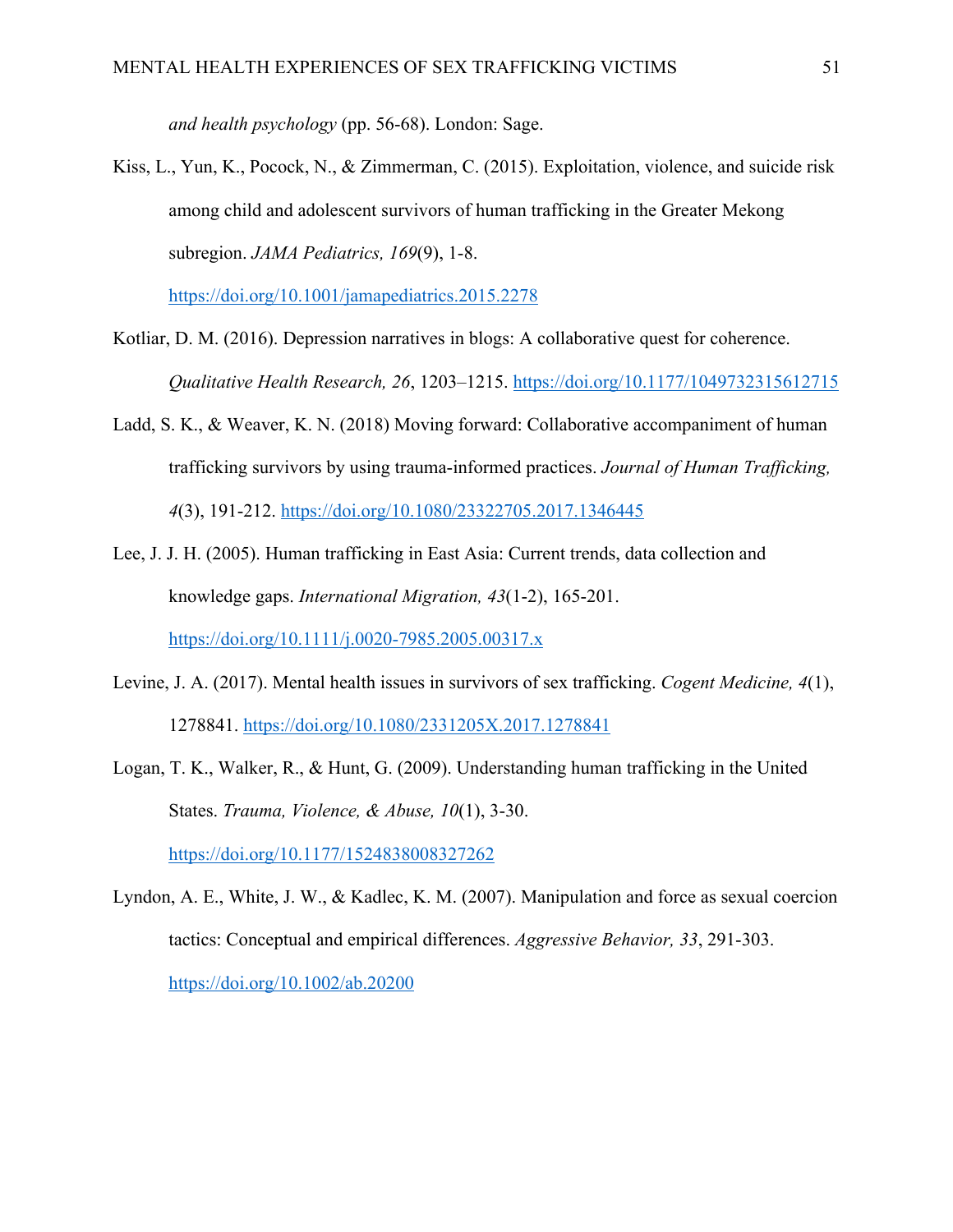- Maguire, M., & Delahunt, B. (2017). Doing a thematic analysis: A practical, step-by-step guide for learning and teaching scholars. *All Ireland Journal of Higher Education, 9*(3), 3351- 33514. http://ojs.aishe.org/index.php/aishe-j/article/view/335
- Mandla, A., Billings, J., & Moncrieff, J. (2017). 'Being bipolar': A qualitative analysis of the experience of bipolar disorder as described in internet blogs. *Issues in Mental Health Nursing, 38*(10), 858-864. https://doi.org/10.1080/01612840.2017.1355947
- Marcus, M. A., Westra, H. A., Eastwood, J. D, Barnes, K. L., & Mobilizing Minds Research Group. (2012). What are young adults saying about mental health? An analysis of Internet blogs. *Journal of Medical Internet Research, 14*(1), e17.

https://doi.org/10.2196/jmir.1868

- Mechanic, M. B., Weaver, T. L., & Resick, P. A. (2008). Mental health consequences of intimate partner abuse: A multidimensional assessment of four different forms of abuse. *Violence Against Women, 14*(6), 634-654. https://doi.org/10.1177/1077801208319283
- National Institute of Justice (NIJ). (2019). *Overview of human trafficking and NIJ's role.* February 25, 2019, nij.ojp.gov: https://nij.ojp.gov/topics/articles/overview-humantrafficking-and-nijs-role
- Ogle, C. M., Rubin, D. C., & Siegler, I. C. (2013). The impact of the developmental timing of trauma exposure on PTSD symptoms and psychosocial functioning among older adults. *Developmental psychology, 49*(11), 2191-2200. https://doi.org/10.1037/a0031985
- Oram, S., Stöckl, H., Busza, J., Howard, L. M., & Zimmerman, C. (2012). Prevalence and risk of violence and the physical, mental, and sexual health problems associated with human trafficking: Systematic review. *PLoS Med, 9*(5), e1001224. https://doi.org/10.1371/journal.pmed.1001224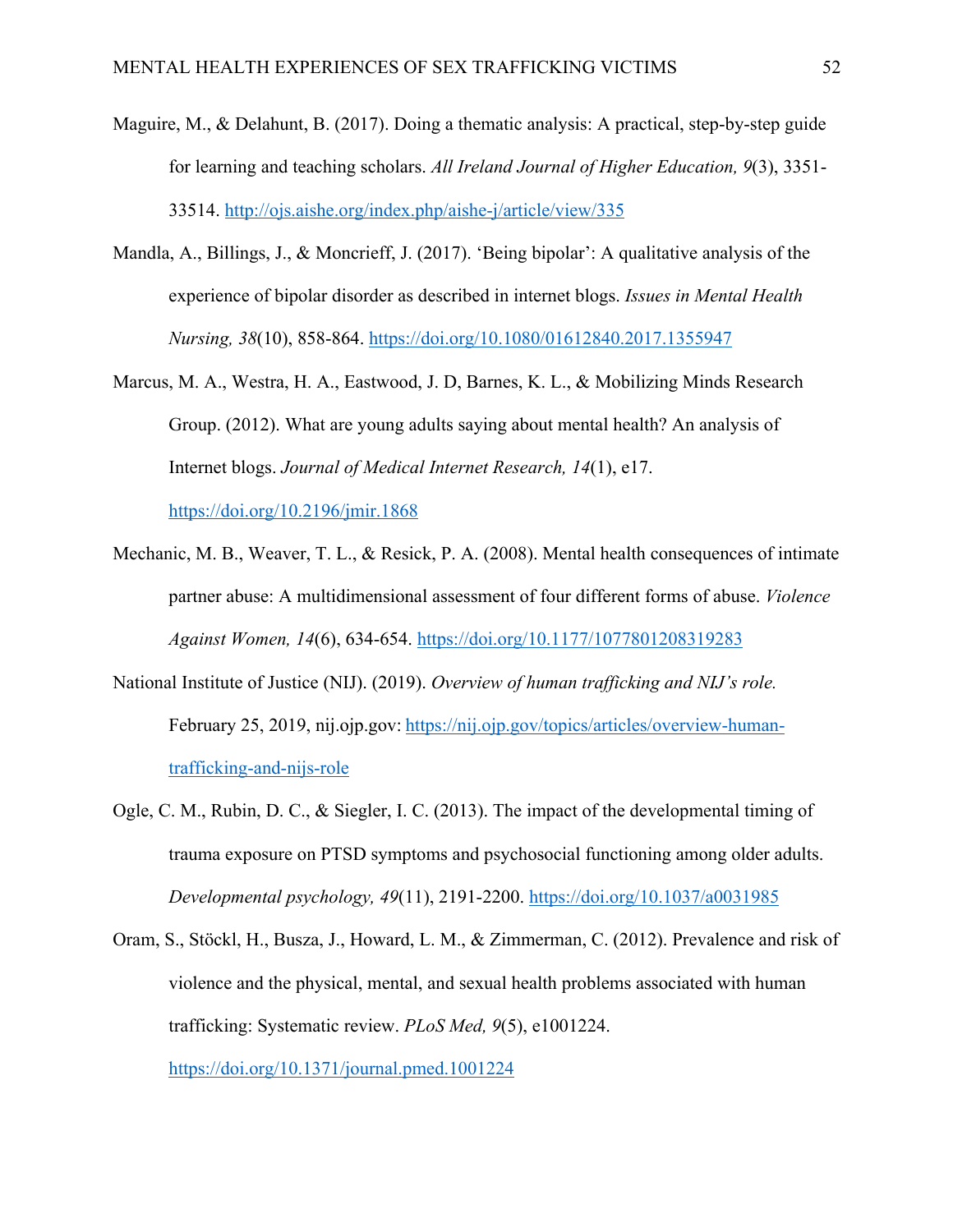- Oram, S., Abas, M., Bick, D., Boyle, A., French, R., Jakobowitz, S., Khondoker, M., Stanley, N., Trevillion, K., Howard, L., & Zimmerman, C. (2016). Human trafficking and health: A survey of male and female survivors in England. *American Journal of Public Health, 106*(6), 1073-1078. https://doi.org/10.2105/AJPH.2016.303095
- Ottisova, L., Hemmings, S., Howard, L. M., Zimmerman, C., & Oram, S. (2016). Prevalence and risk of violence and the mental, physical and sexual health problems associated with human trafficking: An updated systematic review. *Epidemiology and Psychiatric Sciences, 25*(4), 317-341. https://doi.org/10.1017/S2045796016000135
- Rimal, R., & Papadopoulos, C. (2016). The mental health of sexually trafficked female survivors in Nepal. *International Journal of Social Psychiatry, 62*(5), 487-495. https://doi.org/10.1177/0020764016651457
- Robjant, K., Roberts, J., & Katona, C. (2017). Treating posttraumatic stress disorder in female victims of trafficking using narrative exposure therapy: A retrospective audit. *Frontiers in Psychology, 8*(63), 1-6. https://doi.org/10.3389/fpsyt.2017.00063
- Robinson, K. M. (2001). Unsolicited narratives from the Internet: A rich source of qualitative data. *Qualitative Health Research, 11*(5), 706-714. https://doi.org/10.1177/104973201129119398
- Salzmann-Erikson, M., & Hiçdurmaz, D. (2017). Use of social media among individuals who suffer from post-traumatic stress: A qualitative analysis of narratives. *Qualitative Health Research, 27*(2), 285-294. https://doi.org/10.1177/1049732315627364
- Serafini, G., Muzio, C., Piccinini, G., Flouri, E., Ferrigno, G., Pompili, M., Girardi, P., & Amore, M. (2015). Life adversities and suicidal behavior in young individuals: A systematic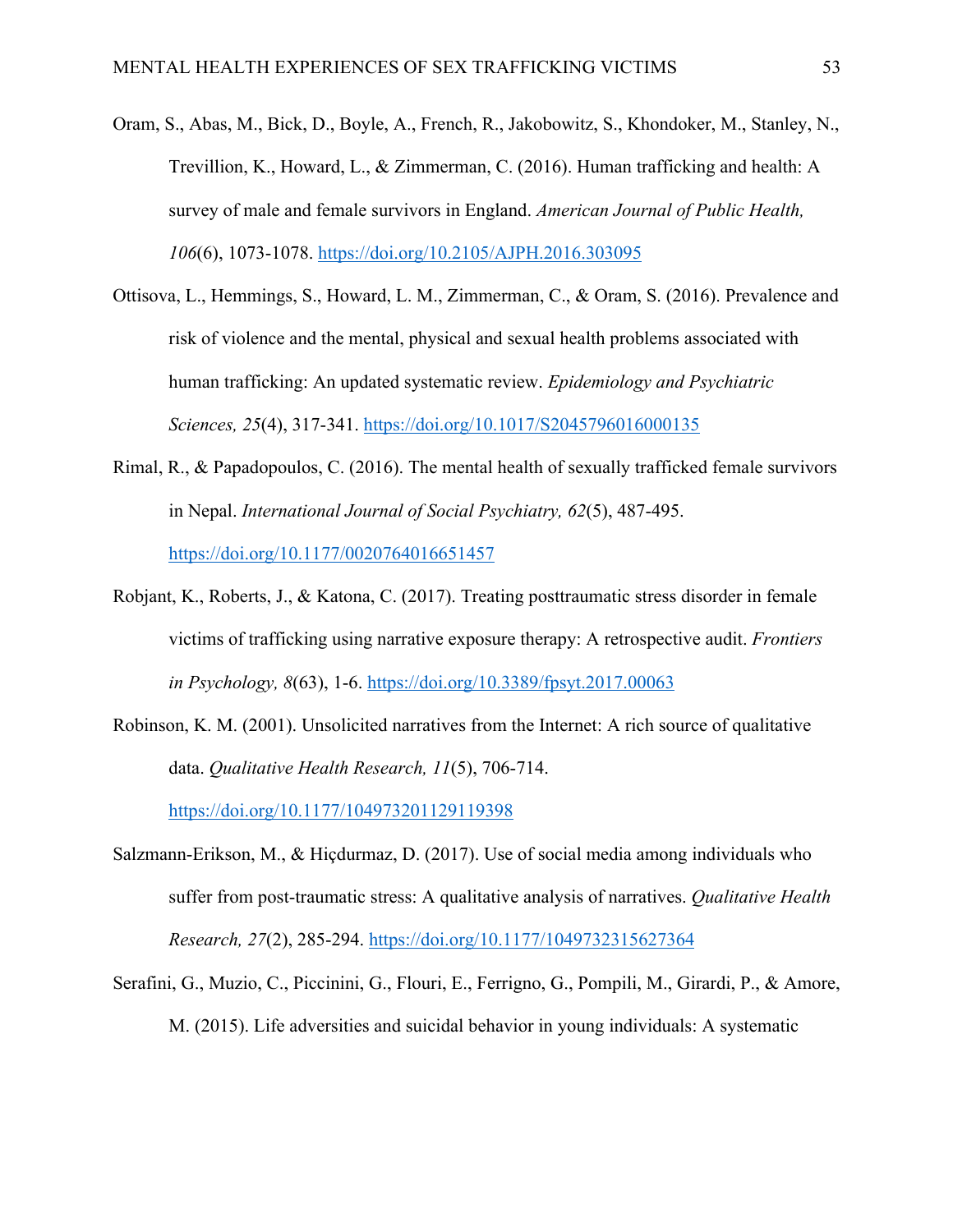review. *European Child & Adolescent Psychiatry, 24*, 1423–1446.

https://doi.org/10.1007/s00787-015-0760-y

Serie, C. M. B., Krumeich, A., van Dijke, A., de Ruiter, E., Terpstra, L., & de Ruiter, C. (2018). Sex traffickers' views: A qualitative study into their perceptions of the victim–offender relationship. *Journal of Human Trafficking, 4*(2), 169-184.

https://doi.org/10.1080/23322705.2017.1337439

- Shandro, J., Chisolm-Straker, M., Duber, H. C., Findlay, S. L., Munoz, J., Schmitz, G., Stanzer, M., Stoklosa, H., Wiener, D. E., & Wingkun, N. (2016). Human trafficking: A guide to identification and approach for the emergency physician. *Annals of Emergency Medicine, 68*(4), 501–508.e1. https://doi.org/10.1016/j.annemergmed.2016.03.049
- Silverman, J. G., Raj, A., Cheng, D. M., Decker, M. R., Coleman, S., Bridden, C., Pardeshi, M., Saggurti, N., & Samet, J. H. (2011). Sex trafficking and initiation-related violence, alcohol use, and HIV risk among HIV-infected female sex workers in Mumbai, India. *Journal of Infectious Diseases, 204*(suppl 5), S1229–S1234. https://doi.org/10.1093/infdis/jir540

- Spidel, A., Greaves, C., Cooper, B. S., Hervé, H., Hare, R. D., & Yuille, J. C. (2006). The psychopath as pimp. *The Canadian Journal of Police & Security Services, 4*(4), 193-199. http://www.hare.org/references/SpideletalCJPSS2006.pdf
- Street, A. E., & Arias, I. (2001). Psychological abuse and posttraumatic stress disorder in battered women: Examining the roles of shame and guilt. *Violence and Victims, 16*(1), 65-78. PMID: 11281225
- Troshynski, E. I., & Blank, J. K. (2008). Sex trafficking: An exploratory study interviewing traffickers. *Trends Organ Crim, 11*, 30-41. https://doi.org/10.1007/s12117-007-9015-8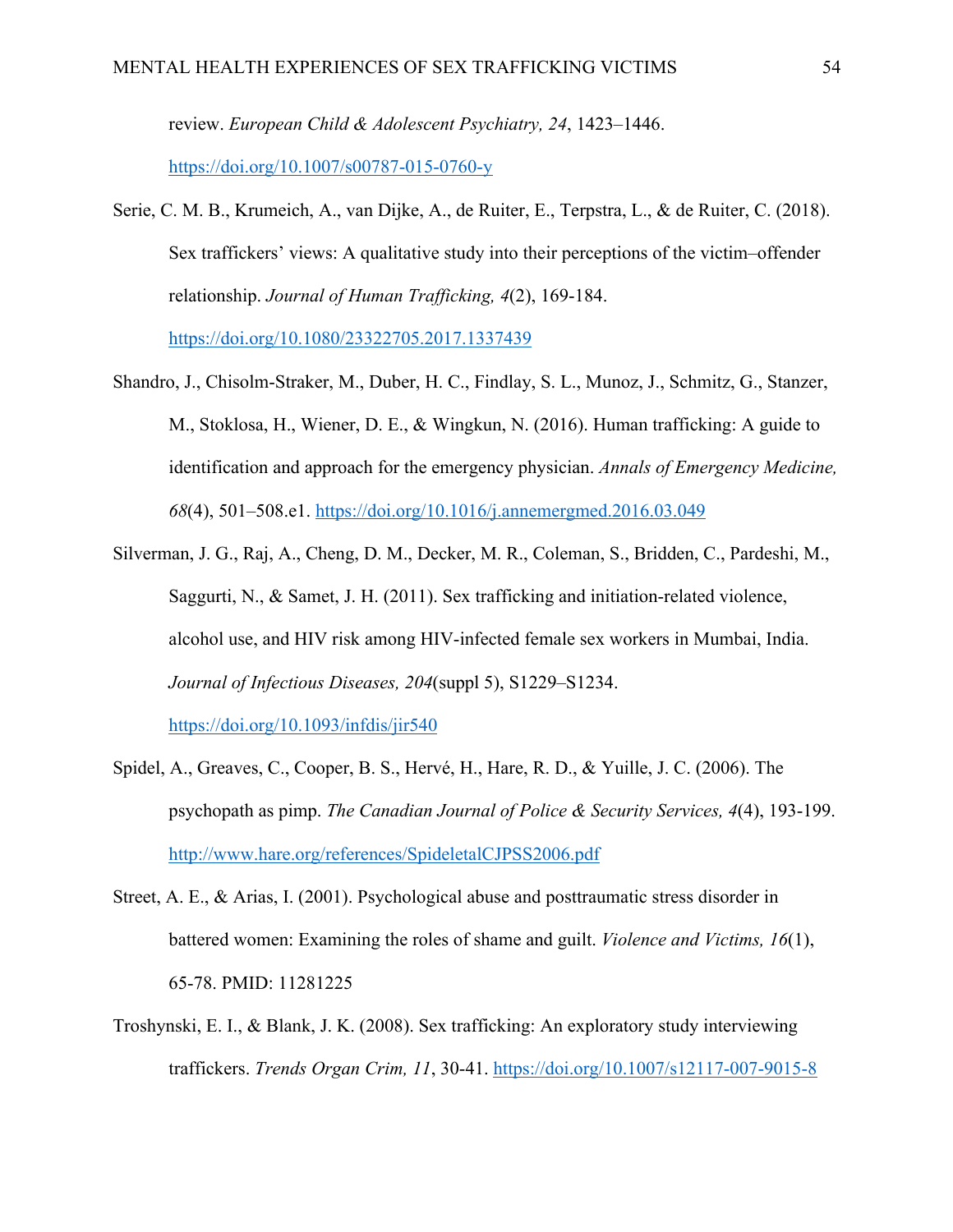- Tyldum, G. (2010). Limitations in research on human trafficking. *International Migration, 48*(5). https://doi.org/10.1111/j.1468-2435.2009.00597.x
- United States of America Department of State. (2016). *Trafficking in persons report.* Washington, DC: US Department of State.
- United Nations Office on Drugs and Crime (UNODC). (2004). *United Nations convention against transnational organized crime and the protocols thereto.* New York, NY: United Nations.
- United Nations Office on Drugs and Crime (UNODC). (2018). *Global report on trafficking in persons*. Vienna, Austria: United Nations.
- Vaismoradi, M., Turunen, H. and Bondas, T. (2013). Content analysis and thematic analysis: Implications for conducting a qualitative descriptive study. *Nursing and Health Sciences, 15*, 398-405. https://doi.org/10.1111/nhs.12048
- VandenBos, G. R. (Ed.). (2007). *APA dictionary of psychology.* American Psychological Association.
- van der Kolk, B. A., Roth, S., Pelcovitz, D., Sunday, S., & Spinazzola, J. (2005). Disorders of extreme stress: The empirical foundation of a complex adaptation to trauma. *Journal of Traumatic Stress, 18*, 389-399. https://doi.org/10.1002/jts.20047
- Wilkinson, D., & Thelwall, M. (2010). Researching personal information on the public web: Methods and ethics. *Social Science Computer Review, 29*(4), 387-401. https://doi.org/10.1177/0894439310378979
- Yehuda, R. & LeDoux, J. (2007). Response variation following trauma: A translational neuroscience approach to understanding PTSD. *Neuron, 56*(1)*,* 19-32. https://doi.org/10.1016/j.neuron.2007.09.006